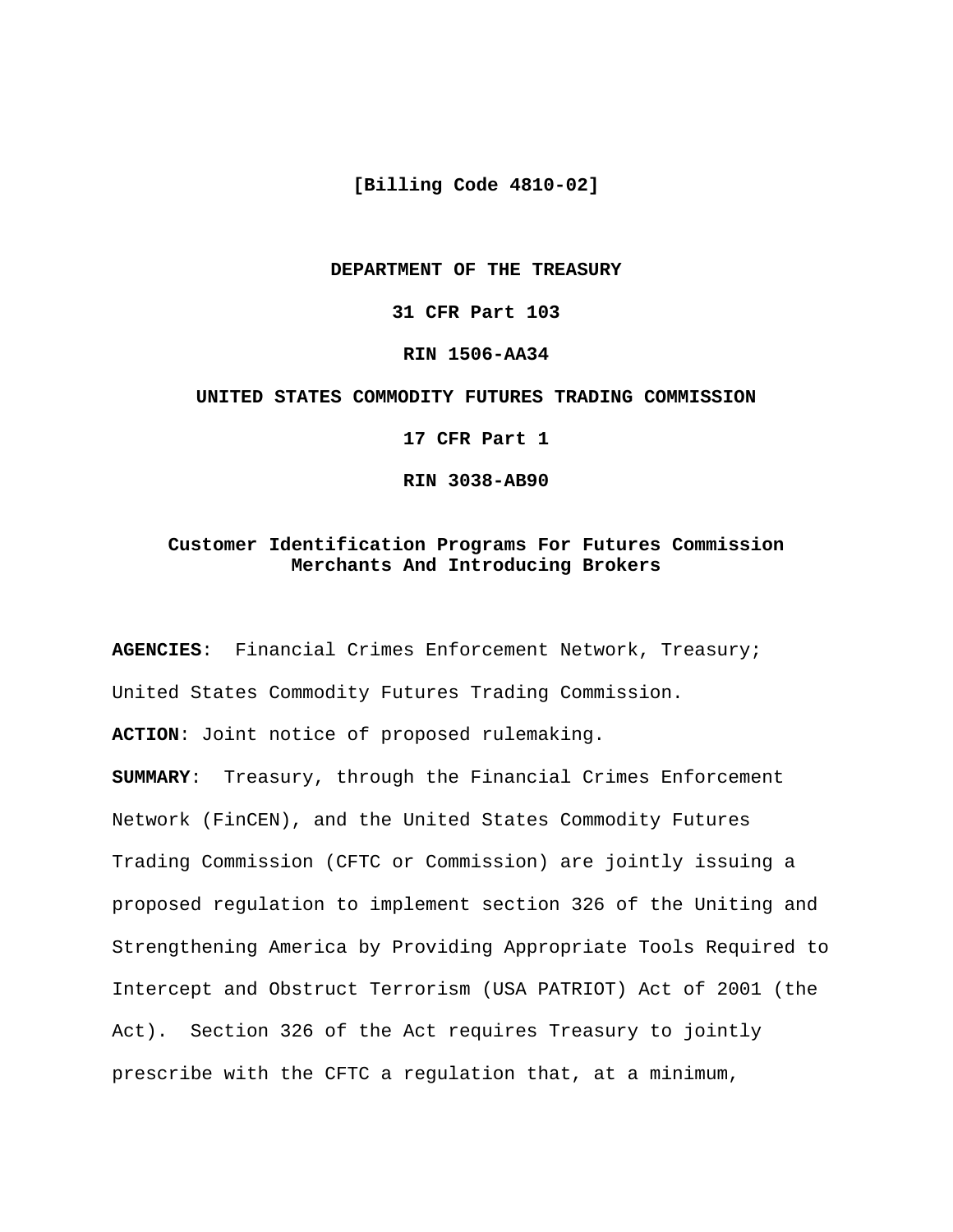requires futures commission merchants and introducing brokers to implement reasonable procedures to verify the identity of any person seeking to open an account, to the extent reasonable and practicable, maintain records of the information used to verify the person's identity, and determine whether the person appears on any lists of known or suspected terrorists or terrorist organizations provided to the futures commission merchant or introducing broker by any government agency.

**DATES**: Written comments on the proposed rule may be submitted on or before [INSERT DATE 45 DAYS AFTER DATE OF PUBLICATION IN THE FEDERAL REGISTER].

**ADDRESSES:** Because paper mail in the Washington, D.C. area may be subject to delay, commenters are encouraged to e-mail or fax comments. Comments should be sent by one method only. Futures commission merchants and introducing brokers (and their respective trade associations) are encouraged to submit comments only to the CFTC. Other commenters are encouraged to submit comments only to FinCEN. All comments will be considered by Treasury and the CFTC in formulating the final rule.

CFTC: Comments should be sent to the Commodity Futures Trading Commission, Three Lafayette Centre, 1155 21<sup>st</sup> Street, NW, Washington, DC 20581, Attention: Office of the Secretariat. Comments may be sent by facsimile transmission to (202) 418-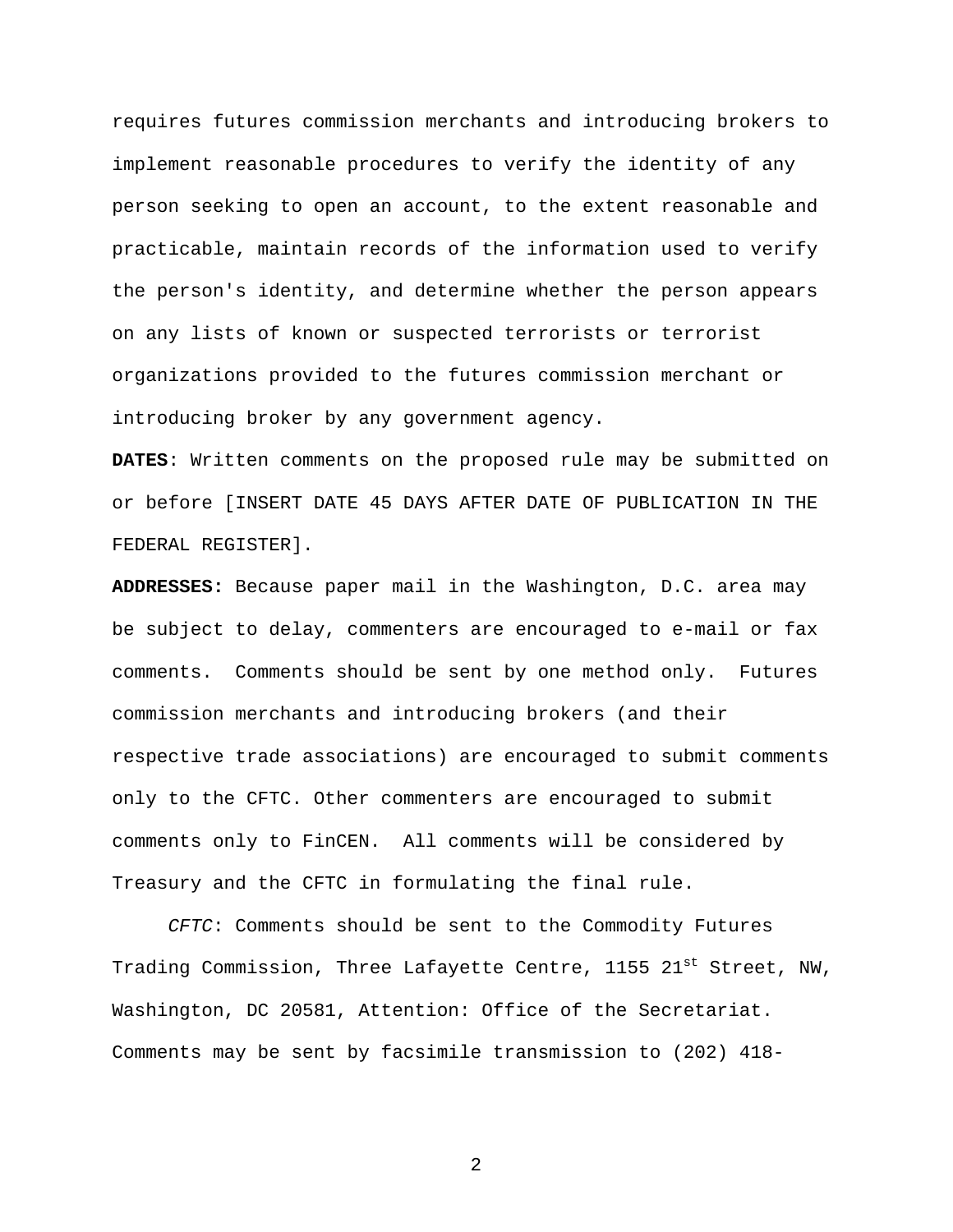5521, or by e-mail to secretary@cftc.gov. Reference should be made to "Proposed Section 326 Rule – Customer Identification."

FinCEN: Comments may be mailed to FinCEN, Section 326 Futures Industry Comments, P.O. Box 39, Vienna, VA 22183, or sent to Internet address regcomments@fincen.treas.gov with the caption "Attention: Section 326 Futures Industry Rule Comments" in the body of the text. Comments may be inspected at FinCEN between 10 a.m. and 4 p.m. in the FinCEN Reading Room in Washington, D.C. Persons wishing to inspect the comments submitted must request an appointment by telephoning (202) 354- 6400 (not a toll-free number).

#### **FOR FURTHER INFORMATION CONTACT:**

CFTC: Office of the General Counsel, (202) 418-5120, Commodity Futures Trading Commission, 1155 21st Street, N.W., Washington, D.C. 20581.

Treasury: Office of the Chief Counsel (FinCEN), (703) 905- 3590; Office of the Assistant General Counsel for Enforcement (Treasury), (202) 622-1927; or the Office of the Assistant General Counsel for Banking & Finance (Treasury), (202) 622- 0480.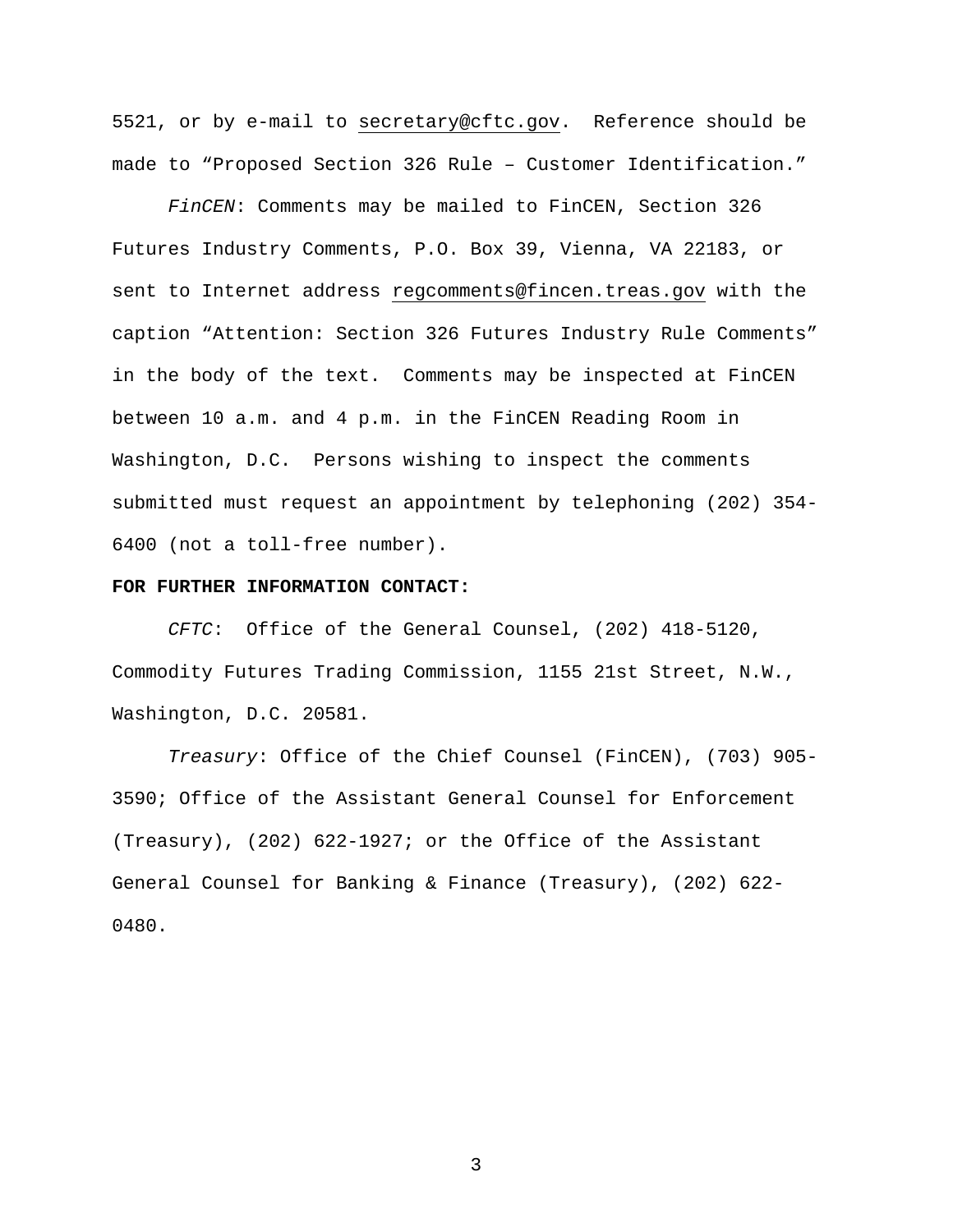#### **SUPPLEMENTARY INFORMATION:**

## **I. Background**

#### **A. Section 326 of the USA PATRIOT Act**

On October 26, 2001, President Bush signed into law the USA PATRIOT  $Act.^1$  Title III of the Act, captioned "International Money Laundering Abatement and Anti-terrorist Financing Act of 2001," adds several new provisions to the Bank Secrecy Act (BSA), 31 U.S.C. 5311 et seq. These provisions are intended to facilitate the prevention, detection, and prosecution of international money laundering and the financing of terrorism.

Section 326 of the Act adds a new subsection (l) to 31 U.S.C. 5318 that requires the Secretary of the Treasury (Secretary) to prescribe regulations setting forth minimum standards for financial institutions and their customers regarding the identity of the customer that shall apply in connection with the opening of an account at the financial institution.

Section 326 applies to all "financial institutions." This term is defined very broadly in the BSA to encompass a variety of entities including banks, agencies and branches of foreign banks located in the United States, thrifts, credit unions,

l

<sup>1</sup> Pub. L. 107-56.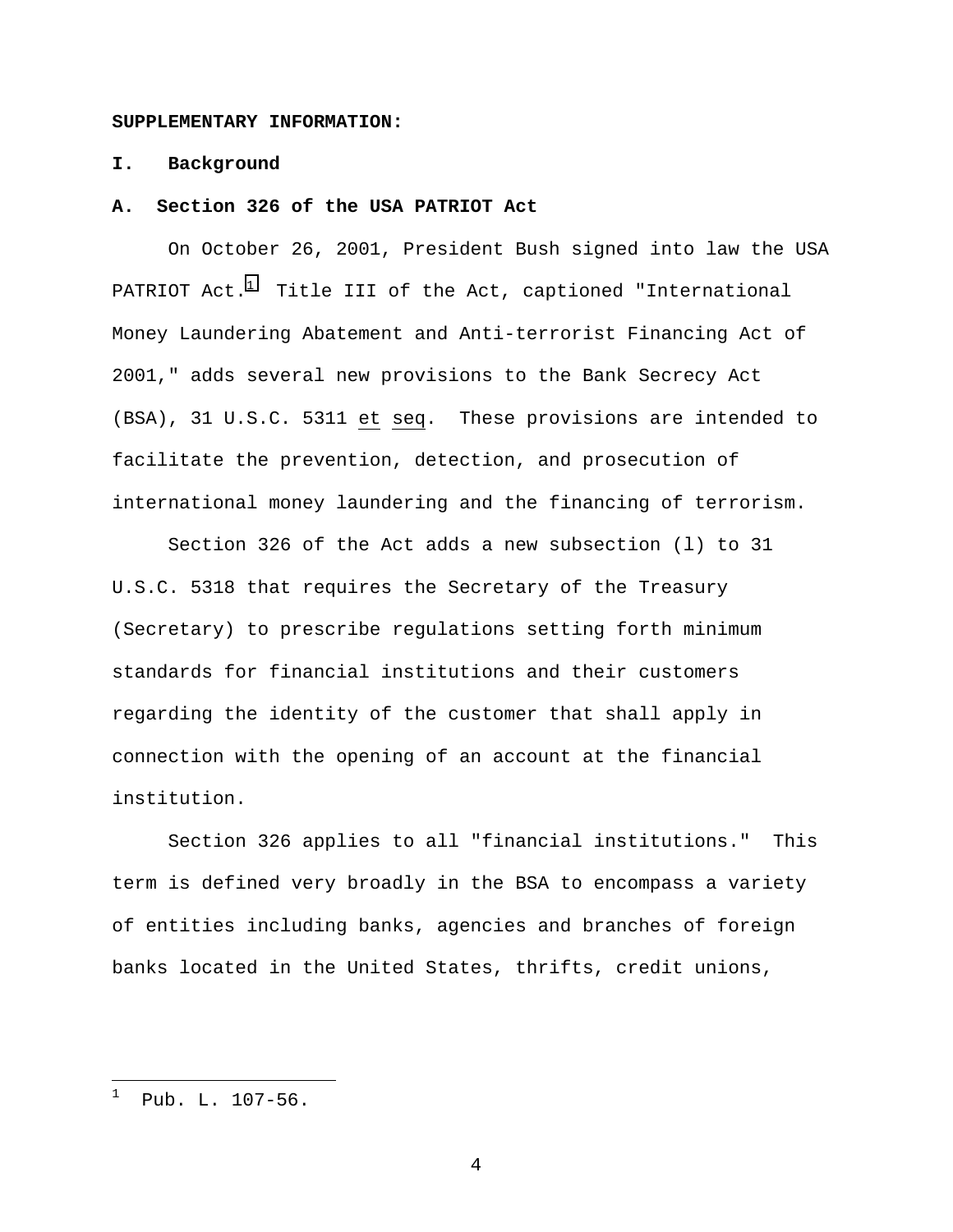brokers and dealers in securities or commodities, $^{\text{2}}$  futures commission merchants, insurance companies, travel agents, pawnbrokers, check-cashers, casinos, and telegraph companies, among many others. See 31 U.S.C. 5312(a)(2), 5312(c)(1)(A).

For any financial institution engaged in financial activities described in section 4(k) of the Bank Holding Company Act of 1956 (section 4(k) institutions), the Secretary is required to prescribe the regulations issued under section 326 jointly with each of the CFTC, the Securities and Exchange Commission (SEC), and the banking agencies, namely, the Office of the Comptroller of the Currency, the Board of Governors of the Federal Reserve System, the Federal Deposit Insurance Corporation, the Office of Thrift Supervision, and the National Credit Union Administration (collectively referred to as the banking agencies). Final regulations implementing section 326 must be effective by October 25, 2002.

Section 326 provides that the regulations must require, at a minimum, financial institutions to implement reasonable procedures for (1) verifying the identity of any person seeking

l

<sup>2</sup> Treasury has previously expressed the opinion that introducing brokers are "brokers or dealers in commodities" and therefore come within this definition of "financial institution." See Financial Crimes Enforcement Network; Anti-Money Laundering Programs For Financial Institutions, 67 FR 21110, 21111 n.5  $(April 29, 2002)$  (citing 31 U.S.C.  $5312(a)(2)(H)$ ). Nonetheless, Treasury takes this opportunity to clarify formally that section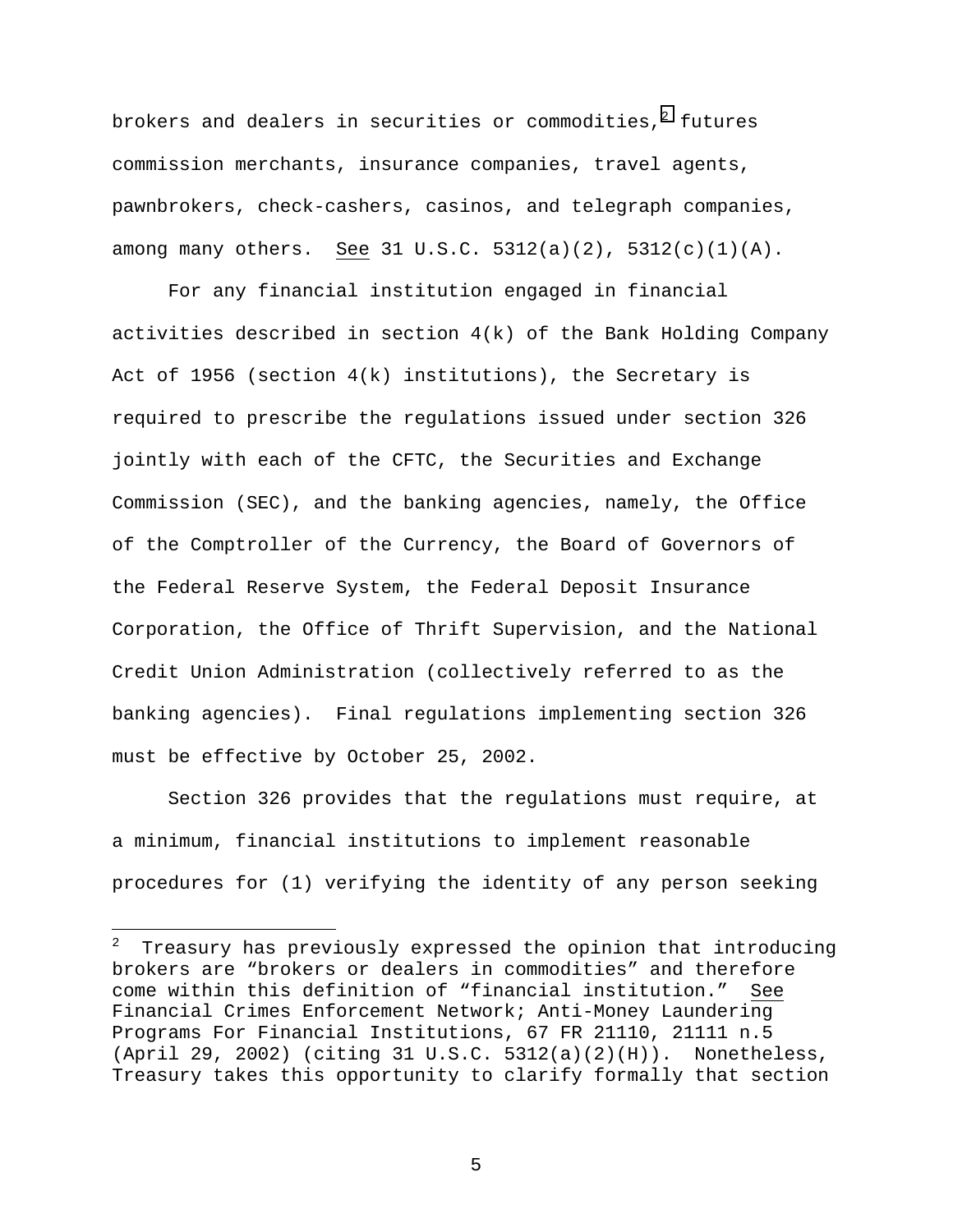to open an account, to the extent reasonable and practicable; (2) maintaining records of the information used to verify the person's identity, including name, address, and other identifying information; and (3) determining whether the person's name appears on any lists of known or suspected terrorists or terrorist organizations provided to the financial institution by any government agency. In prescribing these regulations, the Secretary is directed to take into consideration the various types of accounts maintained by various types of financial institutions, the various methods of opening accounts, and the various types of identifying information available.

The following proposal is being issued jointly by Treasury, through FinCEN, and the Commission. It applies only to persons registered, or required to be registered, with the Commission as either futures commission merchants or introducing brokers under the Commodity Exchange Act (CEA) (7 U.S.C. 1 et seq.), except persons who register pursuant to section  $4f(a)(2)$  of the CEA. Accordingly, this rule does not apply to persons who register, or are required to register, as futures commission merchants or introducing brokers solely because they effect transactions in security futures products. These section 4f(a)(2) futures

 $\overline{a}$ 

<sup>5312(</sup>a)(2)(H) includes "introducing brokers" within the definition of "financial institution."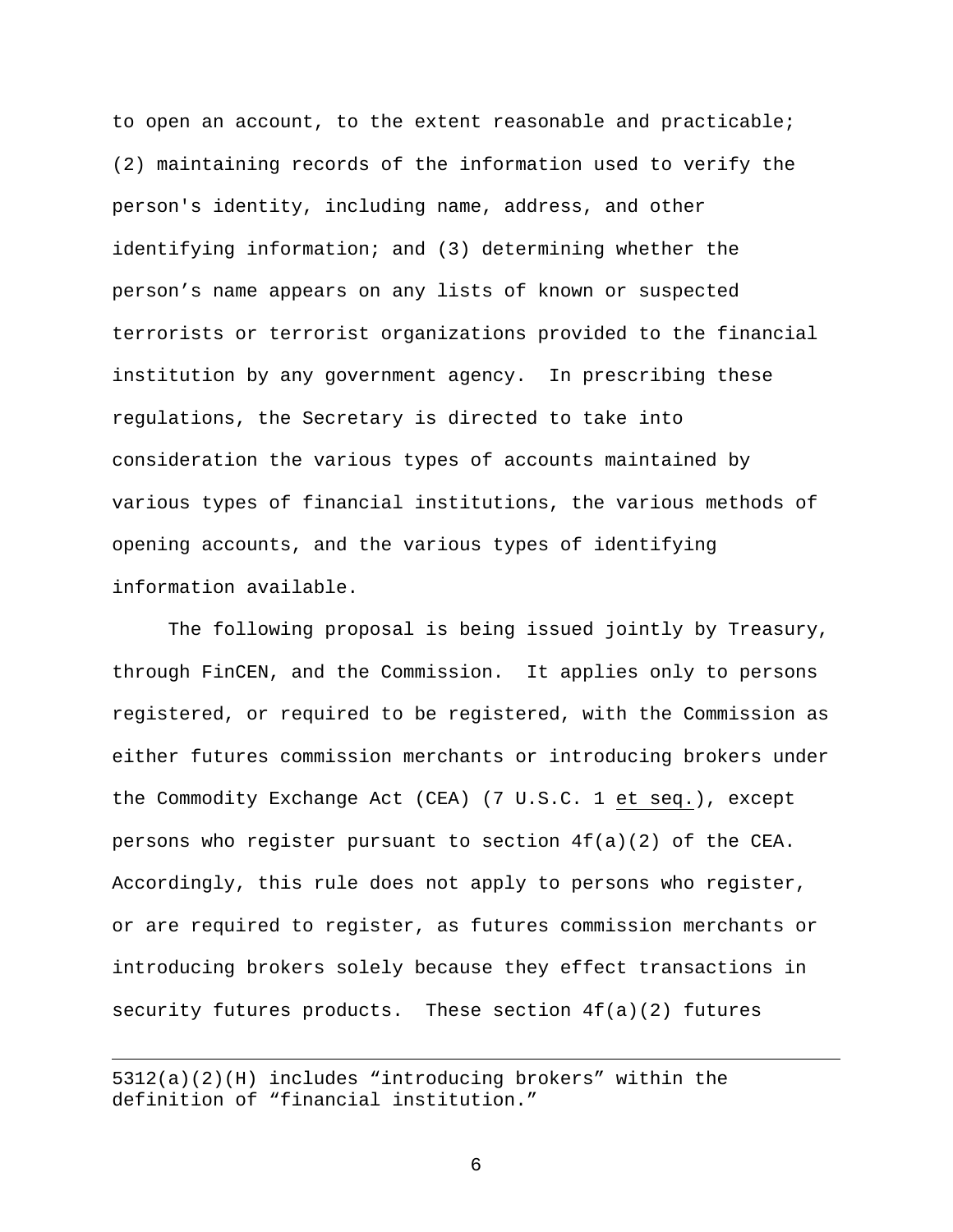commission merchants and introducing brokers must be registered with the SEC as brokers or dealers, and they are therefore the subject of rules issued jointly by Treasury and the SEC implementing section 326. Regulations governing the applicability of section 326 to other financial institutions, such as those regulated by the banking agencies, are also the subject of separate regulations.

Treasury, the Commission, the SEC and the banking agencies consulted extensively in the development of all rules implementing section 326 of the Act. All of the participating agencies intend the effect of the rules to be uniform throughout the financial services industry.

The Secretary has determined that the records required to be kept by section 326 of the Act have a high degree of usefulness in criminal, tax, or regulatory investigations or proceedings, or in the conduct of intelligence or counterintelligence activities, to protect against international terrorism.

## **B. Codification of the Joint Proposed Rule**

The substantive requirements of the joint proposed rule will be codified with other Bank Secrecy Act regulations as part of Treasury's regulations in 31 CFR Part 103. To minimize potential confusion by affected entities regarding the scope of the joint proposed rule, the CFTC is also proposing to add a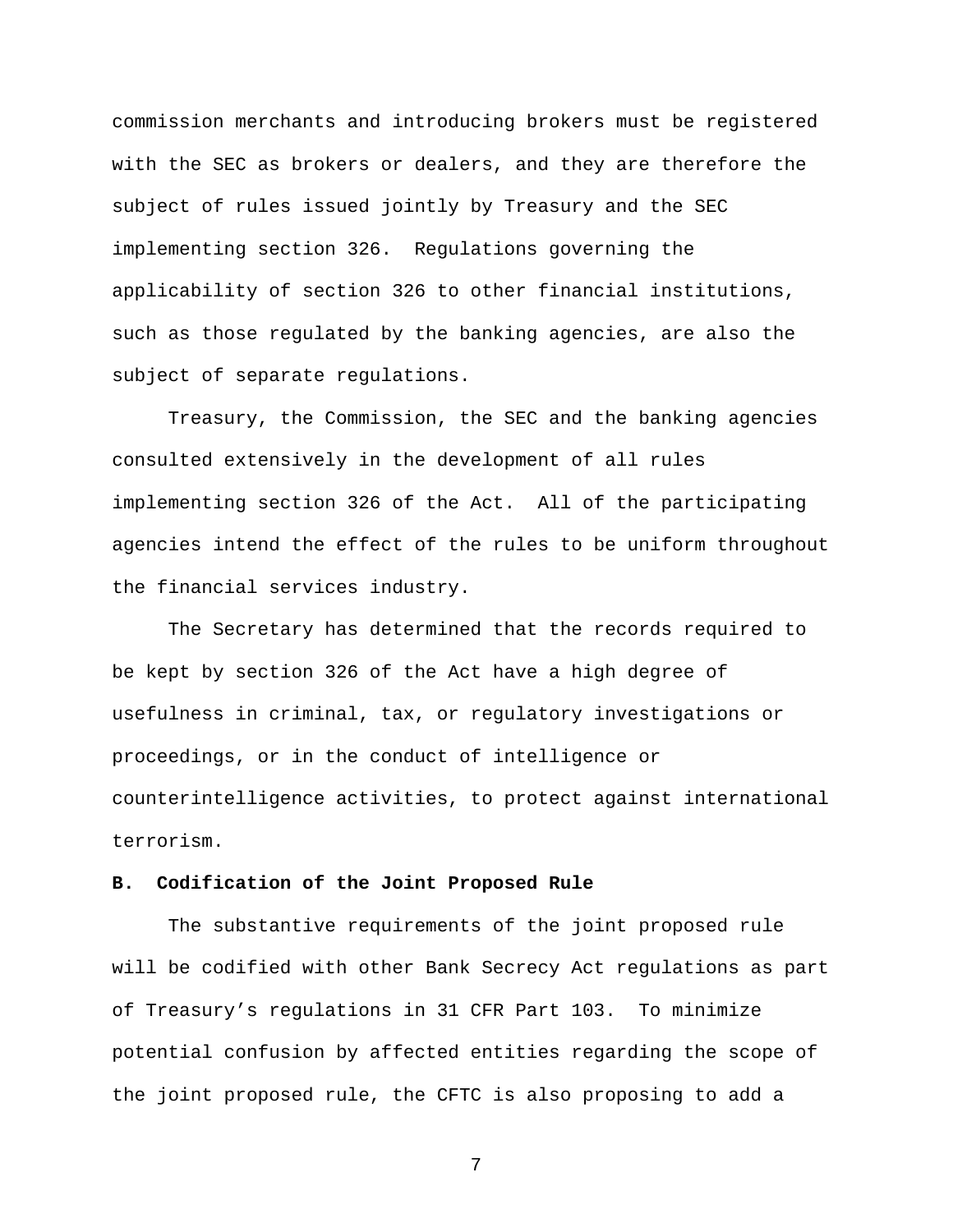provision in its own regulations in 17 CFR Part 1 that will cross-reference the regulations in 31 CFR Part 103. Although no specific text is being proposed at this time, the crossreference will be included in a final rule published by the CFTC concurrently with the joint final rule issued by Treasury and the CFTC implementing section 326 of the Act.

## **II. Section-by-Section Analysis**

#### **A. § 103.123(a) Definitions**

§ 103.123 (a)(1) Account. The proposed rule's definition of "account" is intended to include all types of futures and commodity option accounts maintained or introduced by futures commission merchants and introducing brokers. These include, but are not limited to: accounts to purchase or sell contracts of sale for future delivery, options on contracts of sale for future delivery, or options on physicals in any commodity; cash accounts; margin accounts; prime brokerage accounts that consolidate trading done at a number of firms; and accounts for repurchase and commodity loan transactions.

§ 103.123(a)(2) Commission. The proposed rule defines "Commission" as the United States Commodity Futures Trading Commission.

§ 103.123(a)(3) Commodity. The proposed rule defines "commodity" as any good, article, service, right, or interest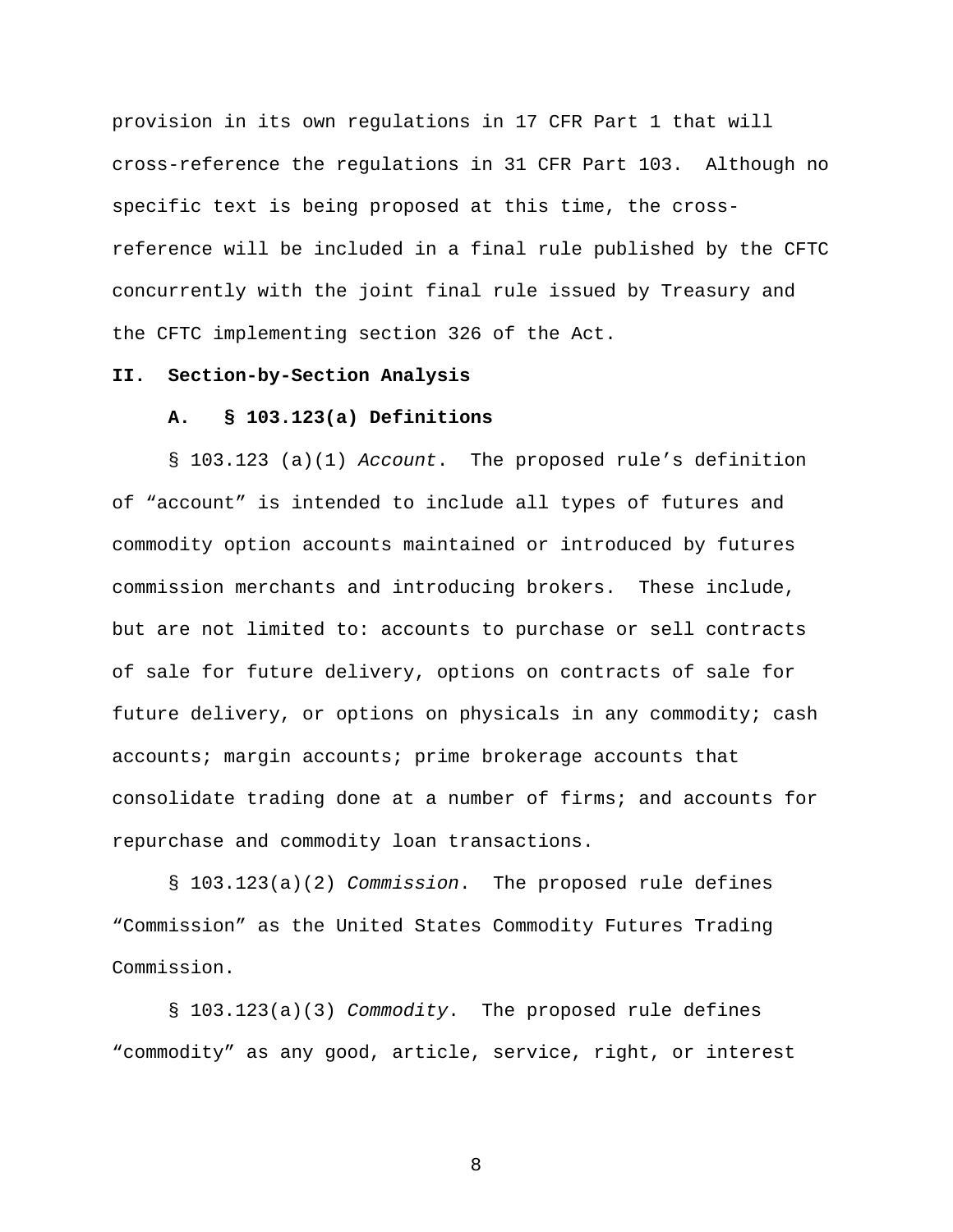described in Section 1a(4) of the Commodity Exchange Act, 7 U.S.C. 1a(4).

§ 103.123(a)(4) Customer. The proposed rule defines "customer" as any person who opens a new account at a futures commission merchant or is granted authority to effect transactions with respect to an account at a futures commission merchant. Where an account is introduced to a futures commission merchant by an introducing broker, a person opening the account or granted authority to effect transactions with respect to the account is a customer of both the futures commission merchant and the introducing broker.

Under this definition, a person who has an account at the futures commission merchant prior to the effective date of the proposed rule would not be a "customer." However, such a person becomes a "customer" if the person opens a different account thereafter. Moreover, a person becomes a "customer" each time they open a different type of account at a futures commission merchant.

Similarly, an outside advisor with trading authority prior to the effective date of the regulation is not a "customer." However, such a person being granted trading authority after the effective date is a customer. This is true even if the person is granted authority with respect to an account that existed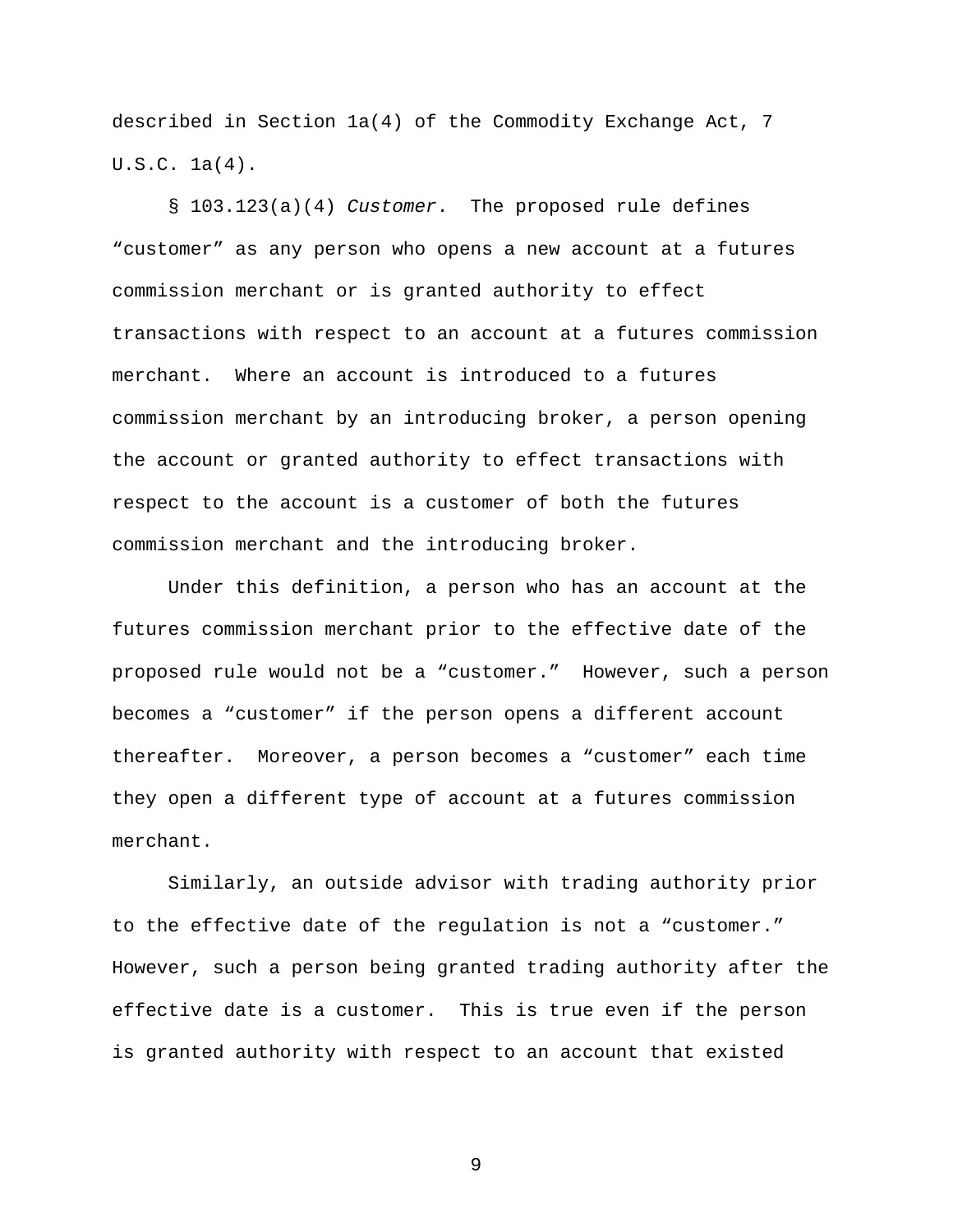prior to the effective date or the person had been granted authority for another account prior to the effective date.

The requirements of section 326 apply to "customers" (i.e., persons opening new accounts or certain persons being granted trading authority), but do not apply to persons seeking information about an account such as a schedule of transaction fees, if an account is not opened. In addition, transfers of accounts from one futures commission merchant to another that are not initiated by the customer, for example as a result of a bankruptcy, merger, acquisition, or purchase of assets or assumption of liabilities, fall outside of the scope of section 326, and are not covered by the proposed rule.<sup>3</sup>

§ 103.123(a)(5) Futures Commission Merchant. The proposed rule defines "futures commission merchant" as (and therefore applies to) any persons registered, or required to be registered, with the Commission as futures commission merchants under the CEA, except persons who register, or are required to be registered, solely because they effect transactions in security futures products. These latter futures commission

l

<sup>3</sup> However, there may be situations involving the transfer of accounts where it would be appropriate for a futures commission merchant to verify the identity of customers associated with the accounts it is acquiring. Therefore, Treasury and the Commission expect procedures for transfers of accounts to be part of a futures commission merchant's overall anti-money laundering program required under section 352 of the USA PATRIOT Act.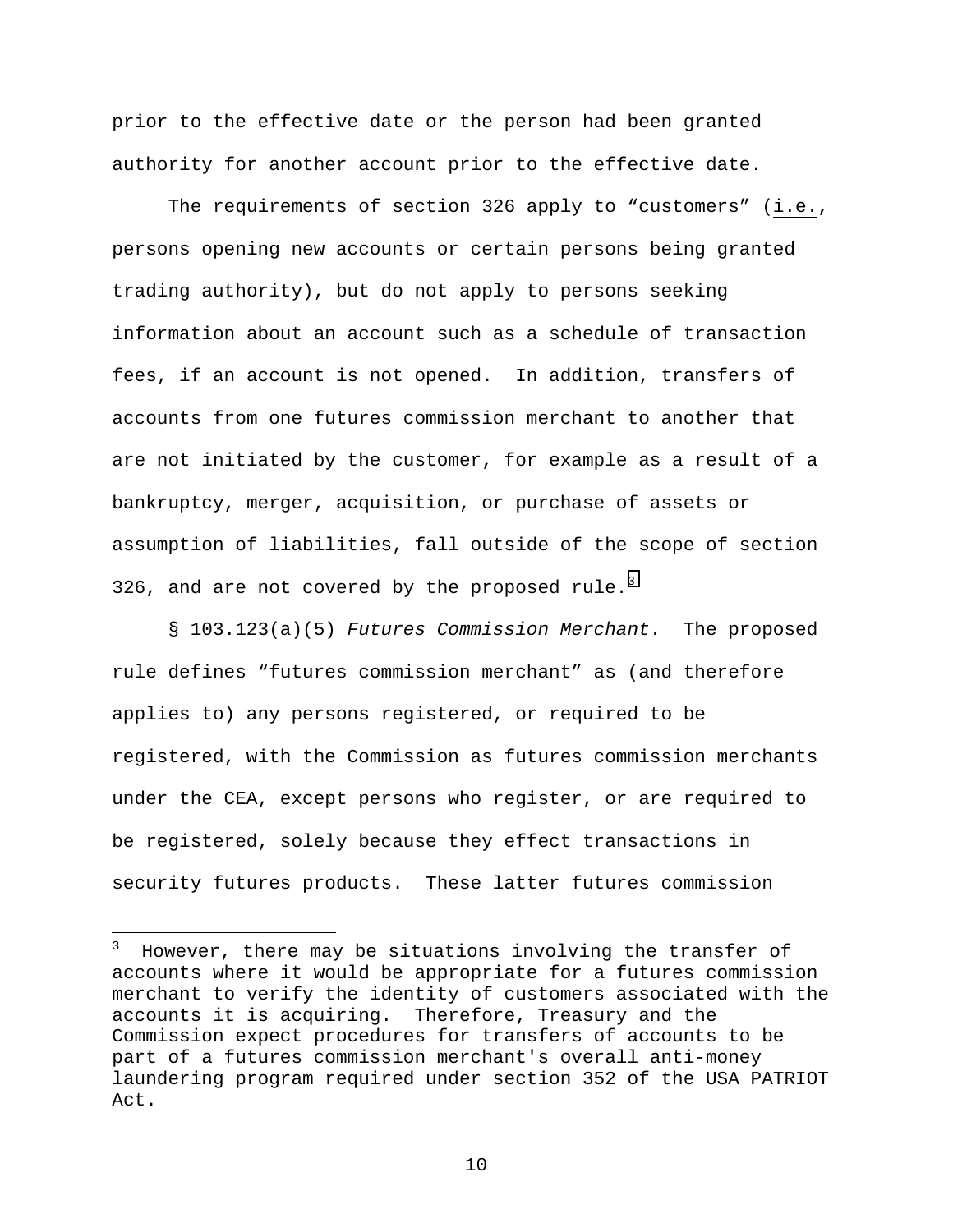merchants, who register with the Commission pursuant to section 4f(a)(2) of the CEA, will be subject to regulations issued jointly by Treasury and the SEC implementing section 326.

§ 103.123(a)(6) Introducing Broker. The proposed rule defines "introducing broker" as (and therefore applies to) any persons registered, or required to be registered, with the Commission as introducing brokers under the CEA, except persons who register, or are required to be registered, solely because they effect transactions in security futures products. These latter introducing brokers, who register with the Commission pursuant to section  $4f(a)(2)$  of the CEA, will be subject to regulations issued jointly by Treasury and the SEC implementing section 326.

§ 103.123(a)(7) Option. The proposed rule defines "option" as an agreement, contract or transaction described in Section 1a(26) of the Commodity Exchange Act, 7 U.S.C. 1a(26).

§ 103.123(a)(8) Person. The proposed rule defines "person" as having the same meaning as provided in section  $103.11(z)$ . Thus, the term includes natural persons, corporations, partnerships, trusts or estates, joint stock companies, associations, syndicates, joint ventures, any unincorporated organizations or groups, Indian Tribes, and all other entities cognizable as legal entities. This means that any such entity will be considered a "customer" for the purposes of this rule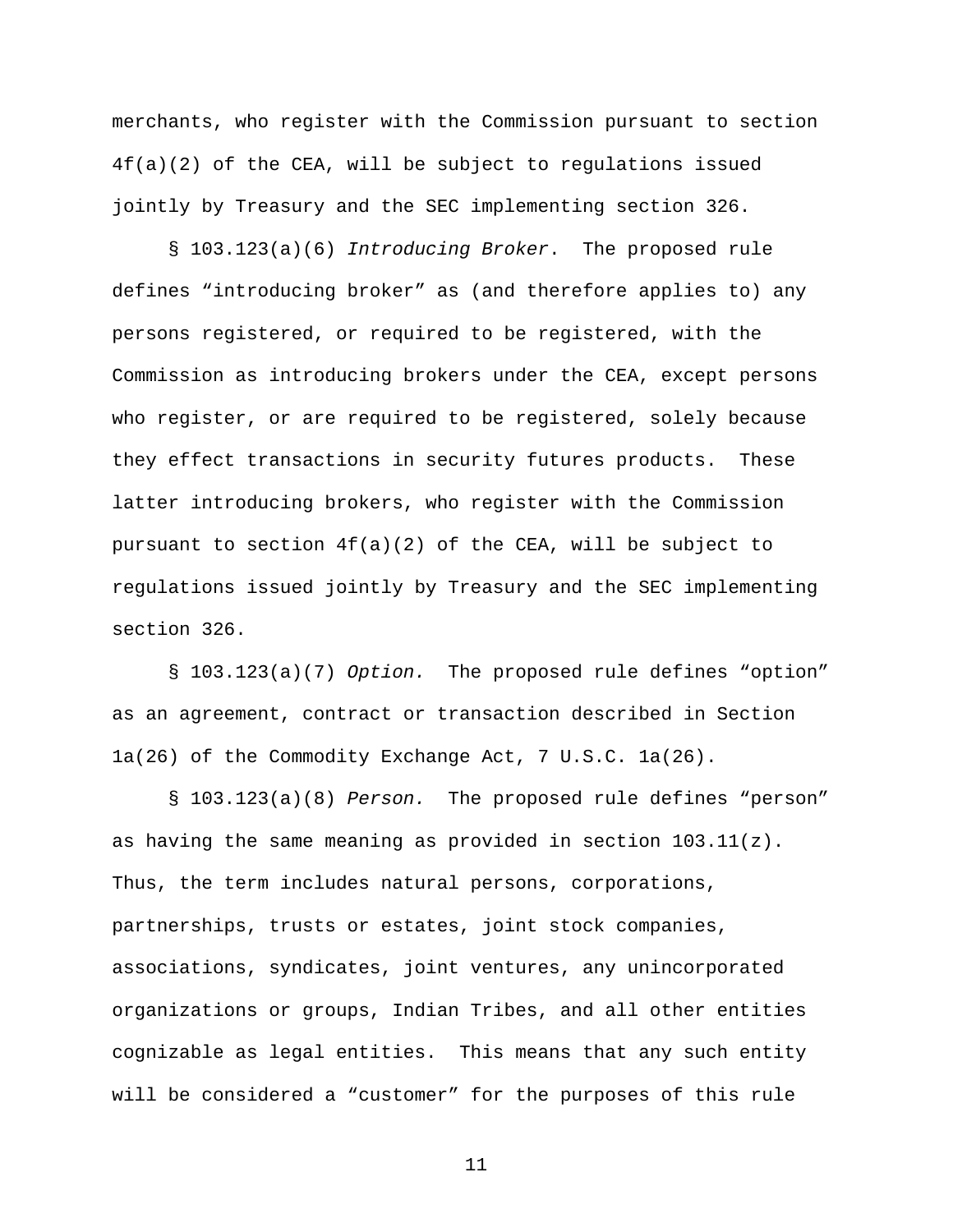if, after the effective date, the person opens an account or is granted trading authority with respect to an account.

§ 103.123(a)(9) U.S. person. The proposed rule defines "U.S. person" because U.S. citizens and persons incorporated under U.S. laws will be required to provide U.S. tax identification numbers whereas other persons, who may not have a U.S. tax identification number, will be required to provide other similar numbers. Thus, the rule defines "U.S. person" to mean a U.S. citizen or, for persons other than natural persons, an entity established or organized under the laws of a State or the United States. The terms "State" and "United States" are defined in sections 103.11(ss) and 103.11(nn), respectively. A non-U.S. person is defined in § 103.123(a)(10) as a person who does not satisfy these criteria.

§ 103.123(a)(11) Taxpayer identification number. The proposed rule provides that the provisions of Section 6109 of the Internal Revenue Code and the regulations of the Internal Revenue Service thereunder determine what constitutes a taxpayer identification number.

## **B. § 103.123(b) Customer Identification Program**

As indicated above, section 326 requires the Secretary and the Commission to prescribe regulations requiring futures commission merchants and introducing brokers to implement "reasonable procedures" for: verifying the identity of customers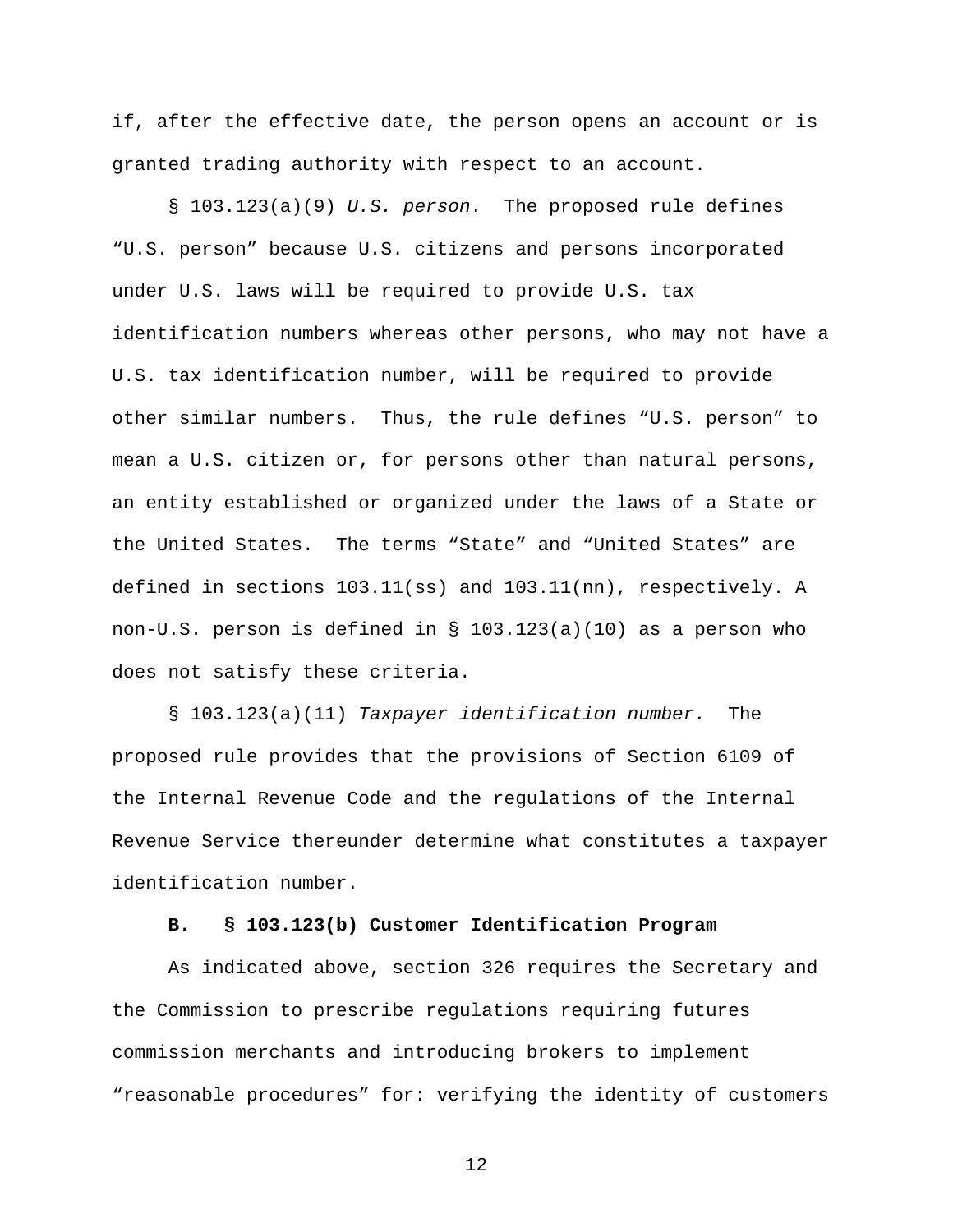"to the extent reasonable and practicable;" maintaining records associated with such verification; and consulting lists of known or suspected terrorists or terrorist organizations. Paragraph (b) of the proposed rule sets forth the requirement that futures commission merchants and introducing brokers must develop and operate a customer identification program (CIP).

Paragraph (b) also sets forth certain requirements that each CIP must possess. These factors include the type of identifying information available and six assessments based upon the business operations of the futures commission merchant or introducing broker.

The first factor identified in paragraph (b) is the type of identifying information available. Thus, in implementing and updating their CIPs, futures commission merchants and introducing brokers should consider the type of identifying information that customers can provide. They should also consider the methods available to verify that information, and should consider on an on-going basis whether any additional information or methods are appropriate, particularly as they become available in the future.

The six business-operations-based risk factors include assessments of the futures commission merchant's or introducing broker's 1) size; 2) location; 3) methods of opening accounts; 4) types of accounts and transactions; 5) customer base; and 6)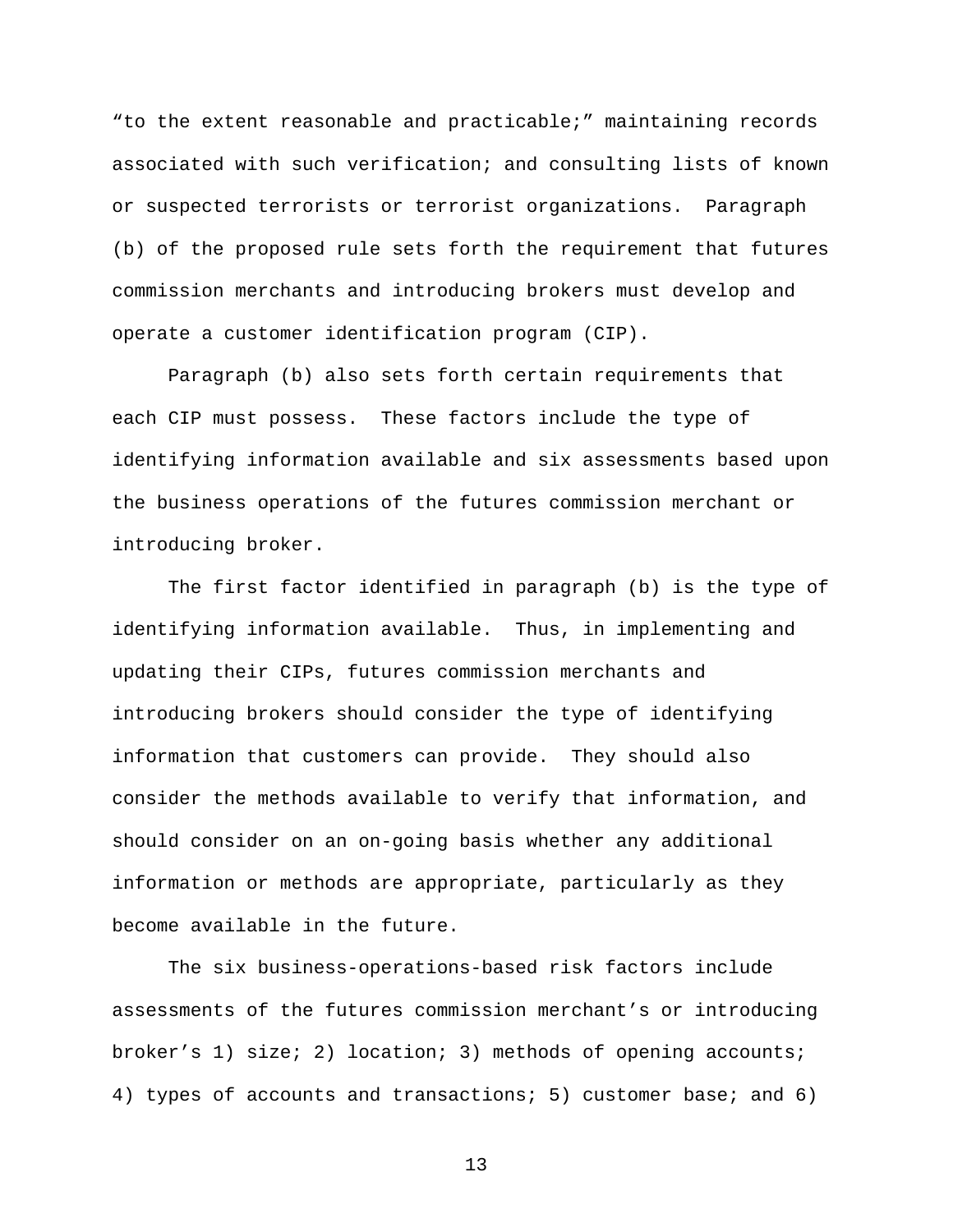reliance, if any, on another futures commission merchant or introducing broker with which it shares an account relationship. These specific factors are discussed below in general terms.<sup>4</sup>

The first risk factor to consider is the futures commission merchant's or introducing broker's size. For example, a large futures commission merchant or introducing broker that opens a substantial number of accounts on any given day will have different risks than one that opens a new account no more than once or twice a month. The same is true when comparing a futures commission merchant or introducing broker that has many branches with one that has a single office.

The second risk factor is the location of the futures commission merchant or introducing broker. Futures commission merchants and introducing brokers should assess whether they are located or have offices in areas where money laundering activities have been known to exist or that otherwise increase the risk that attempts will be made to open accounts for money laundering purposes.

The third risk factor is the method by which customers open accounts. Accounts opened exclusively on-line present

 $\overline{a}$ 

<sup>4</sup> This discussion of the risk factors is included because we believe it is helpful in providing some meaning and context with respect to the factors. However, we are not attempting to provide comprehensive definitions of these risk factors or an exhaustive description of the considerations involved in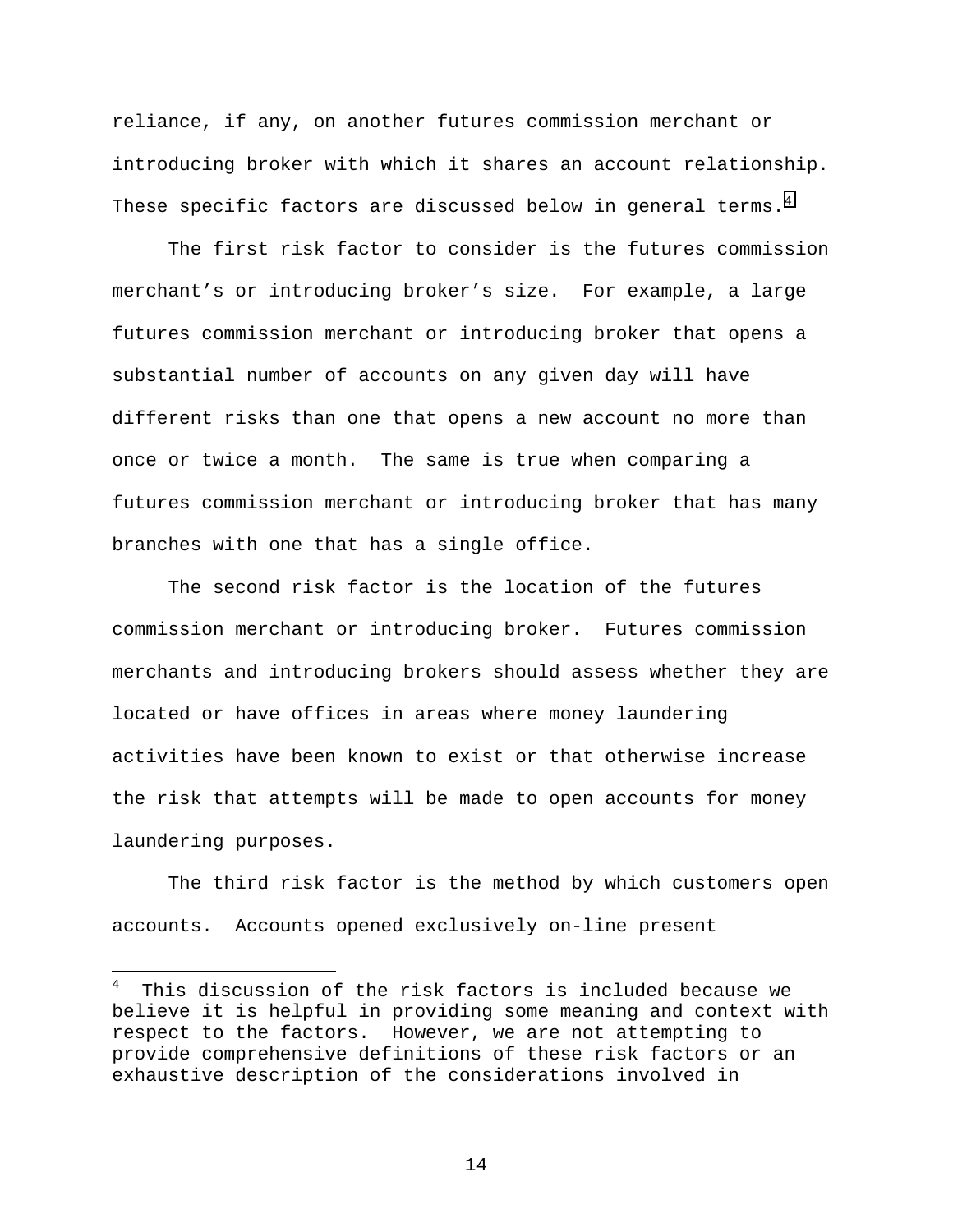different, and perhaps greater, risks than those opened inperson on the premises of the futures commission merchant or introducing broker.

The fourth risk factor is the type of accounts and transactions that are offered by the futures commission merchant or introducing broker. Futures commission merchants and introducing brokers should assess whether there are different risks (and degrees of risk) associated with the various types of accounts they provide to customers (e.g., futures, options on futures, prime-brokerage) and transactions they execute in those accounts (e.g., longs, shorts, spreads).

The fifth risk factor to be considered is customer base. Futures commission merchants and introducing brokers should assess the risks associated with different types of customers. For example, futures commission merchants and introducing brokers should examine whether they are opening accounts for customers located in countries the Secretary determines to be of "primary money laundering concern" pursuant to section 311 of the Act. In addition, certain legal entities may pose greater risks (e.g., a closely-held corporation as opposed to one that is publicly traded).

 $\overline{a}$ 

assessing them. Instead, we intend our discussion to serve as a starting point for defining and assessing them.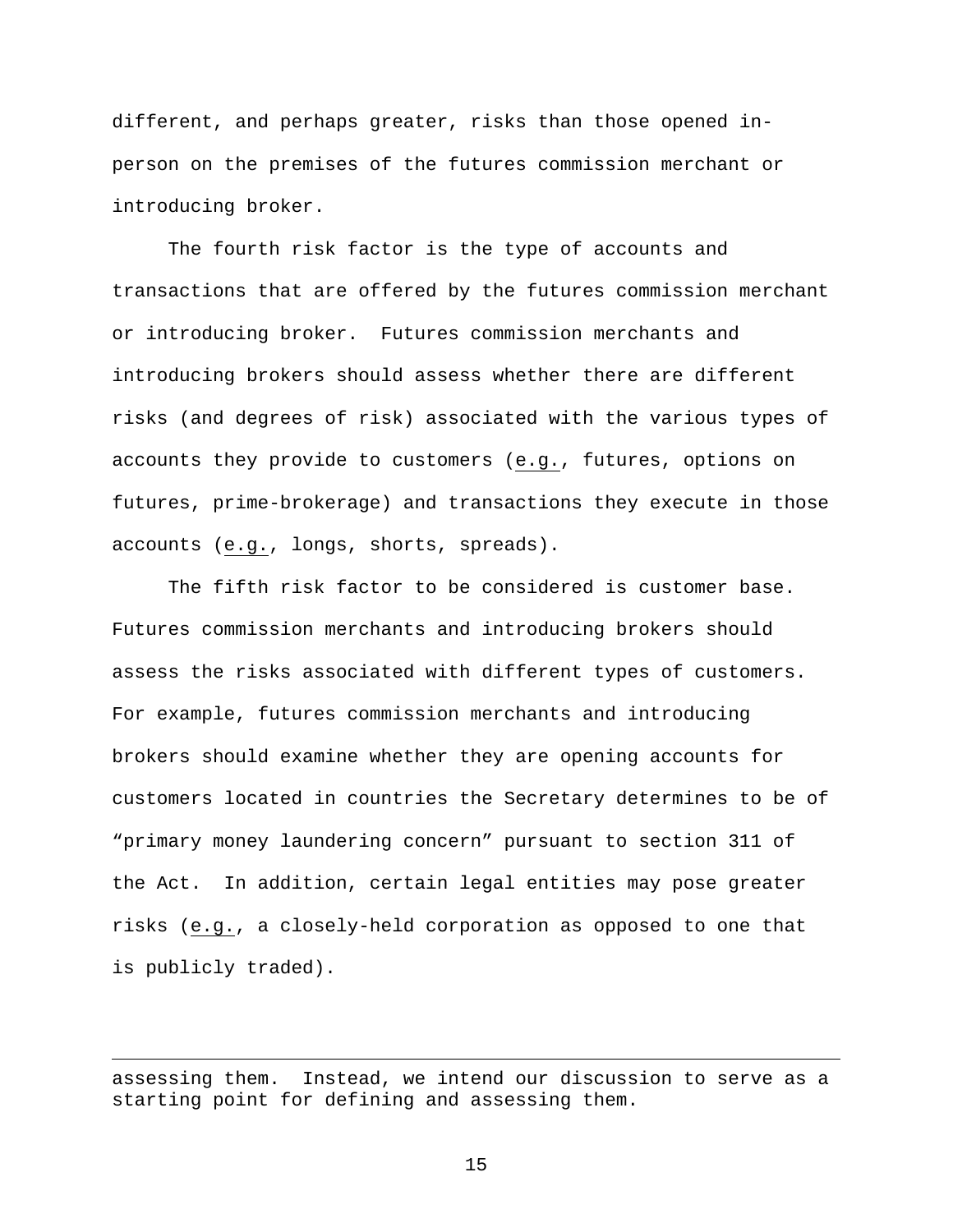Each CIP also should address the risks that may be posed by different types of intermediated accounts. With respect to intermediated accounts, such as omnibus accounts and accounts for commodity pools and other collective investment vehicles,<sup>5</sup> a futures commission merchant or introducing broker may have little or no information about the identities and transaction activities of the underlying participants or beneficiaries of such accounts. $^6$  In most instances, given Treasury's risk-based approach to anti-money laundering programs for financial institutions generally, it is expected that the focus of each futures commission merchant's and introducing broker's CIP will be the intermediary itself, and not the underlying participants

 $\overline{a}$ 

<sup>5</sup> The term "collective investment vehicle" is not defined in regulations under the CEA but is commonly used to describe an entity through which persons combine funds (i.e., cash) or other assets, which are invested and managed by the entity. See generally 65 FR 24127 (April 25, 2000) (CFTC rule regarding exclusion for certain persons from the definition of the term "commodity pool operator").

<sup>6</sup> Similarly, when a customer has given a commodity trading advisor discretionary trading authority over its account, the commodity trading advisor and not the futures commission merchant (or introducing broker) may be the financial institution with the most information regarding the customer. Treasury, however, has temporarily exempted commodity trading advisors from the requirement to establish anti-money laundering programs as required by Section 352 of the Act. 67 F.R. 21110, 21112 (April 29, 2002). At such time as Treasury proposes or promulgates regulations requiring commodity trading advisors to establish anti-money laundering programs, it will provide guidance regarding the permissible interrelation between commodity trading advisors and futures commission merchants (or introducing brokers) in order to satisfy their respective BSA obligations.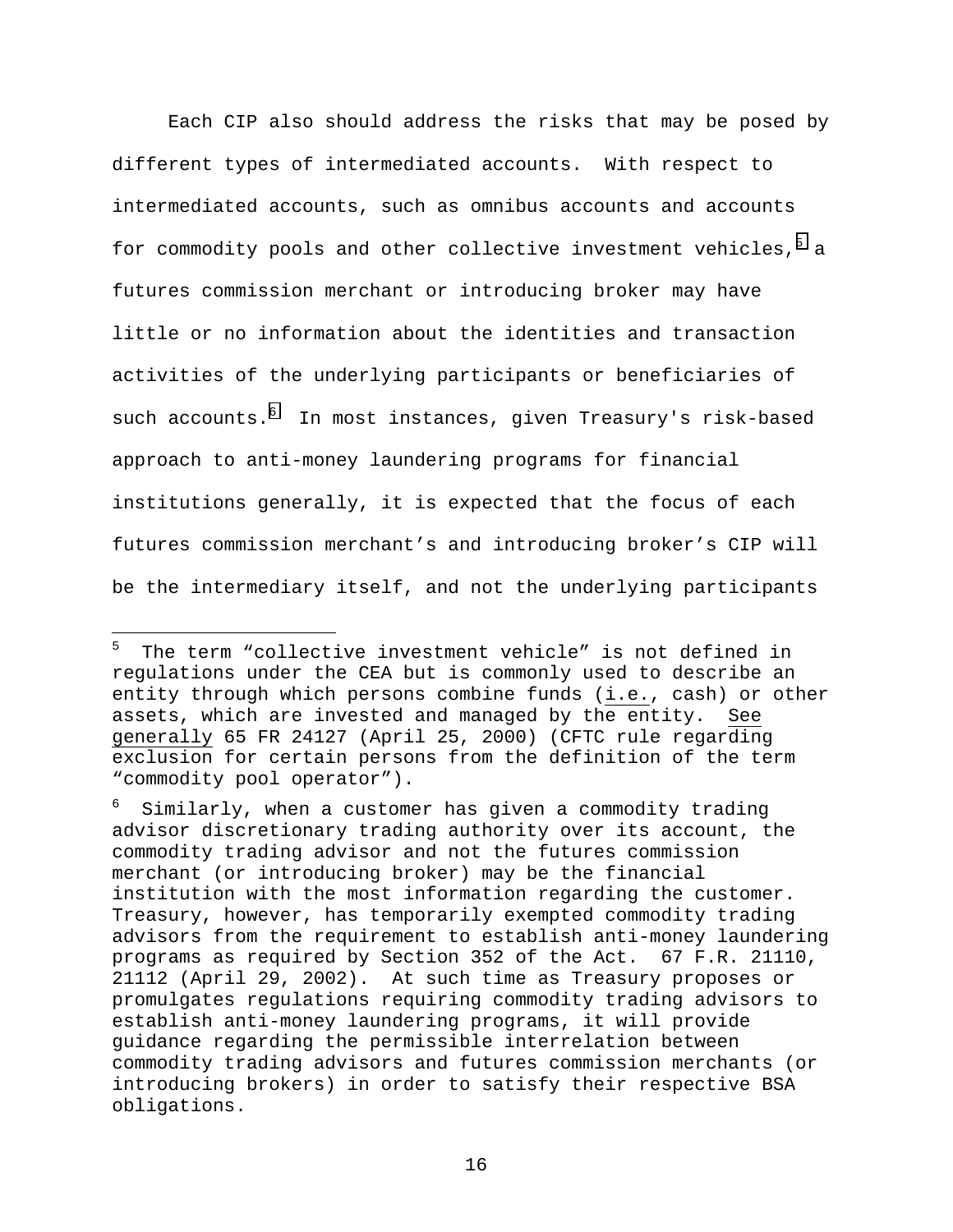or beneficiaries. Thus, futures commission merchants and introducing brokers should assess the risks associated with different types of intermediaries based upon an evaluation of relevant factors, including the type of intermediary; its location; the statutory and regulatory regime that applies to a foreign intermediary (e.g., whether the jurisdiction complies with the European Union anti-money laundering directives or has been identified as non-cooperative by the Financial Action Task Force); the futures commission merchant's or introducing broker's historical experience with the intermediary; references from other financial institutions regarding the intermediary; and whether the intermediary is itself a BSA financial institution required to have an anti-money laundering program.<sup>7</sup>

The sixth risk factor requires an assessment of whether the futures commission merchant or introducing broker can rely on another futures commission merchant or introducing broker, with which it shares an account relationship, to undertake any of the steps required by this proposed rule with respect to the shared account. $^8$  A shared account relationship may occur in at least

l

<sup>7</sup> Treasury's interim final rule requiring mutual funds to establish anti-money laundering programs provided for similar treatment of omnibus accounts. 67 FR 21117 (April 29, 2002); see also proposed 31 CFR 103.131.

<sup>8</sup> Treasury and the Commission recognize that a related issue arises in the context of a firm that is registered both with the SEC as a broker-dealer and with the Commission as a futures commission merchant or introducing broker. Neither Treasury nor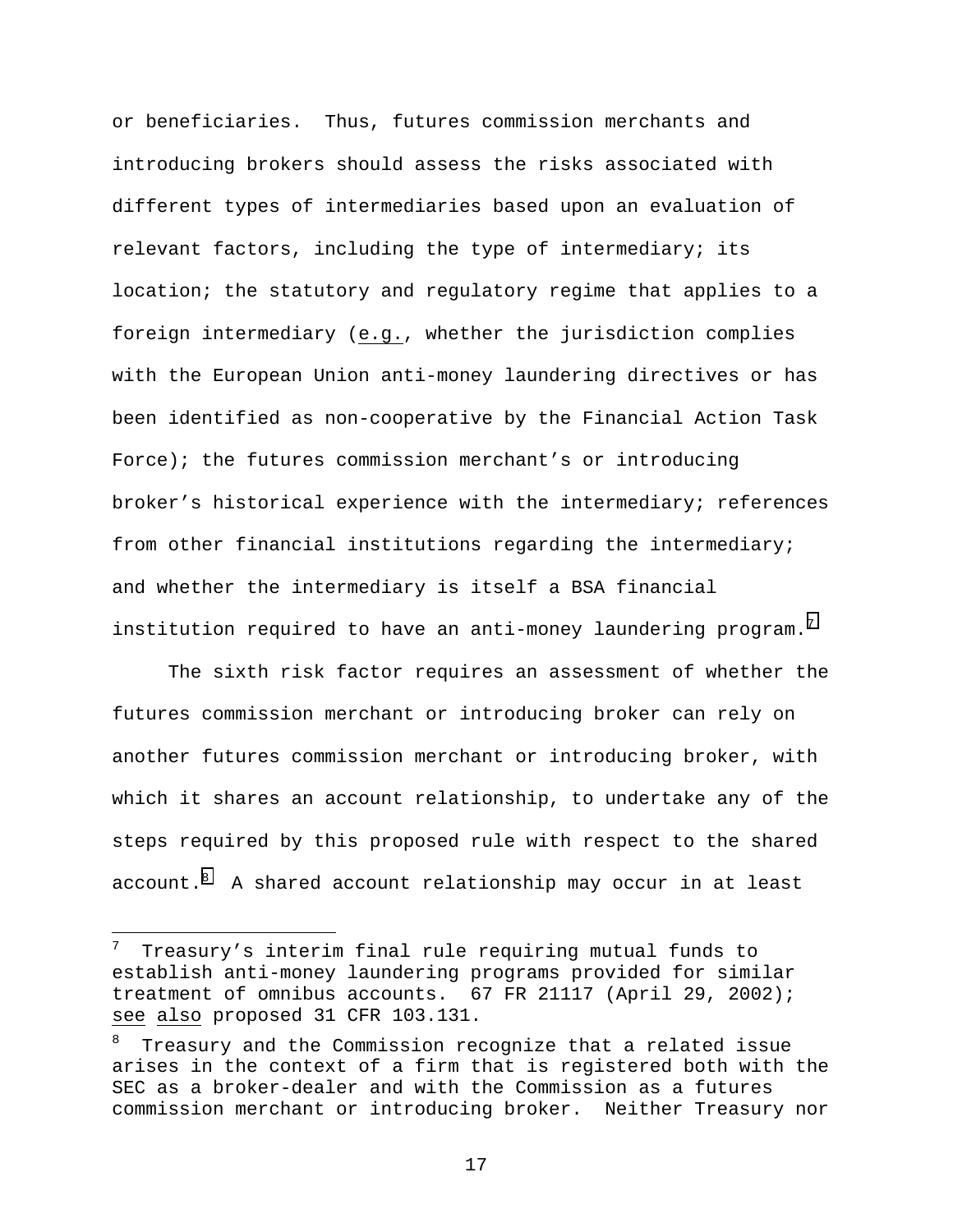two different circumstances: (1) an introducing broker introduces a customer to a futures commission merchant and (2) an executing futures commission merchant executes a customer's order and then "gives up" this filled order to a clearing futures commission merchant who carries the customer's account.<sup>9</sup>

We anticipate that futures commission merchants and introducing brokers sharing accounts may realize efficiencies by dividing up the requirements in this proposed rule pursuant to either their introducing agreements (in the context of introduced business) or give-up agreements (in the context of

the Commission intend the effect of this proposed rule to require that both the securities and futures firm identify, and verify the identity of, their customers. For example, if a futures firm has a bifurcated compliance department handling, respectively, the securities and futures sides of its business, the futures firm could perform the required customer identification and verification procedures and the securities firm could rely on it.

 $\overline{a}$ 

9 Although no formal survey has been conducted, the Commission has been advised that a significant percentage of all customer trades on U.S. exchanges are effected using an executing futures commission merchant. A customer may elect to use one or more executing futures commission merchants for a number of reasons. In certain circumstances, the customer's carrying futures commission merchant may not be a member of a particular exchange on which the contract in question is listed for trading. In others, particularly in the case of larger institutional customers, the customer may elect to use one or more executing futures commission merchants in order not to disclose its intentions to other market participants. Finally, certain futures commission merchants simply develop a reputation for being able to execute transactions in particular contracts well.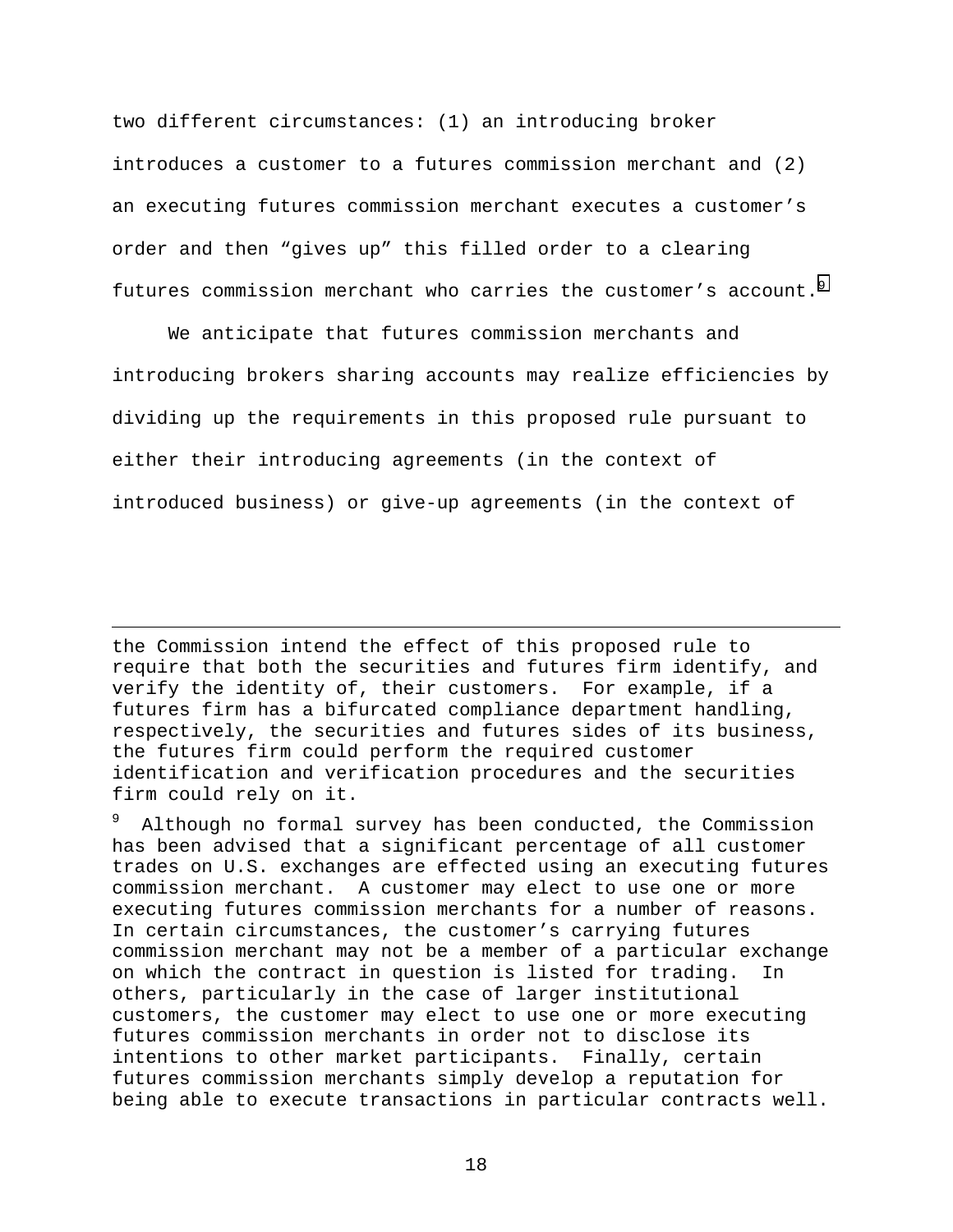give-up business).<sup>10</sup> For example, the introducing broker may undertake to obtain the identifying information from customers as required in paragraph (c) and the futures commission merchant may undertake the verification procedures as required in paragraph (d). Or, in another example, the clearing futures commission merchant may undertake the procedures required for paragraphs (c) and (d) both for its own behalf and on behalf of the executing futures commission merchant. Nonetheless, in both examples, each financial institution would still be responsible for ensuring that each requirement in the proposed rule is met with respect to a customer. Accordingly, a futures commission merchant or introducing broker must assess whether the other firm can be relied on to fulfill its allocated responsibilities. Moreover, a futures commission merchant or introducing broker is expected to cease such reliance if it is no longer reasonable.

 $10$ An executing futures commission merchant subject to this proposed rule could obtain from a clearing futures commission merchant, either as part of a give-up agreement or on a transaction-by-transaction basis, a certification that the latter has performed the required customer identification or verification functions. For example, the U.K.'s Joint Money Laundering Steering Group (JMLSG), an association of U.K. Financial Services Industry Trade Associations, recommends that its members employ a variation of the certification approach. For give-up business, the JMLSG's Money Laundering Guidance Notes state: "Where an executing broker and a clearing broker are undertaking an exchange transaction on behalf of the same customer, the clearing broker should provide the appropriate written assurance that it will have obtained and recorded evidence of the identity of the underlying client." See www.jmlsg.org.uk.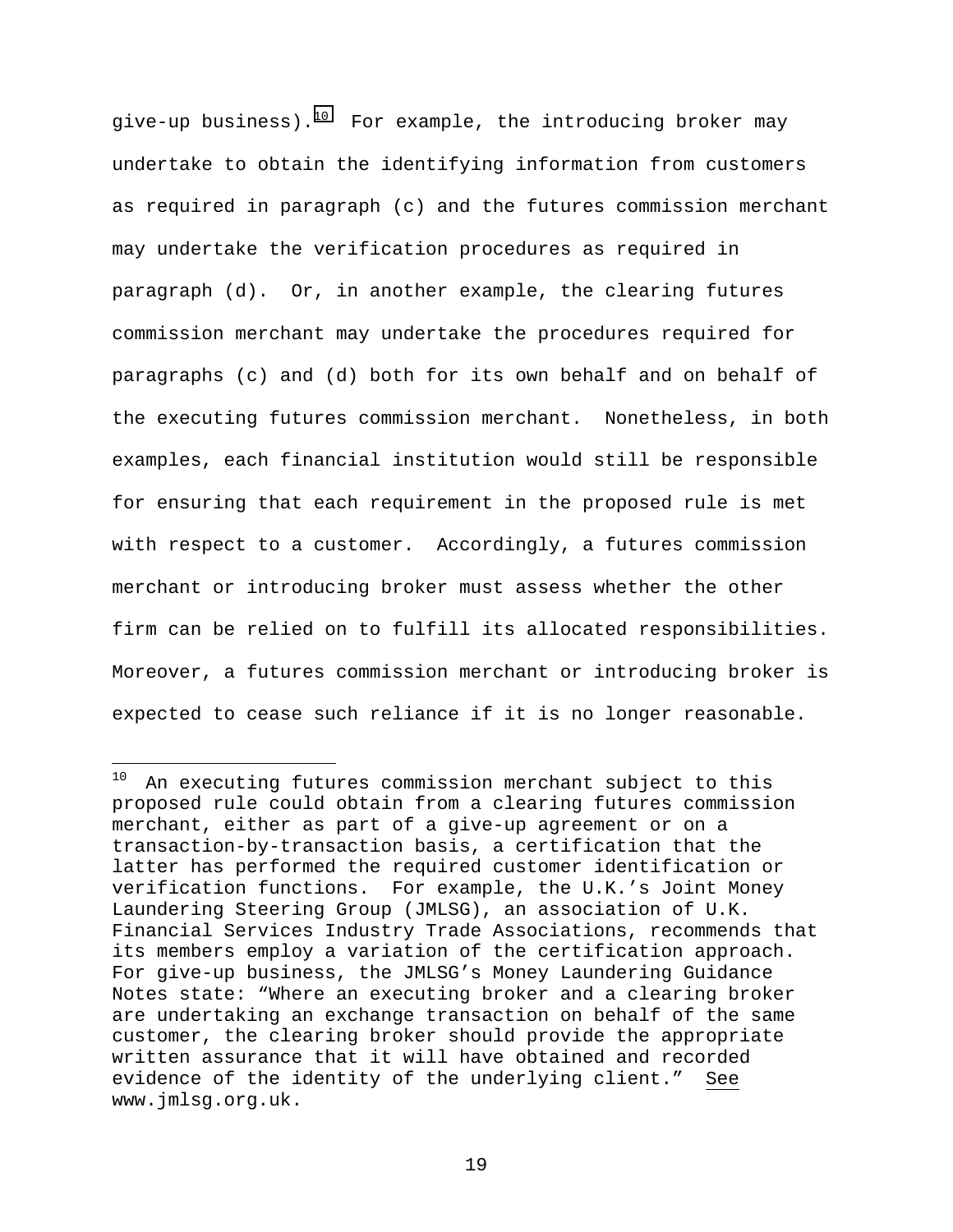Paragraph (b) also requires that the identity verification procedures must enable each futures commission merchant and introducing broker to form a reasonable belief that it knows the true identity of its customers. This provision makes clear that, while there is flexibility in establishing these procedures, each futures commission merchant and introducing broker is responsible for exercising reasonable efforts to ascertain the identity of each customer.

Finally, paragraph (b) requires that futures commission merchants and introducing brokers incorporate their CIPs into their overall anti-money laundering programs required under section 352 of the Act (31 U.S.C. 5318(h)) and National Futures Association (NFA) Compliance Rule  $2-9(c)$ .<sup>11</sup> This requirement is intended to make clear that the CIP is not a separate program, but is merely one component of each futures commission merchant's and introducing broker's overall anti-money laundering program that is designed to ensure compliance with all other applicable rules and regulations promulgated under the Act and the BSA.

 $11\,$ Section 352 requires financial institutions to establish anti-money laundering programs that, at a minimum, include (1) the development of internal policies, procedures, and controls; (2) the designation of a compliance officer; (3) an ongoing employee training program; and (4) an independent audit function to test programs. On April 23, 2002, the Commission approved rule changes submitted by the NFA setting forth for member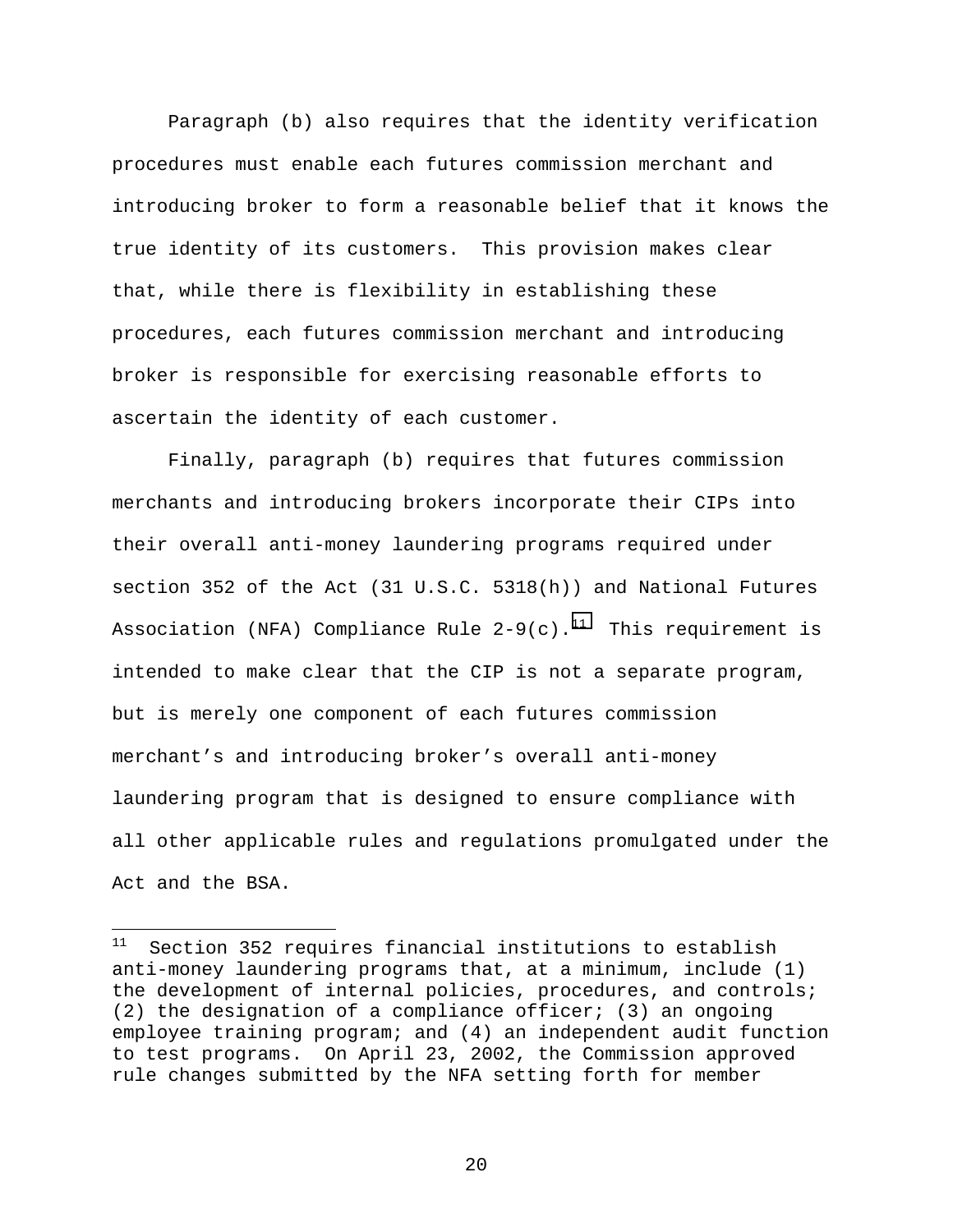### **C. § 103.123(c) Required Information**

The first step in verifying identity is obtaining identifying information from customers. Paragraph (c) of the proposed rule provides that each futures commission merchant's and introducing broker's CIP must specify identifying information that customers are required to provide. It also sets forth certain information that must be obtained at a minimum and provides that the CIP must require the futures commission merchant and introducing broker to obtain this minimum information before an account is opened or trading authority is granted.

The minimum information that must be obtained from each customer is (1) name, (2) date of birth, if applicable, (3) address, and (4) U.S. taxpayer identification number (e.g., social security number or employer identification number) or if the person is not a U.S. person, a U.S. taxpayer identification number, an alien identification card number, or the number and country of issuance of any other government-issued document evidencing nationality or residence and bearing a photograph or similar safequard.<sup>12</sup> The term "similar safequard" is included to

-

futures commission merchants and introducing brokers the minimum requirements for these programs.

Treasury and the Commission understand these categories of identification numbers for foreign citizens generally are applicable to natural persons. Accordingly, we seek comment on the types of numbers that could be provided by other persons.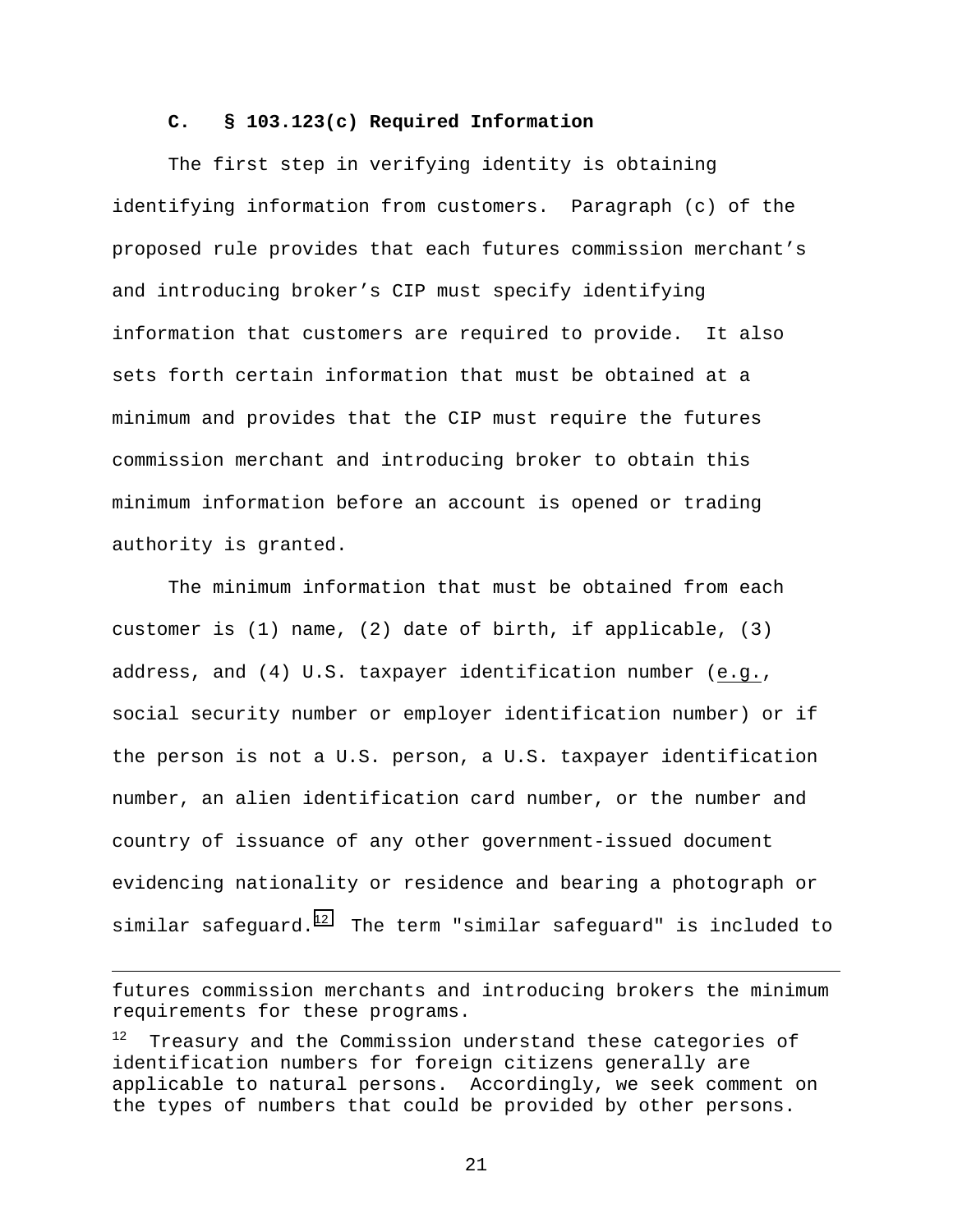permit the use of any biometric identifiers that may be used in addition to, or instead of, photographs. With respect to the address requirement, each customer must provide both a mailing and residence address (if a natural person) or principal place of business (if not a natural person).

The rule only specifies the minimum identifying information that must be obtained from each customer. Futures commission merchants and introducing brokers, in assessing the risk factors in paragraph (b), should determine whether additional identifying information is necessary to form a reasonable belief as to the true identity of each customer. There may be certain types of customers or circumstances where it is reasonable to obtain other identifying information in addition to the minimum. If a futures commission merchant or introducing broker, in examining the nature of its business and operations, determines that additional information should be obtained in certain cases, it should set forth guidelines in its CIP indicating when this shall occur.

Treasury and the Commission recognize that a new business may need access to an account at a futures commission merchant or introducing broker before it has received an employer identification number from the Internal Revenue Service. For this reason, the proposed regulation contains a limited

l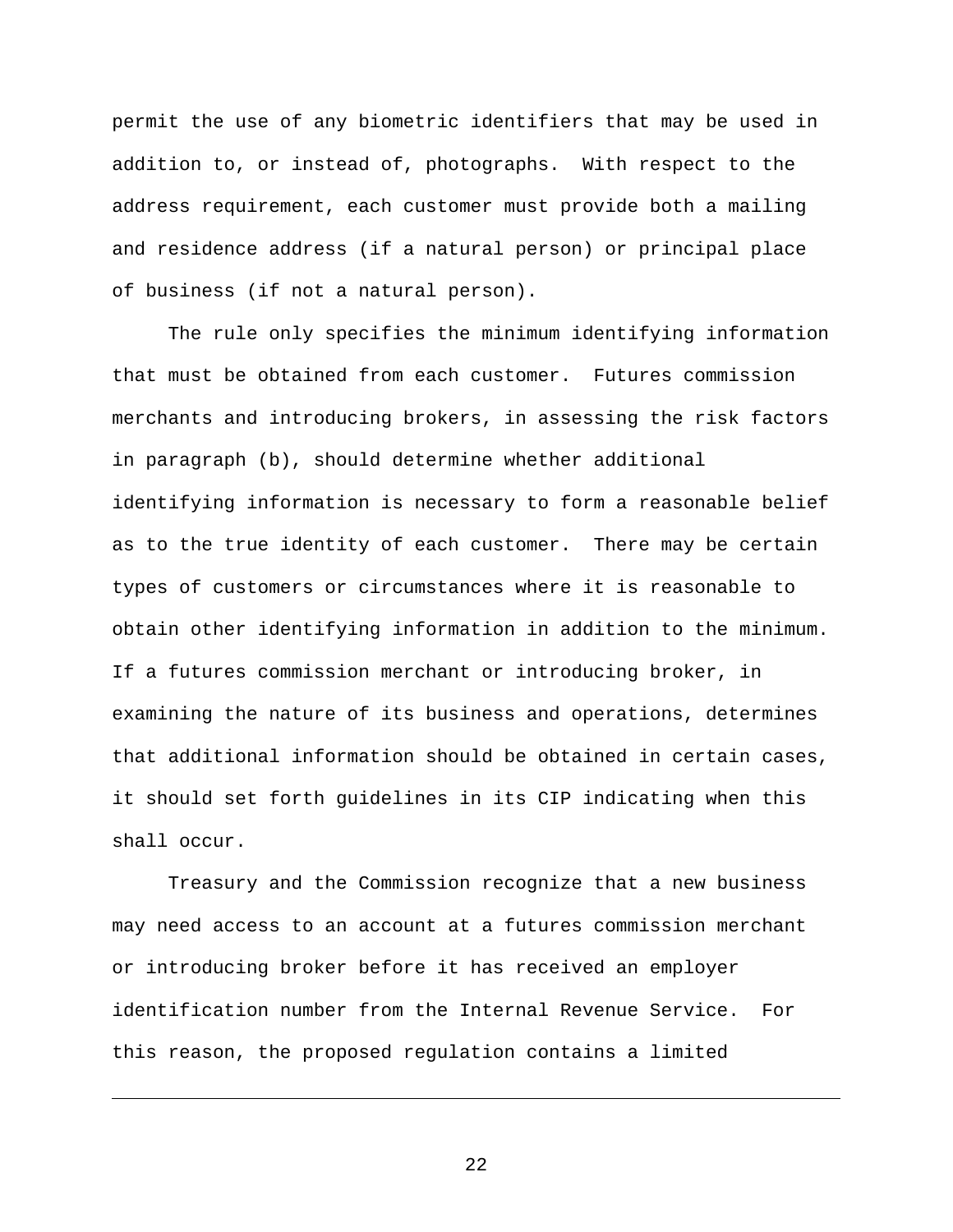exception to the requirement that a taxpayer identification number must be provided prior to establishing or adding a signatory to an account. Accordingly, a CIP may permit a futures commission merchant or introducing broker to open or add a signatory to an account for a person other than an individual (such as a corporation, partnership, or trust) that has applied for, but has not received, an employer identification number. However, in such a case, the CIP must require that the futures commission merchant or introducing broker obtain a copy of the application before it opens or adds a signatory to the account and obtain the employee identification number within a reasonable period of time after an account is established or a signatory is added to an account. Currently, the IRS indicates that the issuance of an employer identification number can take up to five weeks. This length of time, coupled with when the person applied for the employer identification number, should be considered by the futures commission merchant or introducing broker in determining the reasonable period of time within which the person should provide its employer identification number to the futures commission merchant or introducing broker.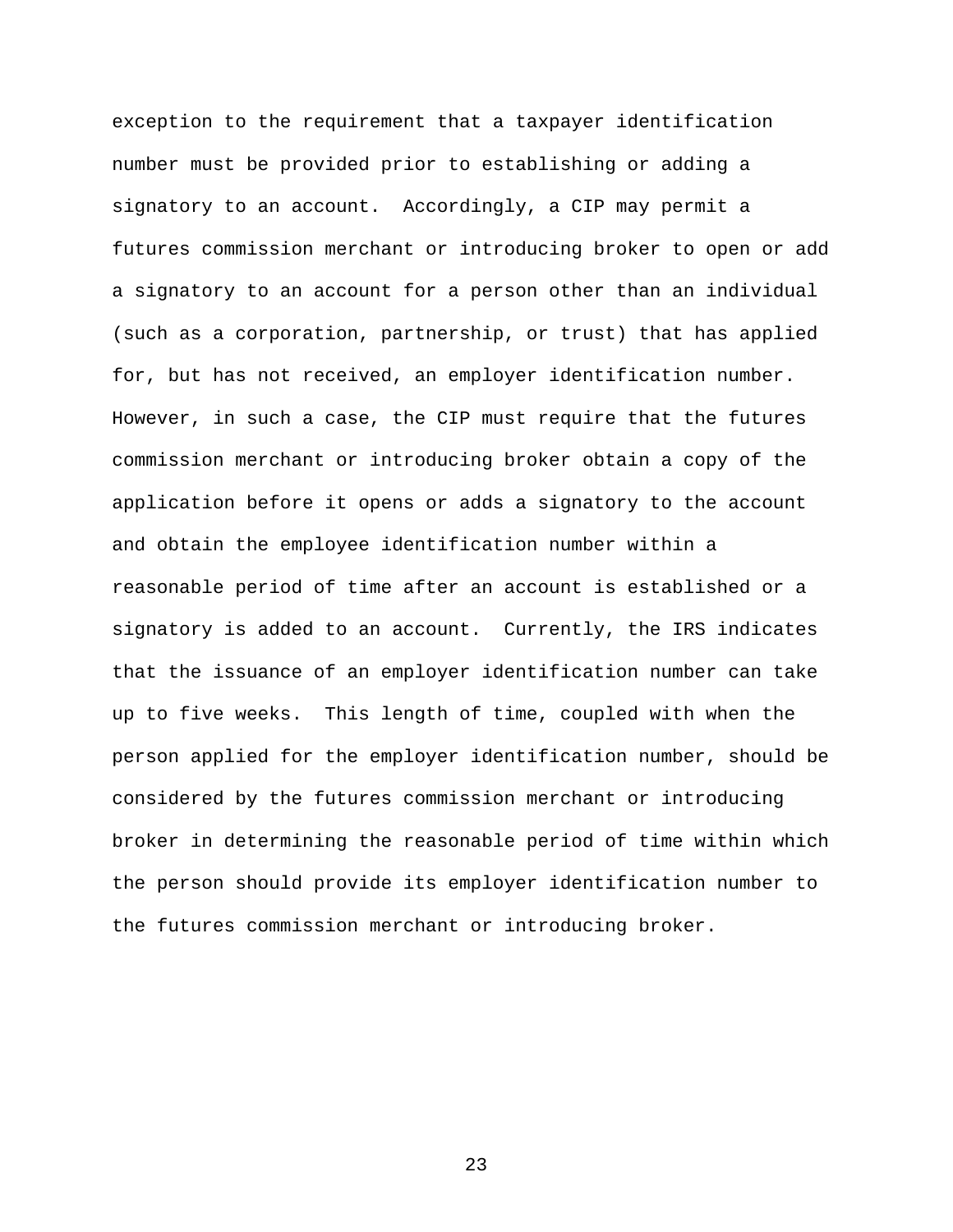#### **D. § 103.123(d) Required Verification Procedures**

After obtaining identifying information from a customer, futures commission merchants and introducing brokers must take steps to verify the accuracy of that information in order to reach a point where they can form a reasonable belief as to the true identity of the customer. Accordingly, paragraph (d) of the proposed rule requires each futures commission merchant's and introducing broker's CIP to have procedures for verifying the accuracy of the identifying information provided by the customer. Because the proposed rule requires futures commission merchants and introducing brokers to form a reasonable belief that they know the true identity of each customer, the extent of the verification for each customer will depend on the steps necessary for futures commission merchants and introducing brokers to form such a belief.

Paragraph (d) requires that the verification procedures must be undertaken within a reasonable time before or after a customer's account is opened or a customer is granted authority to effect transactions with respect to an account. This flexibility must be exercised in a reasonable manner, given that verifications too far in advance may become stale and verifications too long after an account is opened may provide money laundering opportunities to persons who would not have had such opportunities if verification occurred sooner. The amount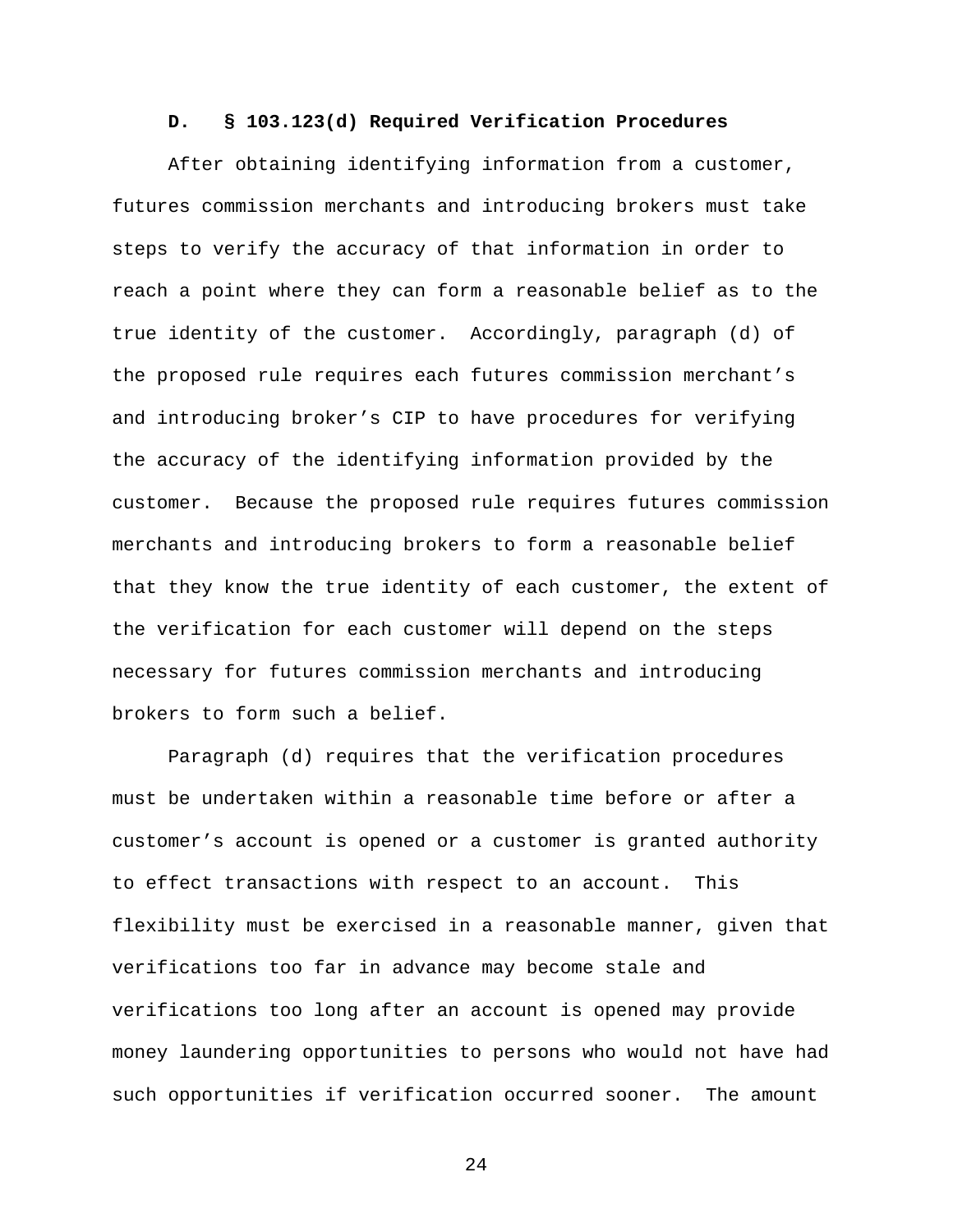of time it will take a futures commission merchant or introducing broker to verify the identity of a customer may depend on the type of account opened, whether the customer opens the account in person, and on the type of identifying information available. In addition, although an account is opened, a futures commission merchant or introducing broker may choose to place limits on the account, such as restricting the number of transactions or the dollar value of transactions, until a customer's identity is verified. Therefore, the proposed rule provides futures commission merchants and introducing brokers with the flexibility to use a risk-based approach to determine when the identity of a customer must be verified relative to the opening of an account or granting of trading authority. $^{13}$ 

As mentioned above, a person becomes a customer each time they open a new account or are granted trading authority. Therefore, upon the opening of each account, the verification requirements of this rule would apply. However, if a customer whose identification has been verified previously opens a new

 $13$ Treasury and the Commission note that it is possible that futures commission merchants and introducing brokers could violate other laws by permitting a customer to transact business prior to verifying the customer's identity. See, e.g., 31 CFR part 500, prohibiting transactions involving designated foreign countries or their nationals.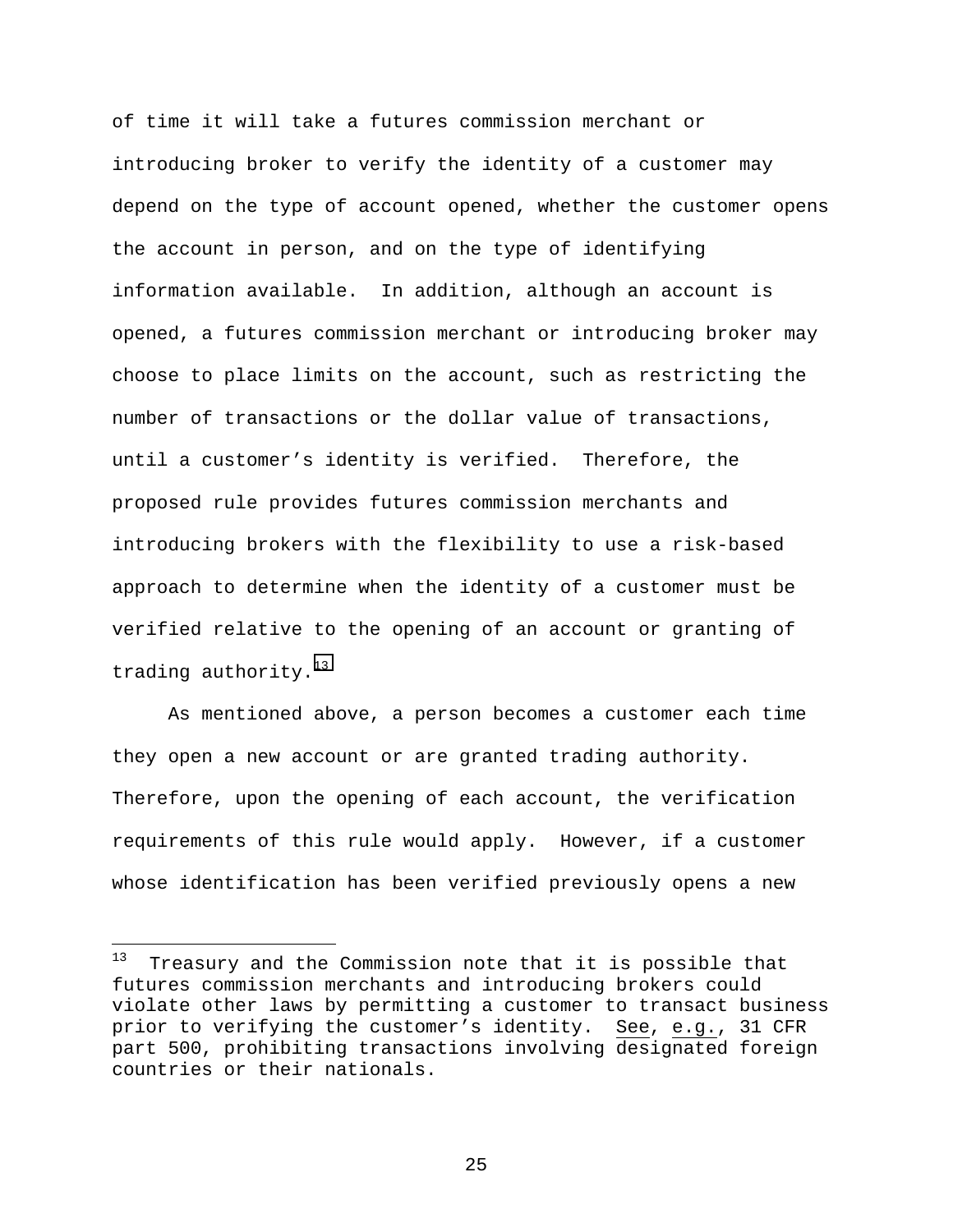account, a futures commission merchant or introducing broker would not need to verify the customer's identity a second time, provided it (1) previously verified the customer's identity in accordance with procedures consistent with this rule, and (2) continues to have a reasonable belief that it knows the true identity of the customer.

The rule provides for two methods of verifying identifying information: use of documents and use of non-documentary means. For example, using documents would include obtaining a driver's license or passport from a natural person or articles of incorporation from a company. Non-documentary methods would include cross-checking the information provided by a customer against that supplied by a credit bureau or consumer reporting agency.

The proposed rule requires each futures commission merchant's and introducing broker's CIP to address both methods of verification. Depending on the type of customer and the method of opening an account, it may be more appropriate to use either documents or non-documentary methods. However, in some cases, it may be appropriate to use both methods. The CIP should set forth guidelines describing when documents, nondocumentary methods, or a combination of both will be used.

The risk that a futures commission merchant or introducing broker will not know a customer's identity will be heightened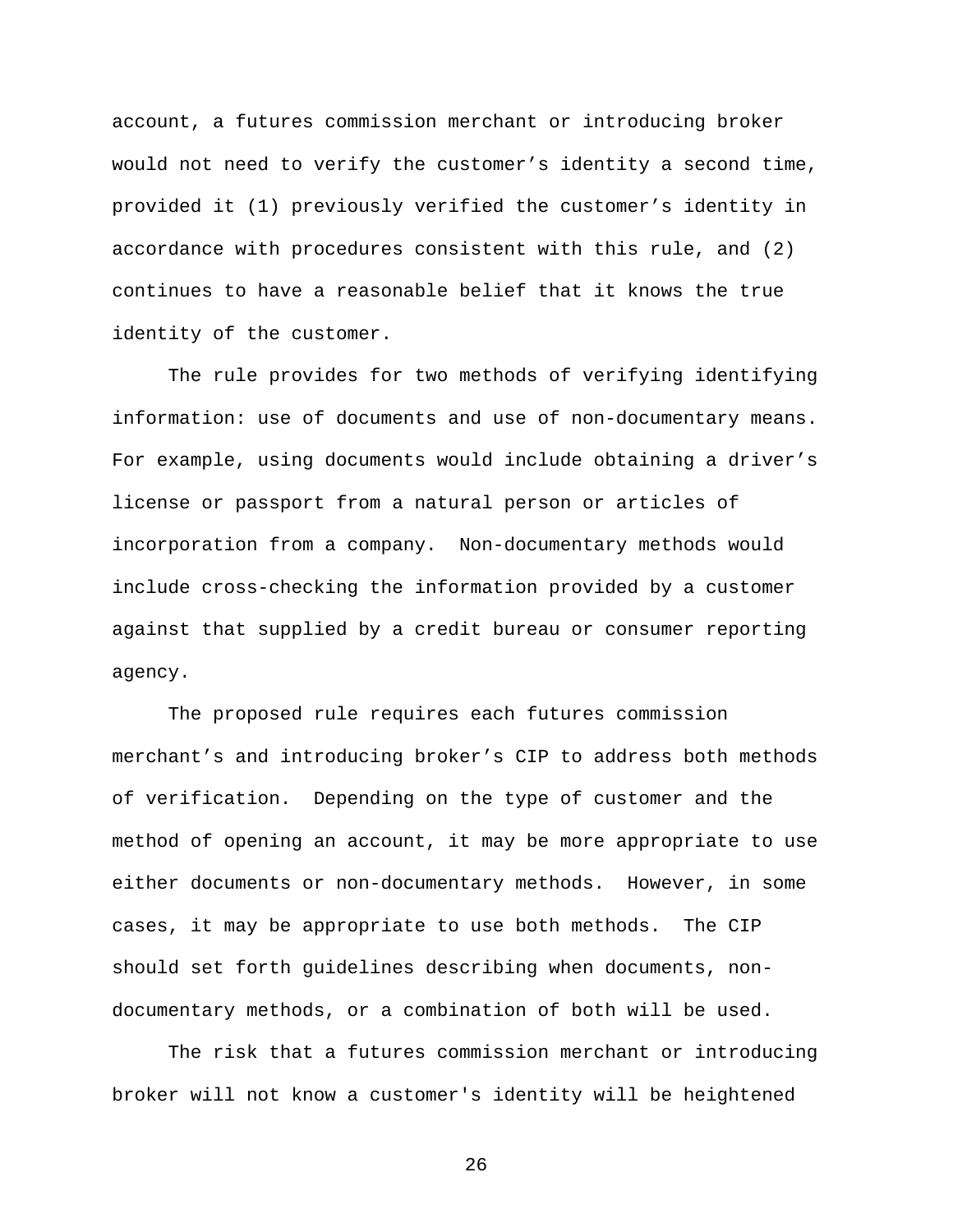for certain types of accounts, such as accounts opened in the name of a corporation, partnership, or trust that is created or conducts substantial business in jurisdictions designated as primary money laundering concerns or that have been designated as non-cooperative by an international body, such as the Financial Action Task Force.

Obtaining sufficient information to verify a given customer's identity can reduce the risk that a futures commission merchant or introducing broker will be used as a conduit for money laundering and terrorist financing.Each futures commission merchant's and introducing broker's identity verification procedures must be based on its assessment of the factors described in paragraph (b) of the proposed rule. Accordingly, when those assessments suggest a heightened risk, the futures commission merchant and introducing broker should prescribe additional verification measures.

## **1. Verification Through Documents**

Paragraph  $(d)(1)$  provides that the CIP must describe when a futures commission merchant or introducing broker will verify identity through documents and set forth the documents that will be used for this purpose. The rule also lists certain documents that are suitable for verification. For natural persons, these documents may include: unexpired government-issued identification evidencing nationality or residence and bearing a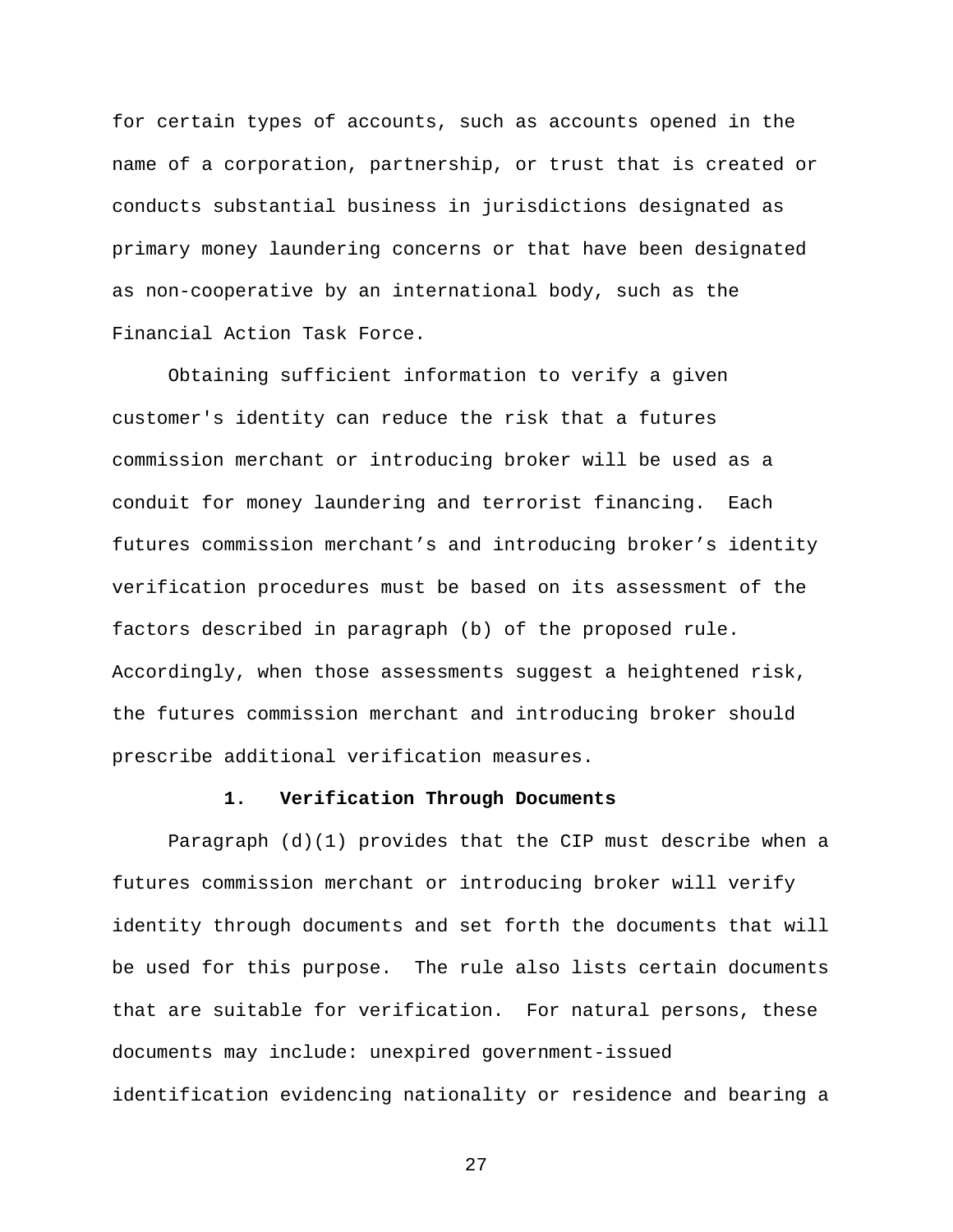photograph or similar safeguard. For other persons, suitable documents would be ones showing the existence of the entity, such as registered articles of incorporation, a governmentissued business license, a partnership agreement, or a trust instrument.

#### **2. Verification Through Non-Documentary Methods**

Paragraph (d)(2) provides that the CIP must describe nondocumentary verification methods and when such methods will be employed in addition to, or instead of, using documents. The rule allows for the exclusive use of non-documentary methods because some accounts are opened by telephone, mail, or over the Internet. However, even if the customer presents documents, it may be appropriate to use non-documentary methods as well. In the end, each futures commission merchant and introducing broker is responsible for employing sufficient verification methods to be able to form a reasonable belief that it knows the true identity of the customer.

The proposed rule sets forth certain non-documentary methods that would be suitable for verifying identity. These methods include contacting a customer after the account is opened; obtaining a financial statement; comparing the identifying information provided by the customer against fraud and bad check databases to determine whether any of the information is associated with known incidents of fraudulent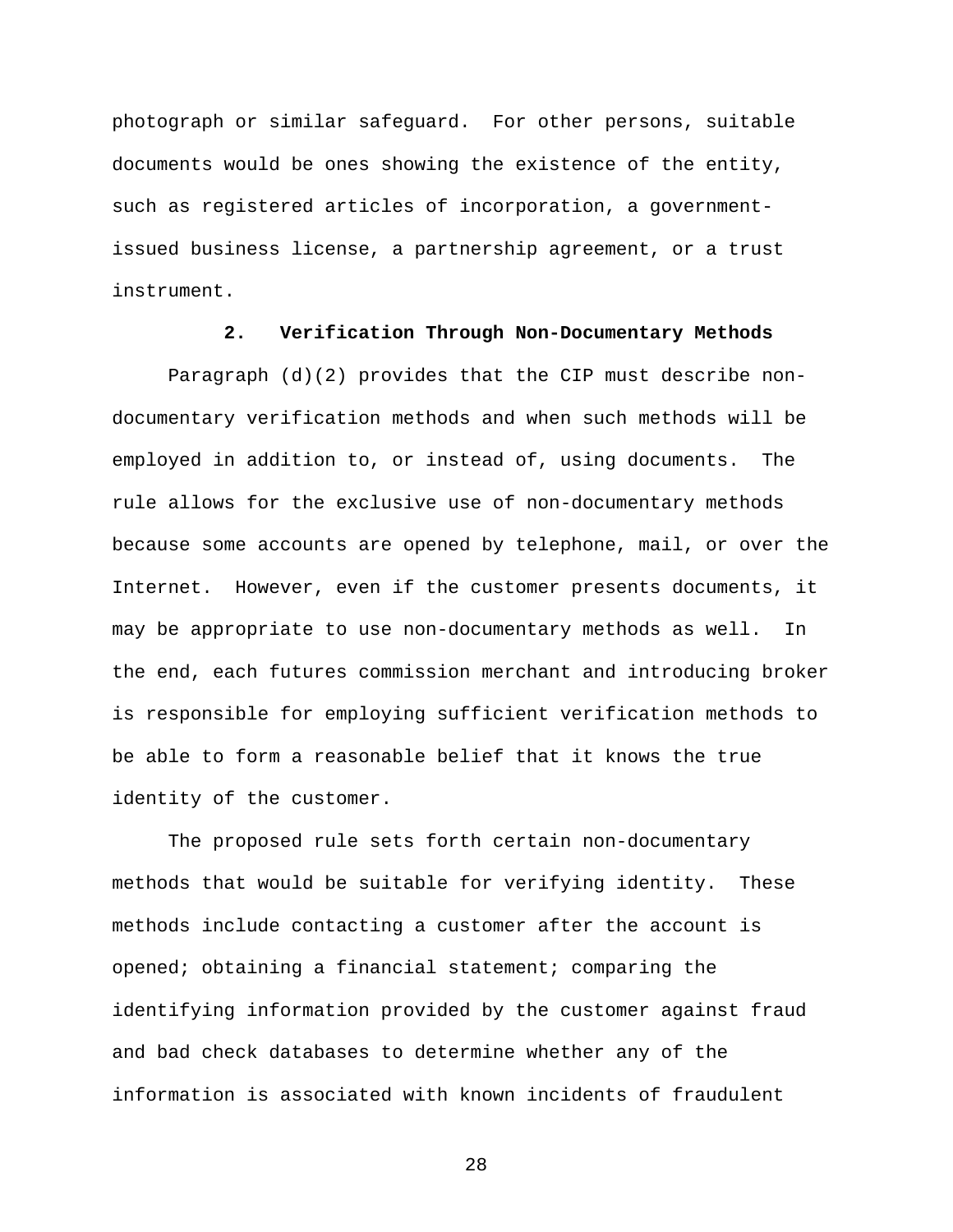behavior (negative verification); comparing the identifying information with information available from a trusted third party source, such as a credit report from a credit bureau or consumer reporting agency (positive verification); and checking references with other financial institutions. Futures commission merchants and introducing brokers also may wish to analyze whether there is logical consistency between the identifying information provided, such as the customer's name, street address, ZIP code, telephone number (if provided), date of birth, and social security number (logical verification).

Paragraph (d)(2) also provides that the CIP must require the use of non-documentary methods in certain cases; specifically, when a natural person is unable to present an unexpired government issued identification document that bears a photograph or similar safeguard or when a futures commission merchant or introducing broker is presented with unfamiliar documents to verify the identity of a customer, does not obtain documents to verify the identity of a customer, does not meet a customer face-to-face, or is otherwise presented with circumstances that increase the risk the futures commission merchant or introducing broker will be unable to verify the true identity of a customer through documents.

Thus, non-documentary methods should be used when the futures commission merchant or introducing broker cannot examine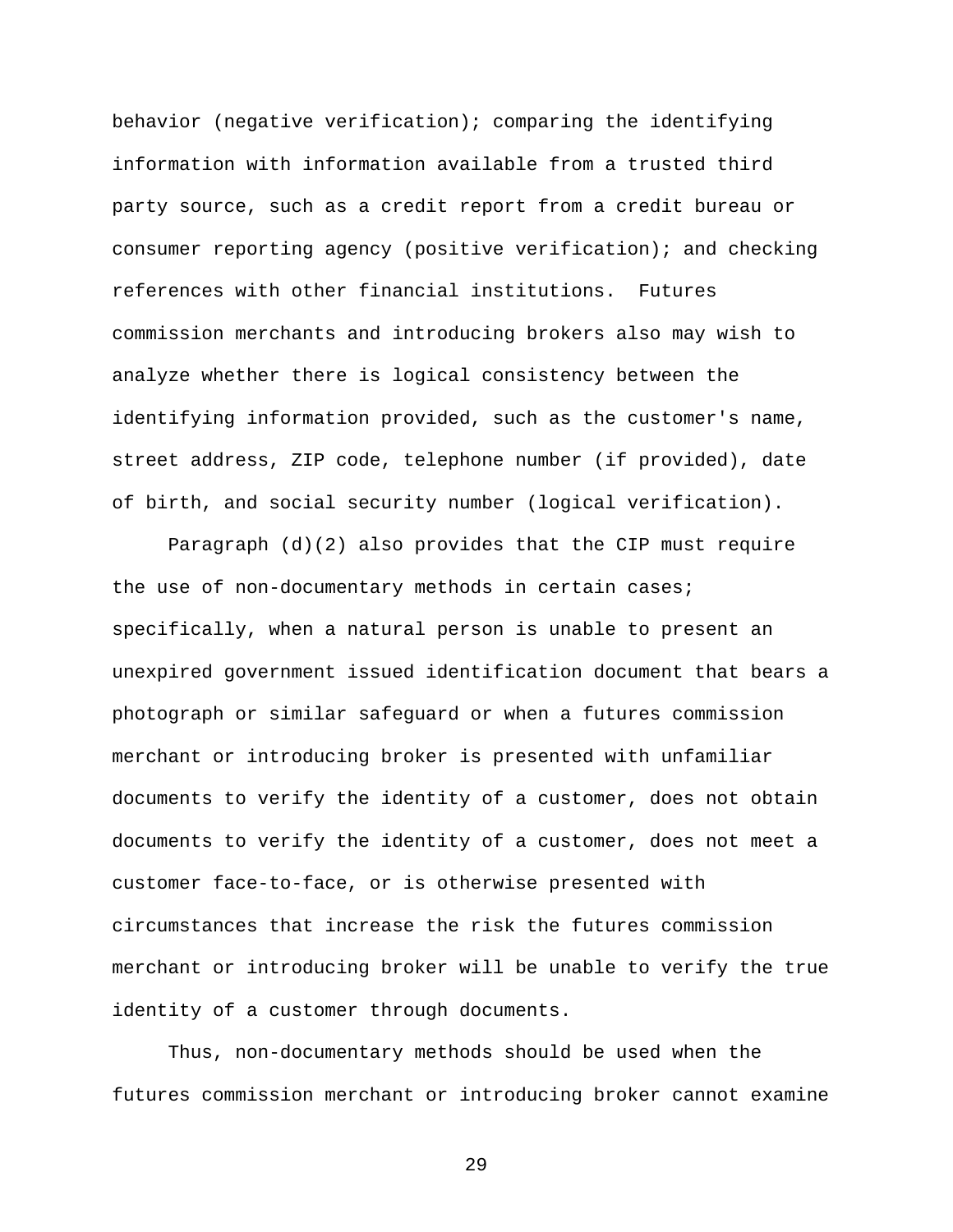original documents. In addition, Treasury and the Commission recognize that identification documents, including those issued by a government entity, may be obtained illegally and may be fraudulent. In light of the recent increase in identity fraud, futures commission merchants and introducing brokers are encouraged to use non-documentary methods, even when a customer has provided identification documents.

#### **E. § 103.123(e) Government Lists**

Section 326 of the Act also requires reasonable procedures for determining whether a customer's name appears on any list of known or suspected terrorists or terrorist organizations provided by any government agency. The proposed rule implements this requirement and clarifies that the requirement applies only with respect to lists circulated by the Federal government.

In addition, the proposed rule states that futures commission merchants and introducing brokers must follow all Federal directives issued in connection with such lists. This provision makes clear that futures commission merchants and introducing brokers must have procedures for responding to circumstances when a customer is named on a list.

## **F. § 103.123(f) Customer Notice**

Section 326 of the Act contemplates that financial institutions will provide their customers with "adequate notice" of the customer identification procedures. Therefore, each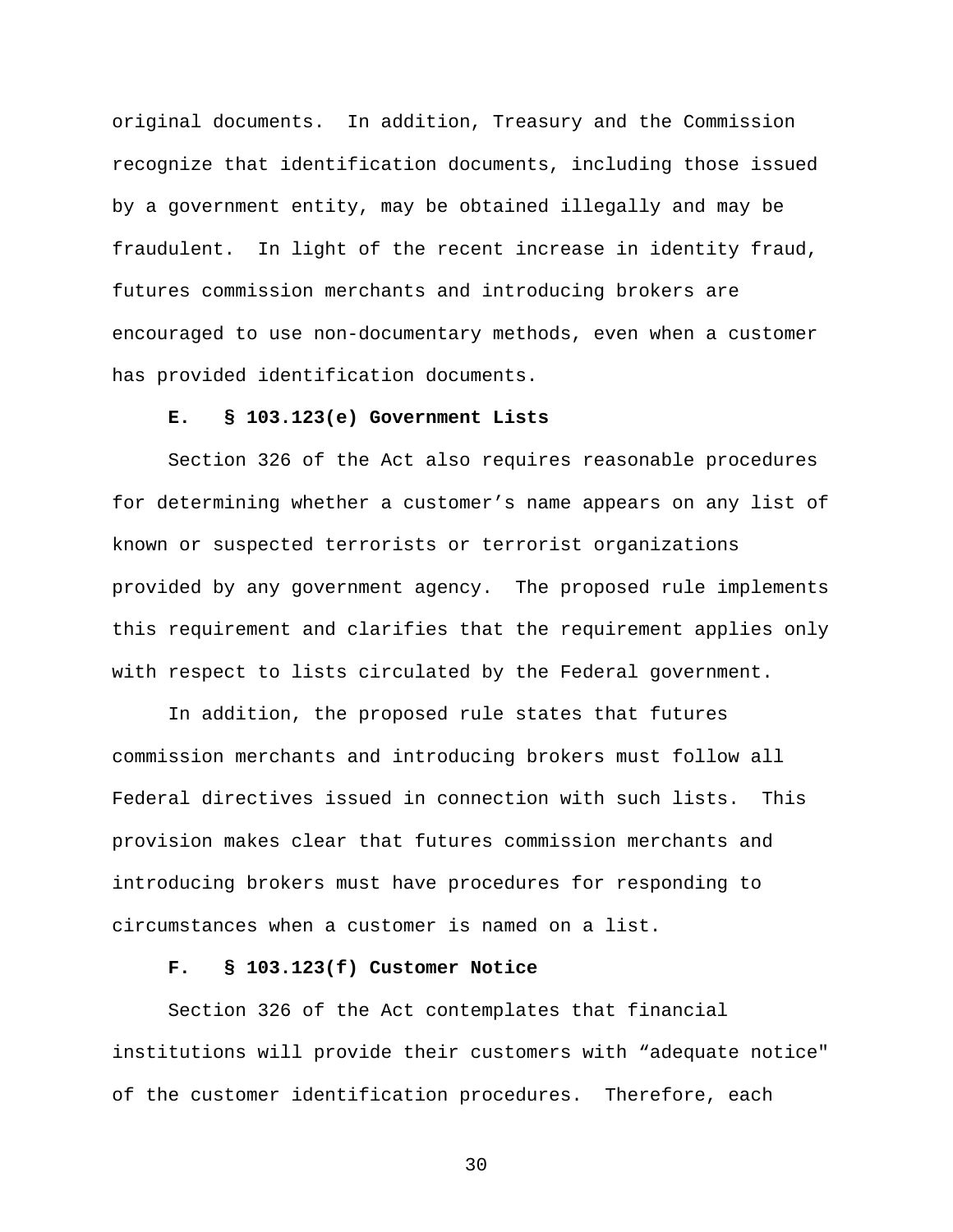futures commission merchant's and introducing broker's CIP must include procedures for providing customers with adequate notice that the futures commission merchant or introducing broker is requesting information to verify their identity. A futures commission merchant or introducing broker may satisfy the notice requirement by generally notifying its customers about the procedures it must comply with to verify their identities. For example, a futures commission merchant or introducing broker may post a sign in its lobby or provide customers with any other form of written or oral notice. If an account is opened electronically, such as through an Internet website, the futures commission merchant or introducing broker may provide notice electronically.

## **G. §103.123(g) Lack of Verification**

Paragraph (g) of the proposed rule states that each futures commission merchant's and introducing broker's CIP must include procedures for responding to circumstances in which it cannot form a reasonable belief that it knows the true identity of a customer.

Generally, each futures commission merchant and introducing broker should only maintain an account for a customer when it has a reasonable belief that it knows the customer's true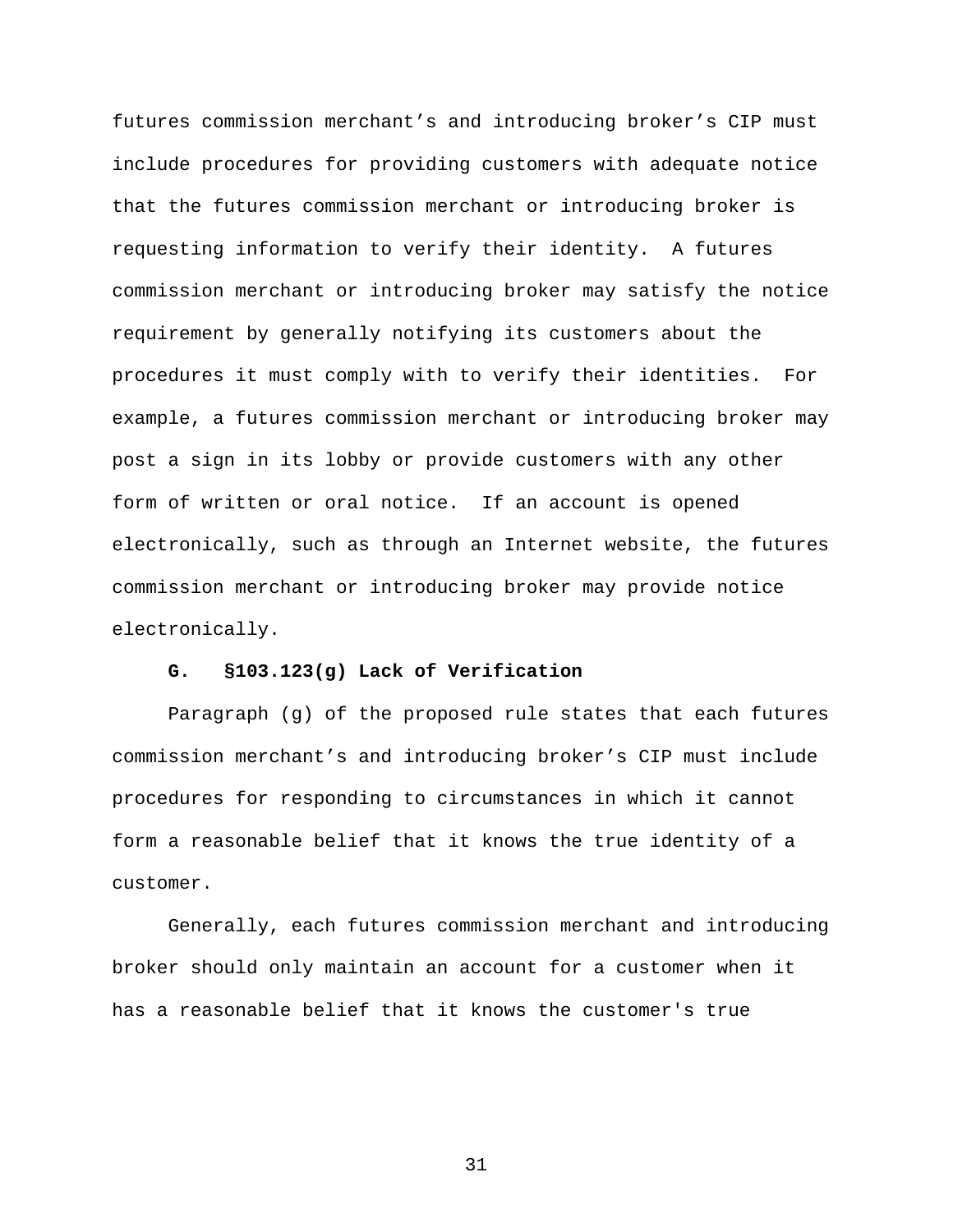identity. $14$  Thus, each futures commission merchant's and introducing broker's CIP should specify the actions to be taken when it cannot form a reasonable belief. There also should be guidelines for when an account will not be opened. In addition, the CIP should address the terms under which a customer may conduct transactions while a customer's identity is being verified. The CIP should specify at what point, after attempts to verify a customer's identity have failed, an account that has been opened should be closed. Finally, the procedures should include a process for determining whether, in connection with conducting customer identification or verification, a Suspicious Activity Report should be filed.

#### **H. §103.123(h) Recordkeeping**

l

Section 326 of the Act requires procedures for maintaining records of the information used to verify a person's identity, including name, address, and other identifying information. Paragraph (h) of the proposed rule sets forth recordkeeping procedures that must be included in each futures commission merchant's and introducing broker's CIP. These procedures must provide for the maintenance of all information and documents obtained pursuant to the CIP. Information that must be

 $14$  There are some exceptions to this basic rule. For example, a futures commission merchant or introducing broker may introduce or maintain an account, at the direction of law enforcement,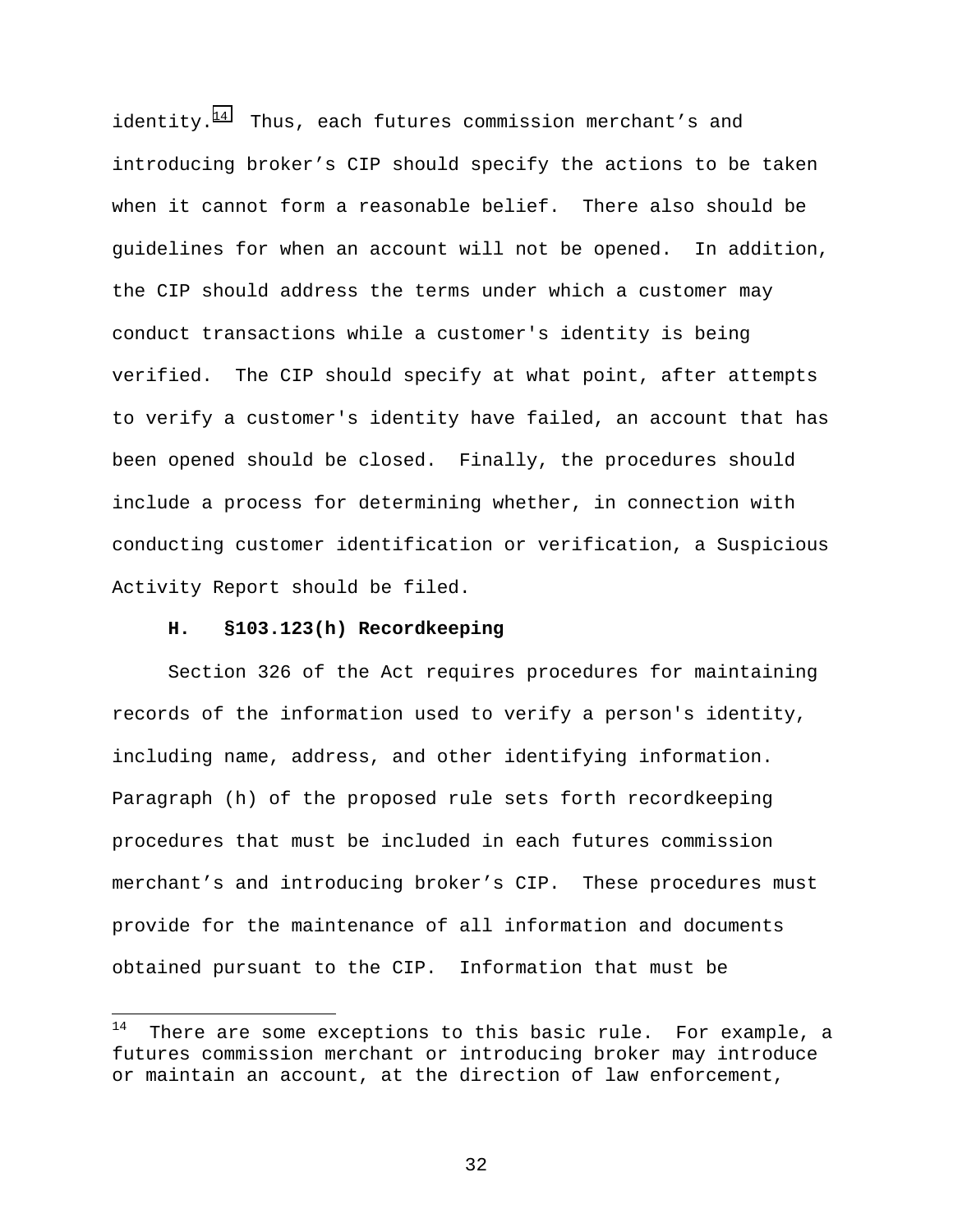maintained includes all identifying information provided by a customer pursuant to paragraph  $(c)$ . Thus, the futures commission merchant and introducing broker must make a record of each customer's name, date of birth (if applicable), addresses, and tax identification number or other number. Futures commission merchants and introducing brokers also must maintain copies of any documents that were relied upon to verify identity pursuant to paragraph  $(d)(1)$ , evidencing the type of document and any identification number it may contain. For example, if a customer produces a driver's license, the futures commission merchant or introducing broker must make a copy of the driver's license that clearly indicates it is a driver's license and legibly depicts any identification number on the license.

Futures commission merchants and introducing brokers also must make and maintain records evidencing the methods and results of measures undertaken to verify the identity of a customer pursuant to paragraph  $(d)(2)$ . For example, if a futures commission merchant or introducing broker obtains a report from a credit bureau concerning a customer, the report must be maintained. Futures commission merchants and introducing brokers also must make and maintain records of the resolution of any discrepancy in the identifying information

 $\overline{a}$ 

notwithstanding that it does not know the true identity of a customer.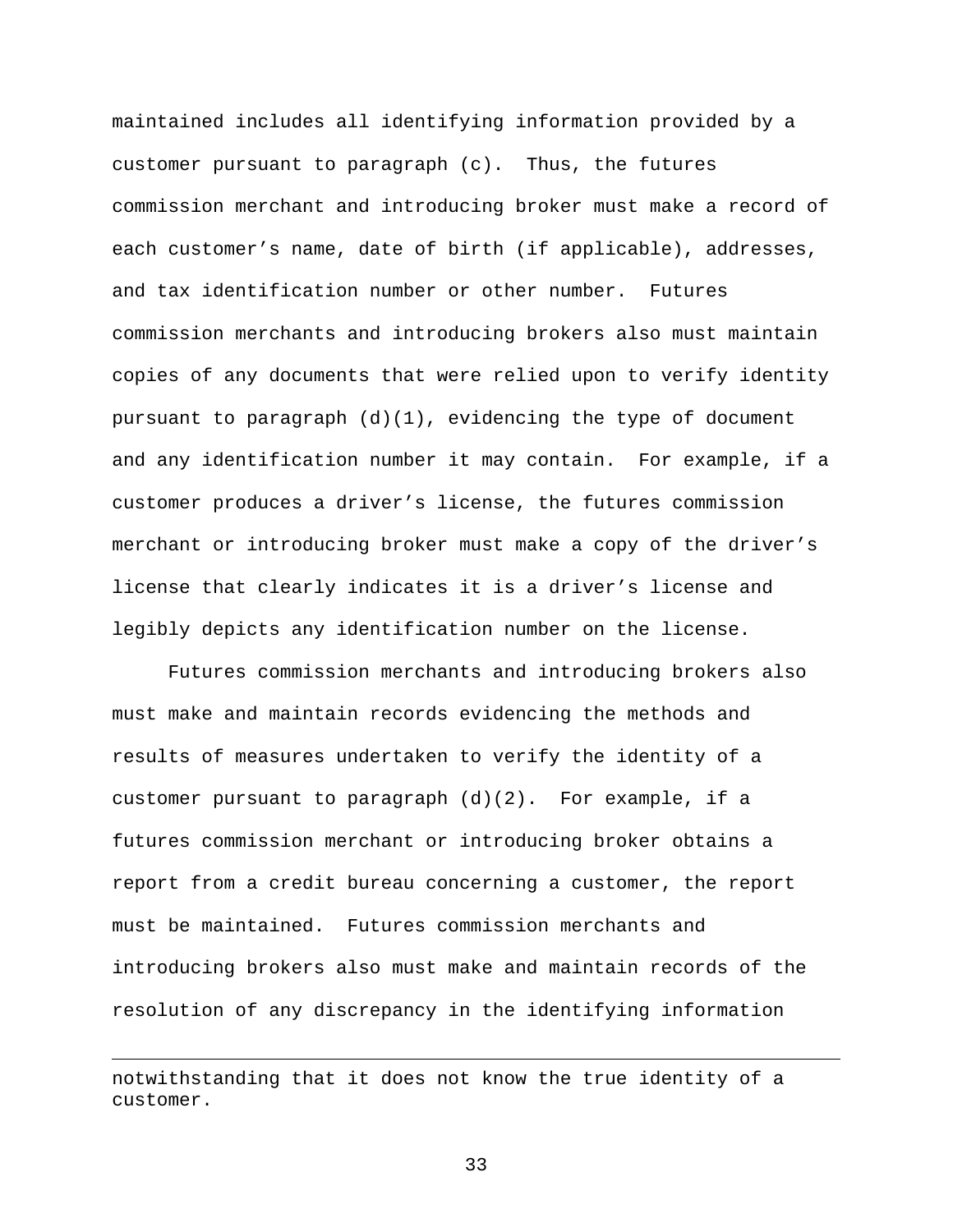obtained. To continue with the previous example, if the customer provides a residence address that is different from the address shown on the credit report, the futures commission merchant or introducing broker must document how it resolved this discrepancy or, if the discrepancy was not resolved, how it formed a reasonable belief notwithstanding the discrepancy.

Futures commission merchants and introducing brokers must retain all of these records for five years after the date an account is closed or the grant of authority to effect transactions with respect to an account is revoked. In all other respects, the records must be maintained in accordance with the requirements of Commission Rule 1.31.<sup>15</sup>

Nothing in this proposed rule modifies, limits or supersedes section 101 of the Electronic Records in Global and National Commerce Act, Pub. L. 106-229, 114 Stat. 464 (15 U.S.C. 7001) (E-Sign Act). Thus, futures commission merchants and introducing brokers may use electronic records to satisfy the requirements of this rule, as long as the records are maintained in accordance with Commission Rules 1.4 and  $1.31.^{16}$ 

Treasury and the Commission emphasize that the collection and retention of information about a customer as an ancillary

 $15$ 15 17 CFR 1.31.

<sup>&</sup>lt;sup>16</sup> 17 CFR 1.4, 1.31.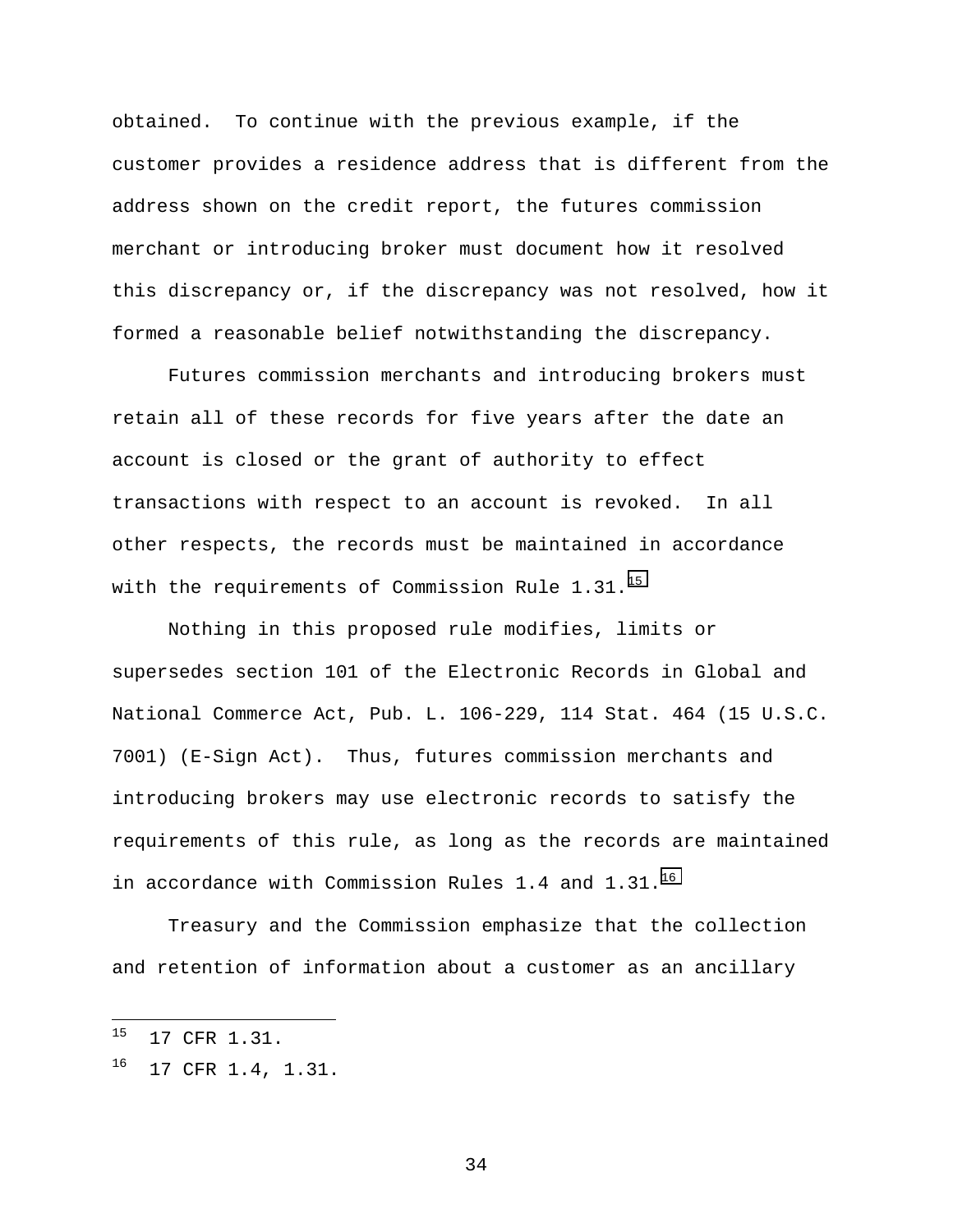part of collecting identifying information, do not relieve futures commission merchants and introducing brokers from their obligations to comply with anti-discrimination laws or regulations.

## **I. §103.123(i) Approval of Program**

Paragraph (i) of the proposed rule requires that each futures commission merchant's and introducing broker's CIP be approved by its most senior level (e.g., board of directors, managing partners, board of managers or other governing body performing similar functions) or by persons specifically authorized by that body to approve such a program.

#### **J. § 103.123(j) Exemptions**

Section 326 states that the Secretary and the Federal functional regulator jointly issuing the rule may by order or regulation exempt any financial institution or type of account from this rule in accordance with such standards and procedures as the Secretary may prescribe. The proposed rule provides that the Commission, with the concurrence of the Secretary, may exempt any futures commission merchant or introducing broker that registers with the Commission. However, it excludes from this exemptive authority futures commission merchants and introducing brokers that register pursuant to section  $4f(a)(2)$ of the CEA. These are firms that register as futures commission merchants or introducing brokers solely because they deal in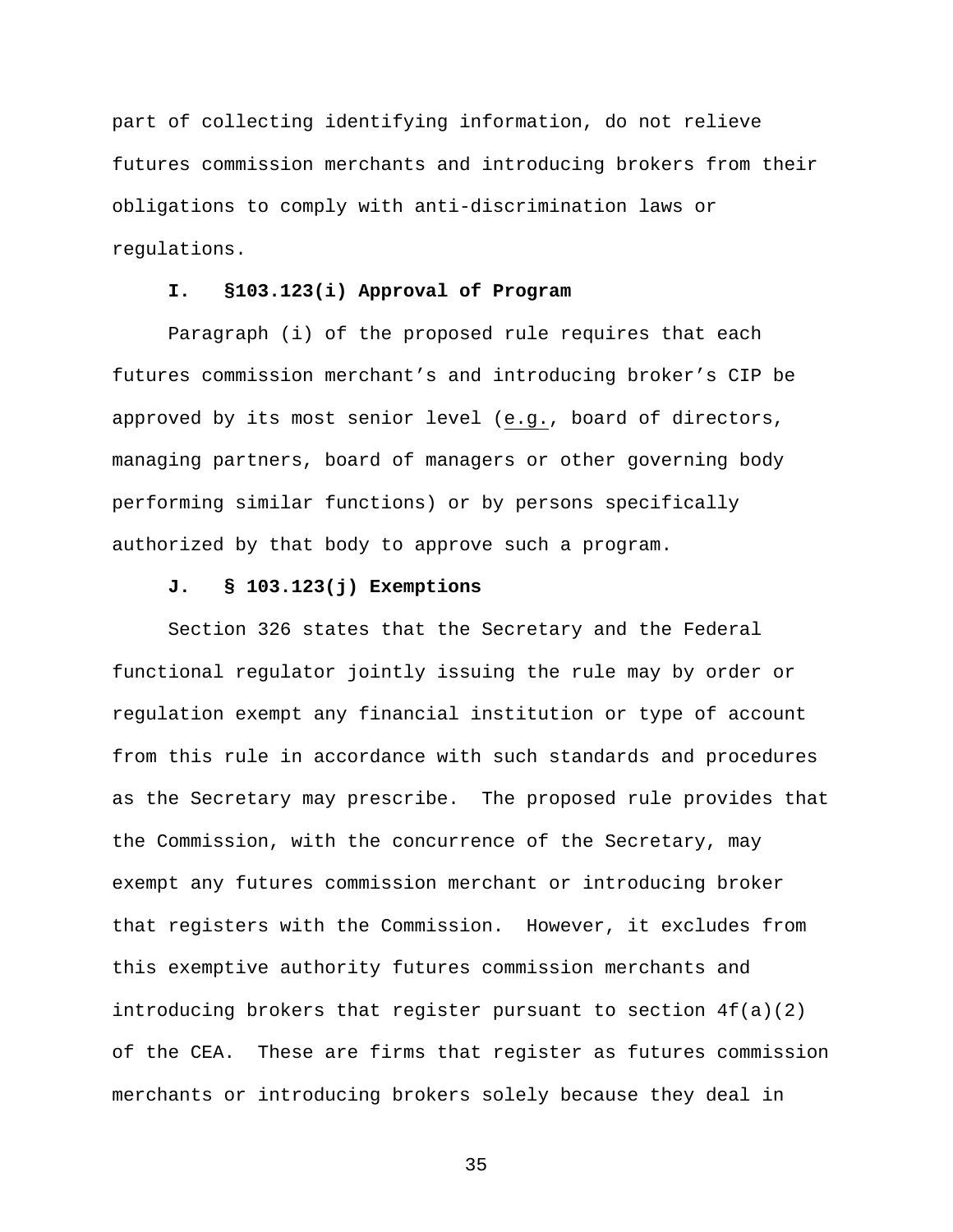security futures products. The exemptive authority with respect to these firms is addressed in the rule issued jointly by Treasury and the SEC.

In issuing exemptions under the proposed rule, the Secretary and the Commission shall consider whether the exemption is consistent with the purposes of the BSA, and in the public interest, and may consider other necessary and appropriate factors.

#### **III. Request for Comments**

Treasury and the Commission invite comment on all aspects of the proposed rule, and specifically seek comment on the following issues:

1. Whether the proposed definition of "account" is appropriate.

2. How the proposed rule should apply to various types of accounts that are designed to allow a customer to transact business immediately.

3. Ways that futures commission merchants and introducing brokers can comply with the requirement to obtain both the address of a person's residence, and, if different, the person's mailing address in situations involving natural persons who lack a permanent address.

4. Whether non-U.S. persons that are not natural persons will be able to provide futures commission merchants and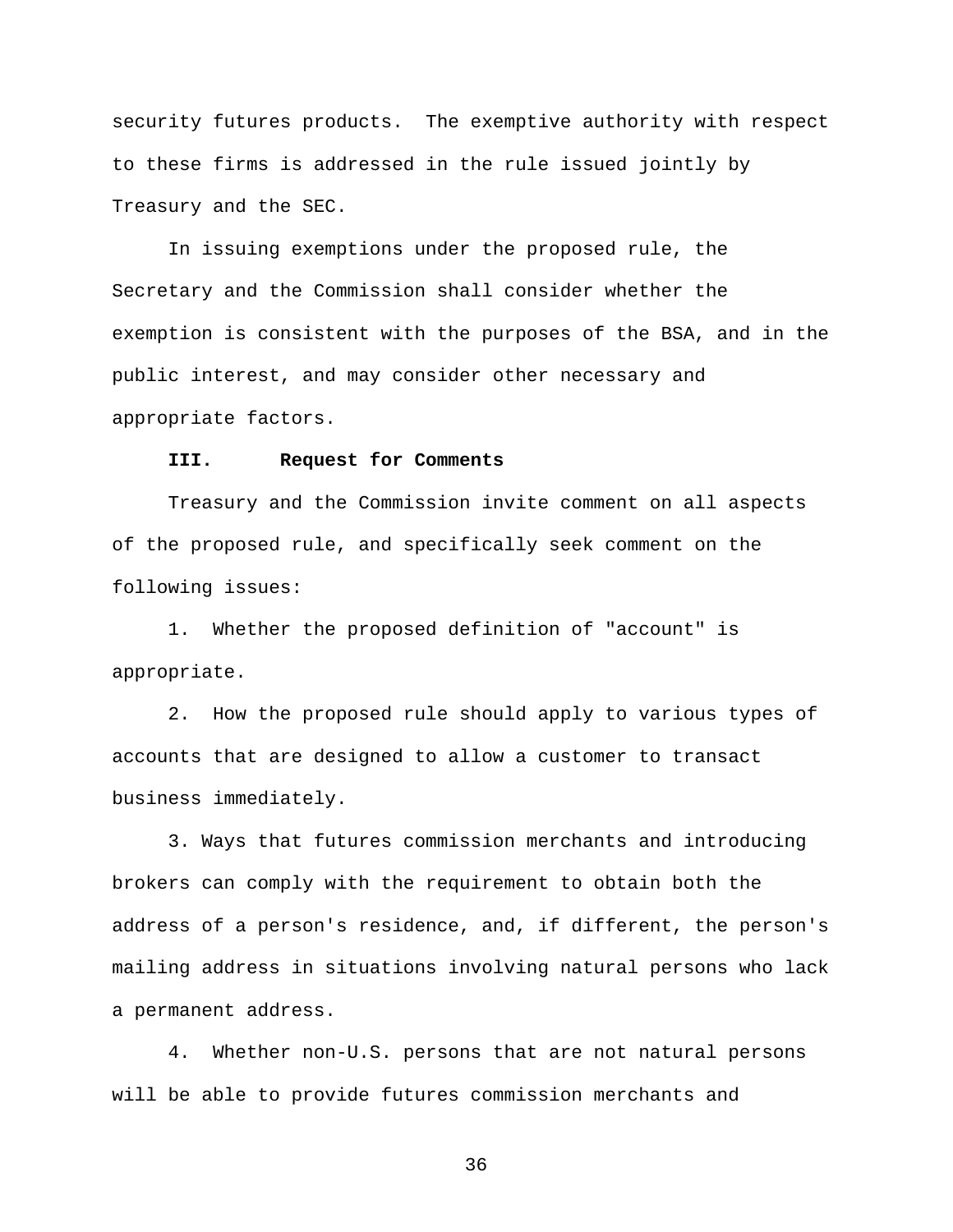introducing brokers with the identifying information required in  $\S$  103.123(c)(4), or whether other categories of identifying information should be added to this section. Commenters on this issue should suggest other means of identification that futures commission merchants and introducing brokers currently use or should use in this circumstance.

5. Whether the proposed rule will subject futures commission merchants and introducing brokers to conflicting State laws. Treasury and the Commission request that commenters cite and describe any potentially conflicting State laws.

6. The extent to which the verification procedures required by the proposed rule make use of information that futures commission merchants and introducing brokers currently obtain in the account opening process. We note that the legislative history of section 326 indicates that Congress intended "the verification procedures prescribed by Treasury [to] make use of information currently obtained by most financial institutions in the account opening process." See H.R. Rep. No. 107-250, pt. 1, at 63 (2001).

#### **IV. Paperwork Reduction Act**

The Paperwork Reduction Act of 1995 (PRA), 44 U.S.C. 3501 et seq., imposes certain requirements on federal agencies in connection with their conducting or sponsoring any collection of information as defined by the PRA. Because this proposed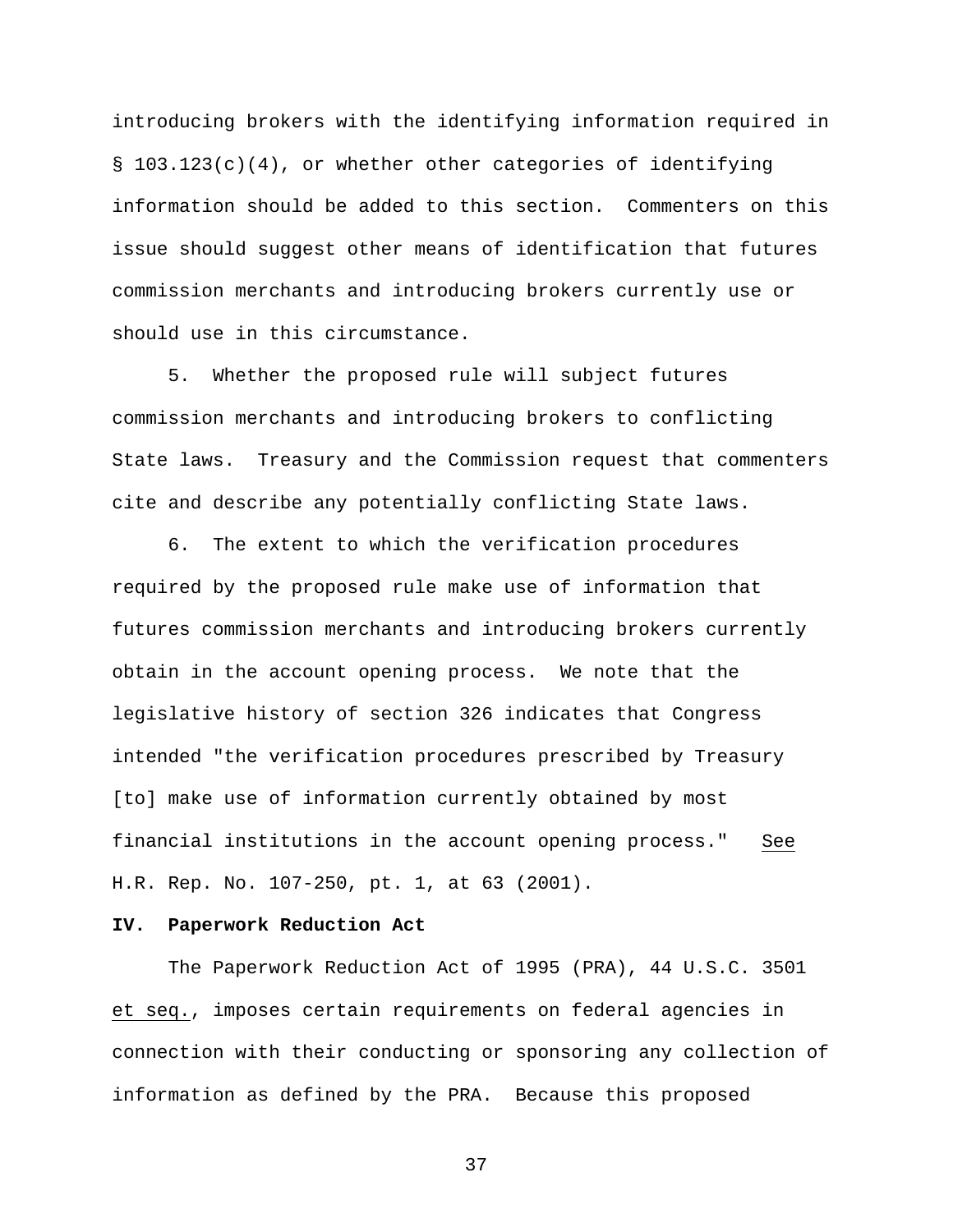rulemaking contains information collection requirements within the meaning of the PRA, FinCEN has submitted the information collection requirements in this proposed rule to the Office of Management and Budget (OMB) for its review in accordance with 44 U.S.C. 3507(d).

An agency may not conduct or sponsor, and a person is not required to respond to, an information collection unless it displays a currently valid OMB control number.

The proposed rule requires futures commission merchants and introducing brokers to implement reasonable procedures to (1) maintain records of the information used to verify the person's identity and (2) provide notice of these procedures to customers. These recordkeeping and disclosure requirements are required under section 326 of the Act.

The Commission estimates that approximately 188 futures commission merchants and 1593 introducing brokers will need to implement a CIP. Further, the Commission estimates that each futures commission merchant and introducing broker will need to spend approximately 10 hours per year to meet the recordkeeping requirements of the proposed rule.<sup>17</sup> Further, Treasury and the

-

 $17$  The Commission believes that futures commission merchants and introducing brokers already obtain from their customers most, if not all, of the information required under the proposed rule. See Commission Rule 1.37, 17 CFR 1.37 (requiring futures commission merchants and introducing brokers to obtain the customer's true name, address, principal occupation or business,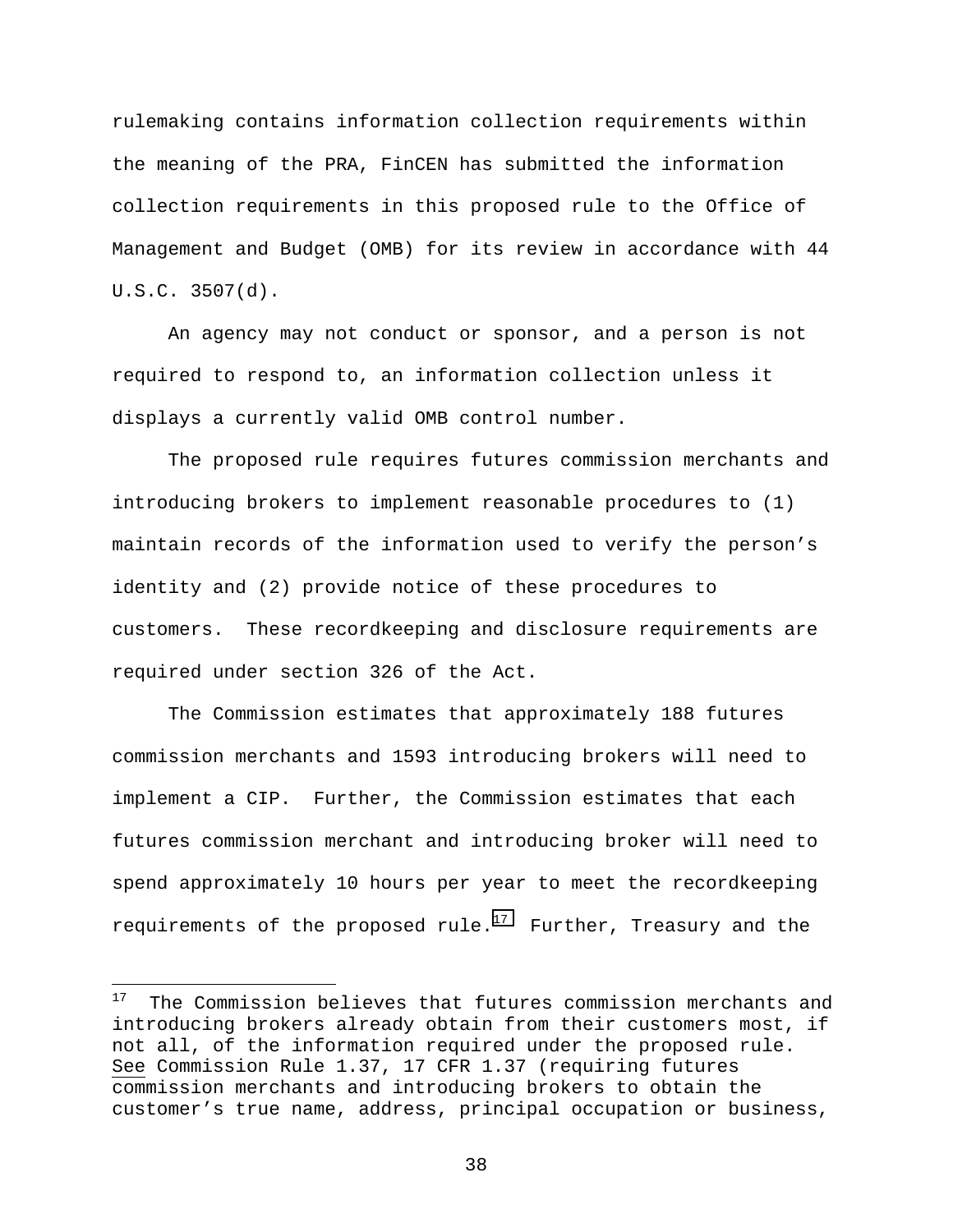Commission estimate that each futures commission merchant and introducing broker will need to spend approximately one hour per year to meet the disclosure requirements of the new rule. Therefore, the estimated paperwork burden of this proposed rule is calculated as follows:

Estimated number of respondents: 1781 Estimated average annual burden for the recordkeeping requirements of the proposed rule for each respondent: 10 hours Estimated average annual burden for the disclosure requirements of the proposed rule per each respondent: 1 hour Estimated total annual burden: 19,591 hours

Treasury and the Commission invite comment on:

(1) Whether the collections of information contained in the notice of proposed rulemaking are necessary for the proper performance of each agency's functions, including whether the information has practical utility;

(2) The accuracy of the Commission's estimate of the burden of the proposed information collections;

(3) Ways to enhance the quality, utility, and clarity of the information to be collected;

l

name of guarantor, and name of person controlling the account), and NFA Compliance Rule 2-30 (futures commission merchants and introducing brokers are required to obtain, with respect to customers that are individuals, the customer's true name, address, principal occupation or business, estimated annual income and net worth, and approximate age). Futures commission merchants and introducing brokers are required to maintain these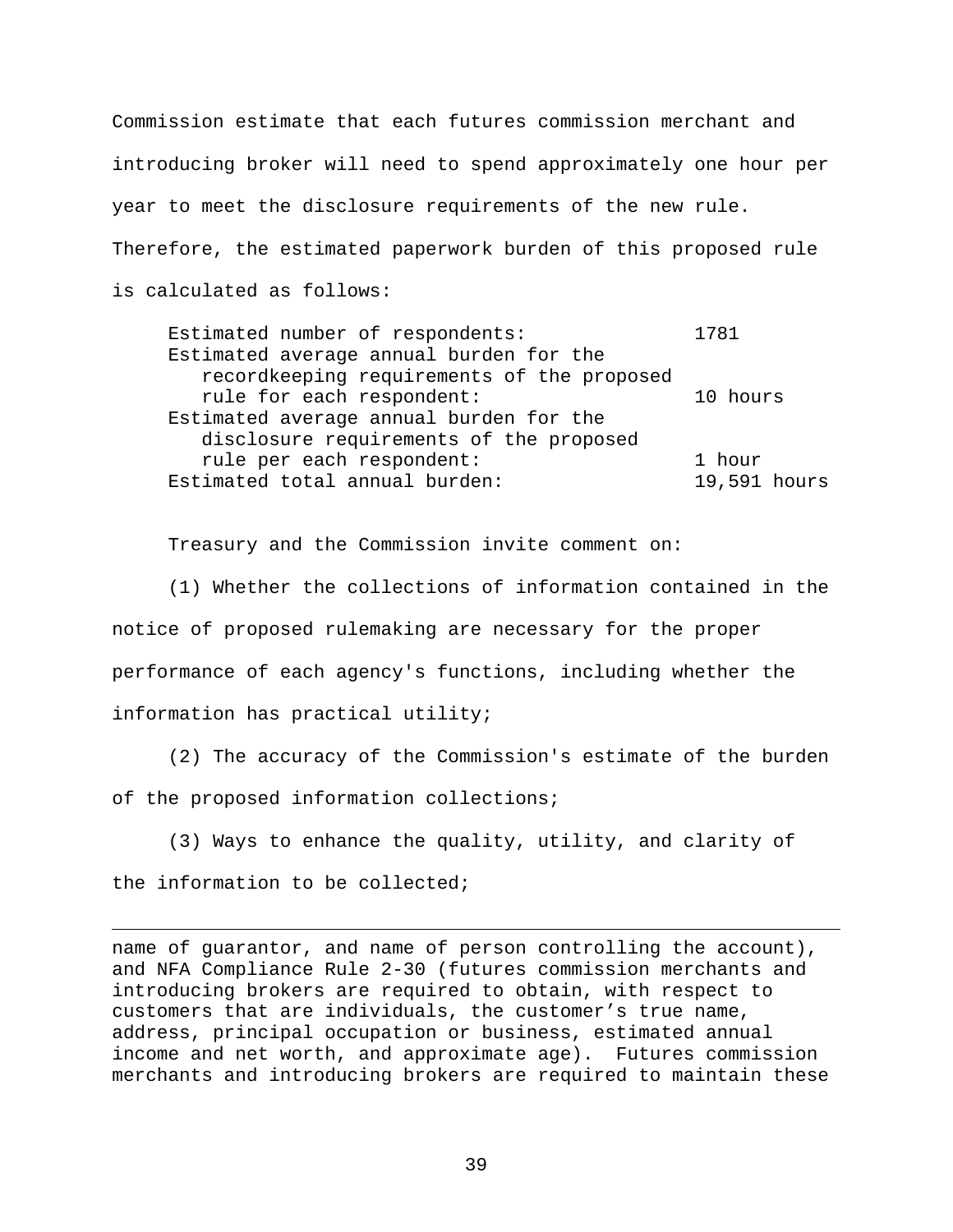(4) Ways to minimize the burden of the information collections on respondents, including the use of automated collection techniques or other forms of information technology; and

(5) Estimates of capital or start-up costs and costs of operation, maintenance, and purchases of services to provide information.

Organizations and individuals desiring to submit comments on the information collection requirements should direct them (preferably by fax (202-395-6974)) to Desk Officer for the Department of the Treasury, Office of Information and Regulatory Affairs, Office of Management and Budget, Paperwork Reduction Project (1506), Washington, DC 20503 (or by the Internet to jlackeyj@omb.eop.gov), with a copy to FinCEN by mail or the Internet at the addresses previously specified.

#### **V. Regulatory Flexibility Act**

 $\overline{a}$ 

The Regulatory Flexibility Act (RFA), 5 U.S.C. 601 et seq., requires federal agencies, in promulgating rules, to consider the impact of those rules on small entities. The rule proposed today would affect futures commission merchants and introducing brokers. The CFTC previously established certain definitions of "small entities" to be used in evaluating the impact of its

records pursuant to Commission Rule 1.31, 17 CFR 1.31, and NFA Compliance Rule 2-10.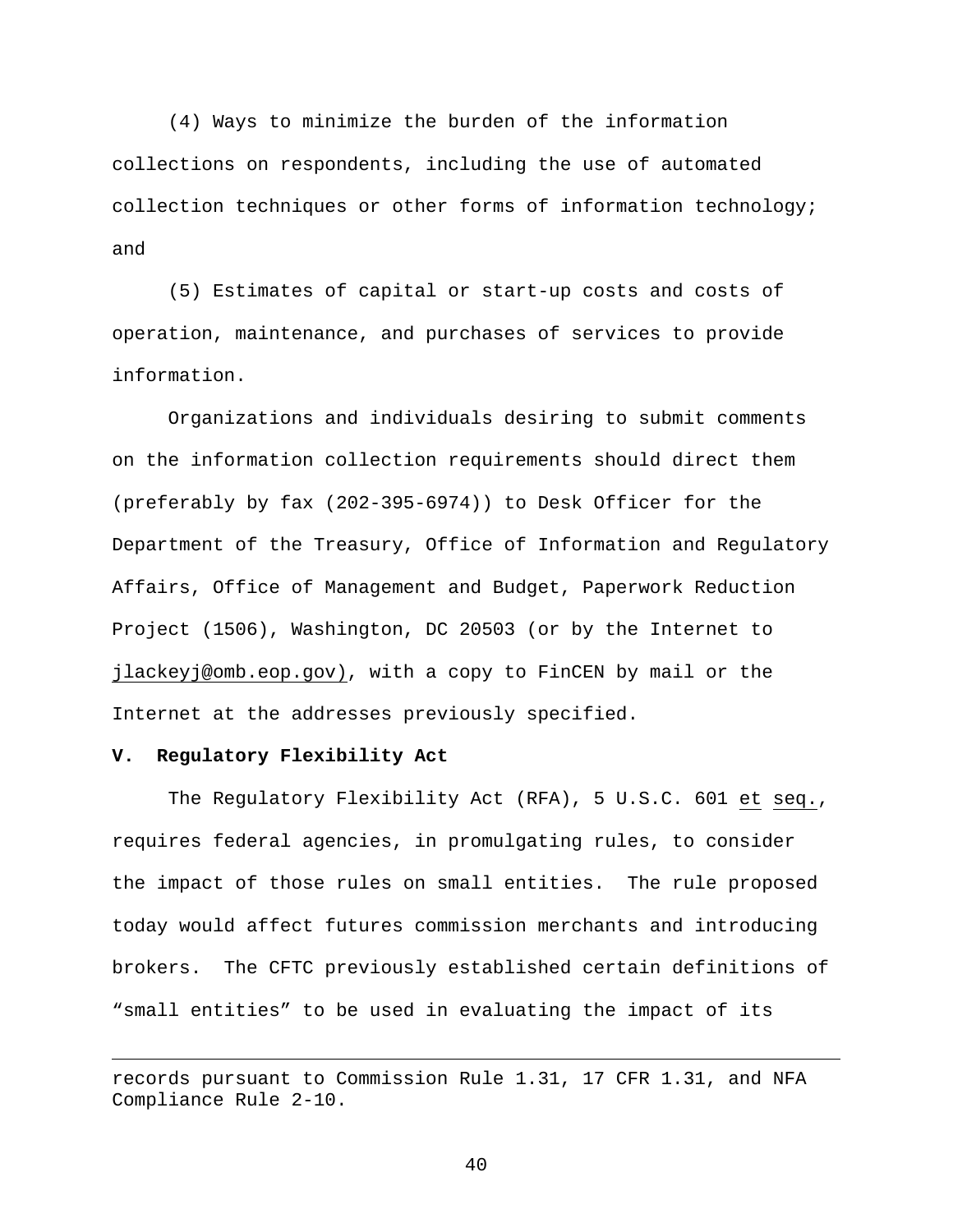rules in accordance with the RFA. $18$  The Commission has previously determined that futures commission merchants are not small entities for the purpose of the RFA. $19$  With respect to introducing brokers, the Commission has stated that it would evaluate within the context of a particular rule proposal whether all or some affected introducing brokers would be considered to be small entities and, if so, the economic impact on them of any rule.<sup>20</sup> The Commission believes that all introducing brokers will be affected by this rule, including small introducing brokers. However, the Commission does not believe that the economic impact of the rule will be significant. First, the information being collected by introducing brokers is, for the most part, already required to be collected by CFTC rules and by self-regulatory organization rules.<sup>21</sup> Second, each introducing broker will be able to tailor its CIP to fit its own size and needs; the rule provides for flexibility in how they will meet their requirements. Lastly, the CFTC believes that any expenditure associated with establishing and implementing a CIP will be commensurate with the size of an introducing broker. If an introducing broker is

- $20$  See id.
- $21$  See, supra, page 34 n.17.

<sup>18</sup> See 47 FR 18618 (April 30, 1982).

 $19$  See 47 FR at 18619.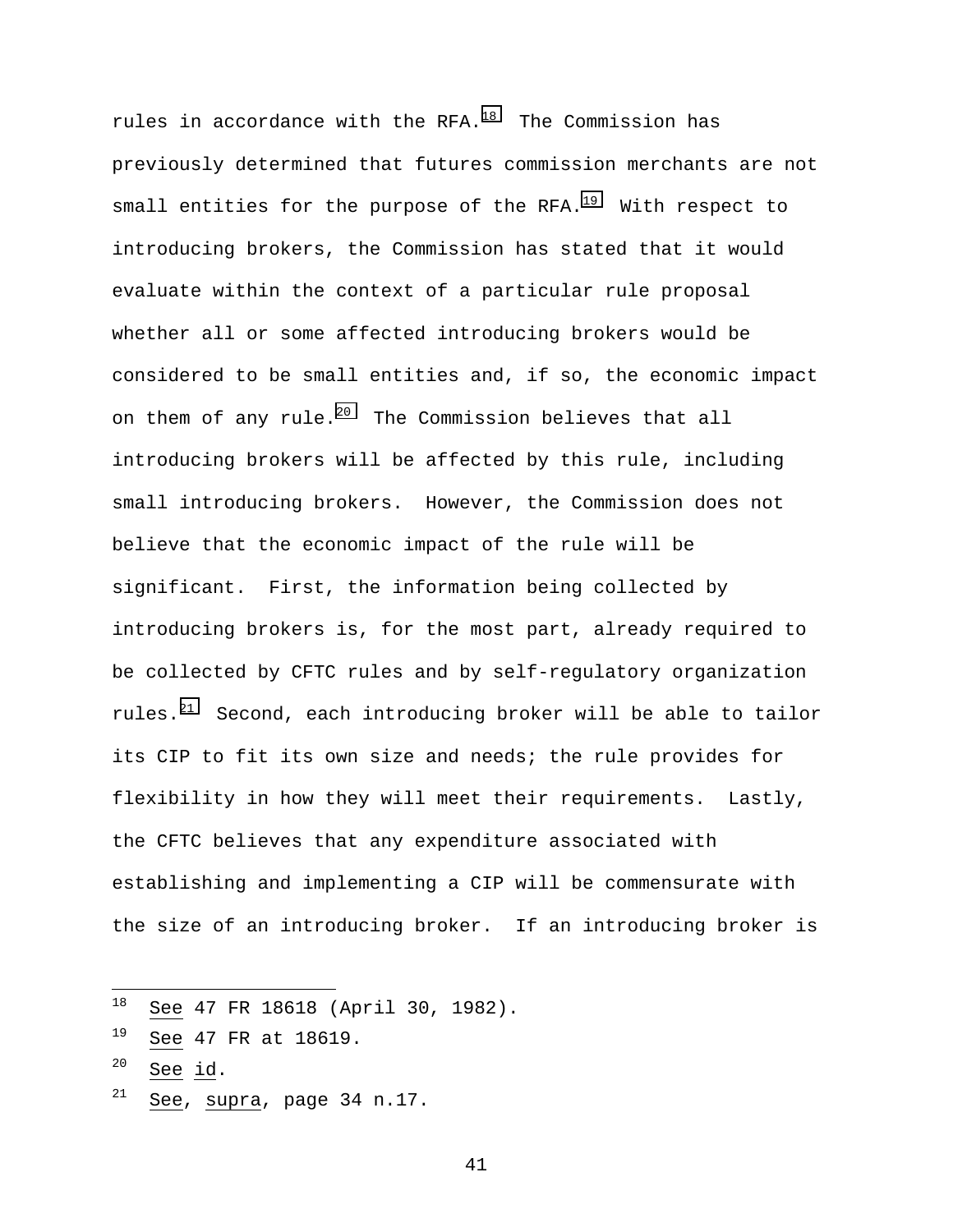small, its economic burden should be de minimis. For these reasons, the Commission does not expect the rule, as proposed herein, to have a significant economic impact on a substantial number of small entities. Accordingly, it is hereby certified pursuant to 5 U.S.C. 605(b), that the proposed rule will not have a significant economic impact on a substantial number of small entities. Treasury and the Commission invite the public to comment on this finding.

# **VI. Commission's Analysis of the Costs and Benefits Associated with the Proposed Rule**

Section 15(a) of the CEA requires the CFTC to consider the costs and benefits of its action before issuing a new regulation. The CFTC understands that, by its terms, section 15(a) does not require the CFTC to quantify the costs and benefits of a new regulation or to determine whether the benefits of the proposed regulation outweigh its costs. Nor does it require that each proposed rule be analyzed in isolation when that rule is a component of a larger package of rules or rule revisions. Rather, section 15(a) simply requires the CFTC to "consider the costs and benefits" of its action.

Section 15(a) further specifies that costs and benefits shall be evaluated in light of five broad areas of market and public concern: protection of market participants and the public; efficiency, competitiveness, and financial integrity of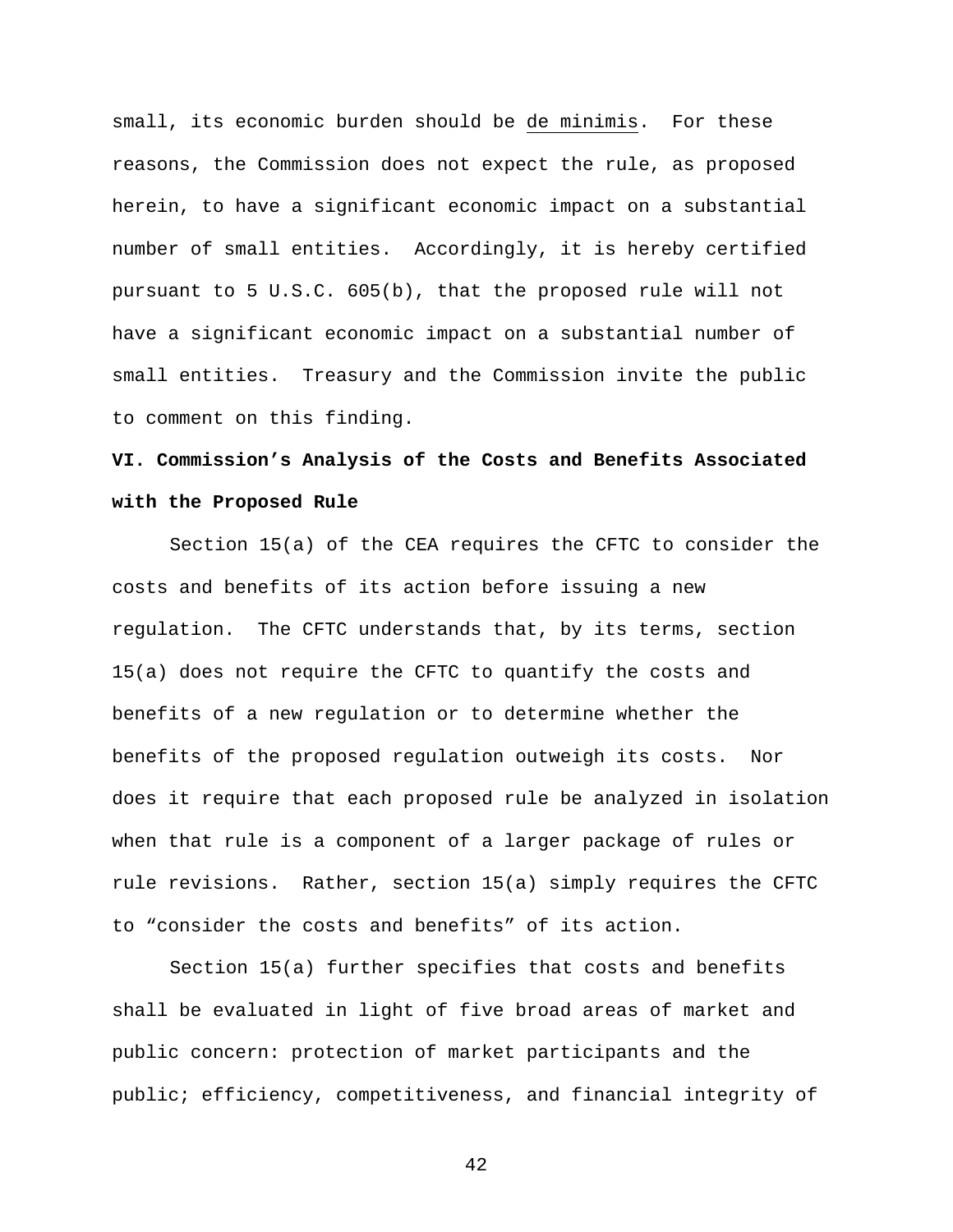futures markets; price discovery; sound risk management practices; and other public interest considerations. Accordingly, the CFTC could in its discretion give greater weight to any one of the five enumerated areas of concern and could in its discretion determine that, notwithstanding its costs, a particular rule was necessary or appropriate to protect the public interest or to effectuate any of the provisions or to accomplish any of the purposes of the CEA.

Section 326 of the Act requires Treasury and the Commission to prescribe regulations setting forth minimum standards for futures commission merchants and introducing brokers regarding the identities of customers that shall apply in connection with the opening of an account. The statute also provides that the regulations issued by Treasury and the Commission must, at a minimum, require financial institutions to implement reasonable procedures for: (1) verification of customers' identities; (2) determination of whether a customer appears on a government list; and (3) maintenance of records related to customer verification. The proposed rule implements this statutory mandate by requiring futures commission merchants and introducing brokers to (1) establish a CIP; (2) obtain certain identifying information from customers; (3) verify identifying information of customers; (4) check customers against lists provided by federal agencies; (5) provide notice to customers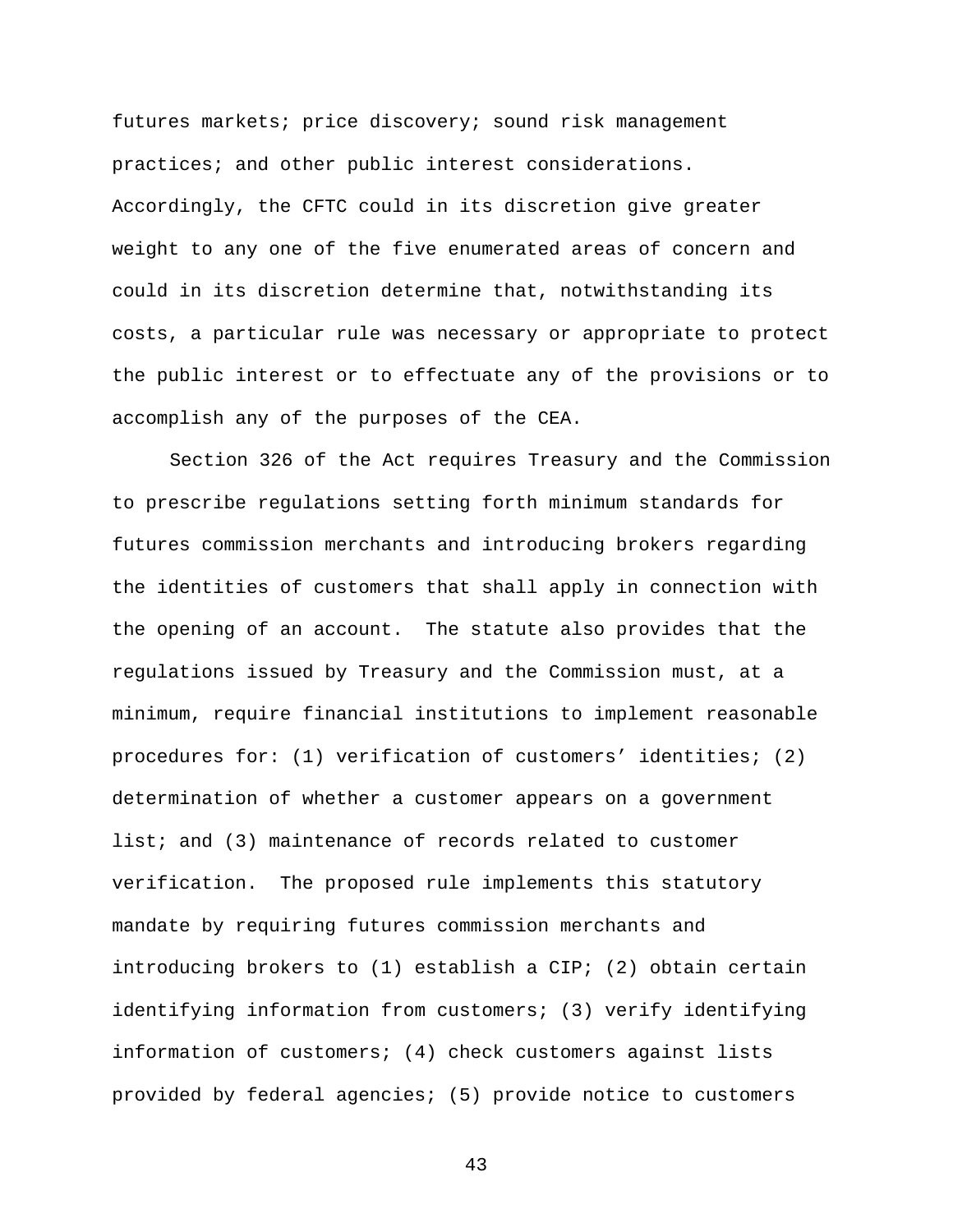that information may be requested in the process of verifying their identities; and (6) make and maintain records. The Commission believes that these requirements are reasonable and practicable, as required by section 326 and, therefore, that the costs associated with them are attributable to the statute. Moreover, while the proposed rule specifies certain minimum requirements, futures commission merchants and introducing brokers will be able to design their CIPs in a manner most appropriate to their business models and customer bases. This flexibility should help them to tailor their CIPs appropriately, while still meeting the statutory requirements of section 326.

The proposed rule is not related to the marketplace and thus should not affect the protection of market participants; the efficiency, competitiveness, and financial integrity of futures markets; price discovery; or sound risk management practices. This proposed rule does, however, address other public interest considerations, namely, the prevention and detection of money laundering and financing of terrorism. As noted elsewhere in this preamble, the CFTC believes the costs associated with implementing CIPs, which are mandated by section 326 of the Act, will be small. On the other hand, the benefits include a reduced risk of futures commission merchants and introducing brokers unwittingly aiding criminals, including terrorists, in laundering money or moving funds for illicit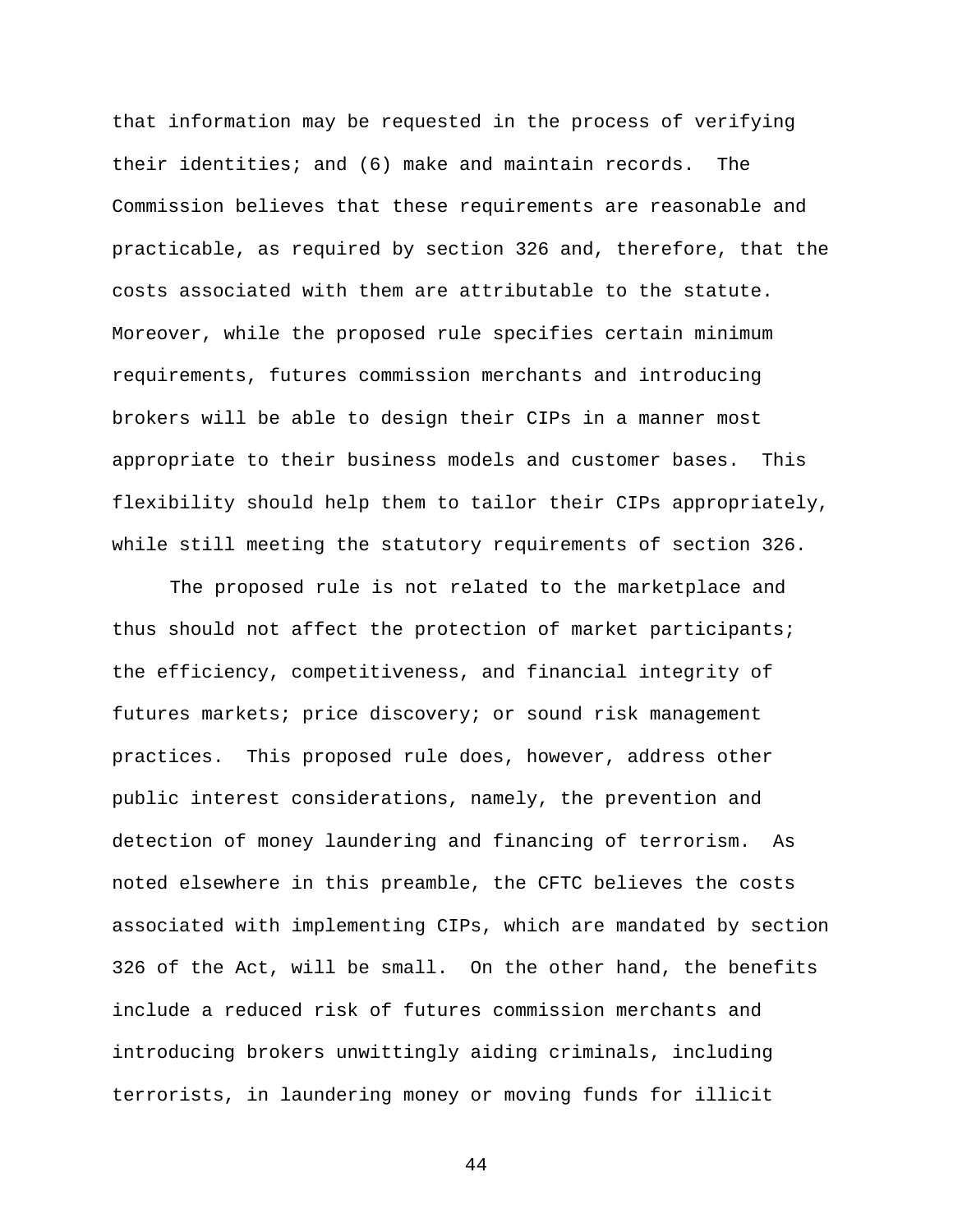purposes. Additionally, the implementation of such programs should make it more difficult for persons to successfully engage in fraudulent activities involving identity theft.

## **VII. Executive Order 12866**

Treasury has determined that this proposed rule is not a "significant regulatory action" for purposes of Executive Order 12866. The rule follows closely the requirements of section 326 of the Act. Moreover, as indicated above, Treasury and the Commission believe that futures commission merchants and introducing brokers already have procedures in place that fulfill most of the requirements of the proposed rule. First, the procedures are a matter of good business practice. Second, futures commission merchants and introducing brokers already are required to have BSA compliance programs that address many of the requirements detailed in this notice of proposed rulemaking. Third, futures commission merchants and introducing brokers should already have compliance programs in place to ensure they comply with Treasury's Office of Foreign Assets Control rules prohibiting transactions with certain foreign countries or their nationals. Accordingly, a regulatory impact analysis is not required.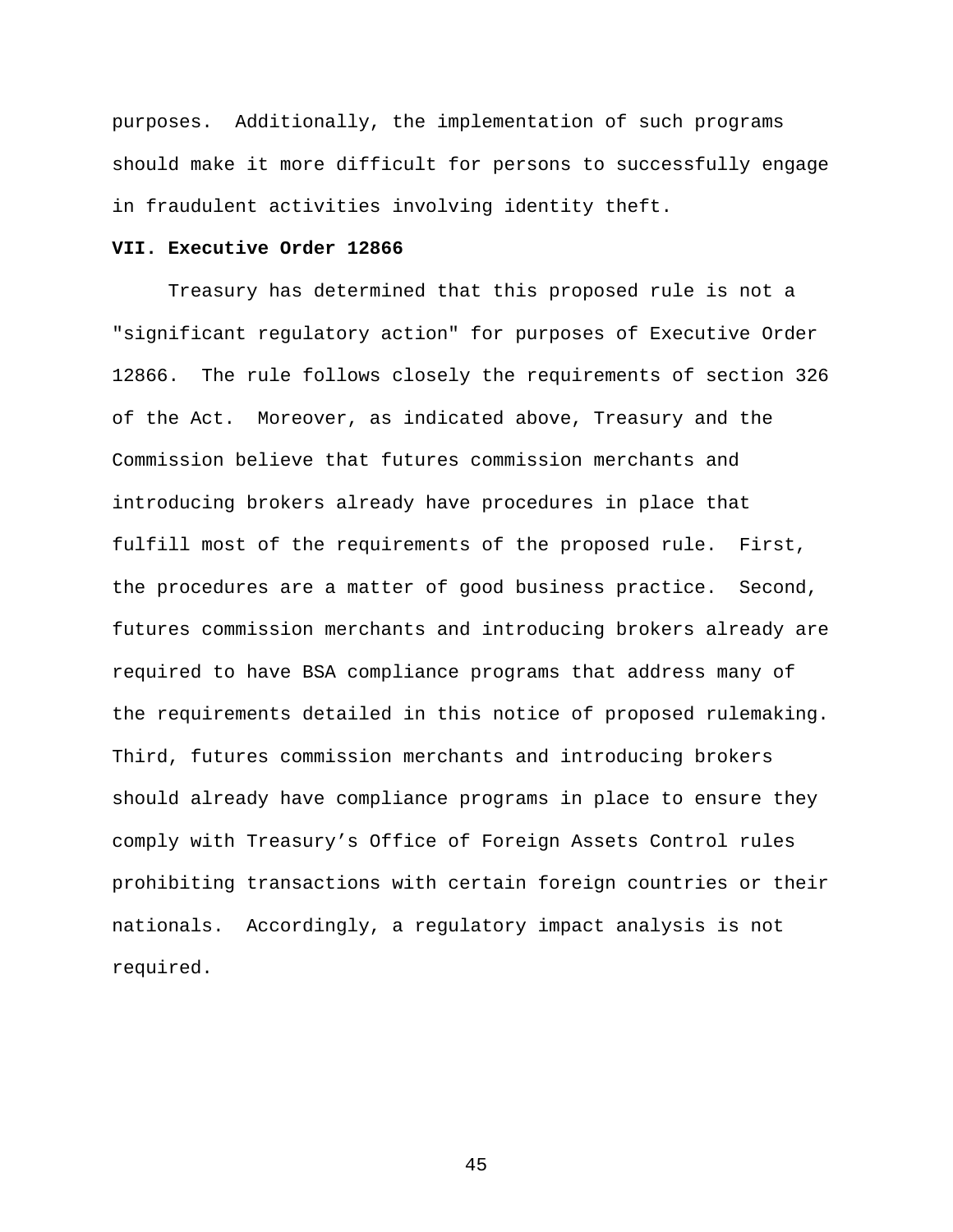### **Lists of Subjects in 31 CFR Part 103**

Administrative practice and procedure, Authority delegations (Government agencies), Banks, Banking, Brokers, Commodity futures, Currency, Foreign banking, Foreign currencies, Gambling, Investigations, Law enforcement, Penalties, Reporting and recordkeeping requirements, Securities.

## **Authority and Issuance**

For the reasons set forth in the preamble, part 103 of title 31 of the Code of Federal Regulations is proposed to be amended as follows:

## **PART 103-FINANCIAL RECORDKEEPING AND REPORTING OF CURRENCY AND FOREIGN TRANSACTIONS**

1. The authority citation for part 103 is revised to read as follows:

**Authority:** 12 U.S.C. 1829b and 1951-1959; 31 U.S.C. 5311- 5332; title III, secs. 312, 313, 314, 319, 326, 352, Pub L. 107- 56, 115 Stat. 307, 12 U.S.C. 1818, 12 U.S.C. 1786(q).

2. Subpart I of part 103 is amended by adding new section 103.123 to read as follows:

**§ 103.123 Customer Identification Programs For Futures Commission Merchants And Introducing Brokers**

(a) Definitions**.** For the purposes of this section:

(1) Account means any formal business relationship with a futures commission merchant, including, but not limited to,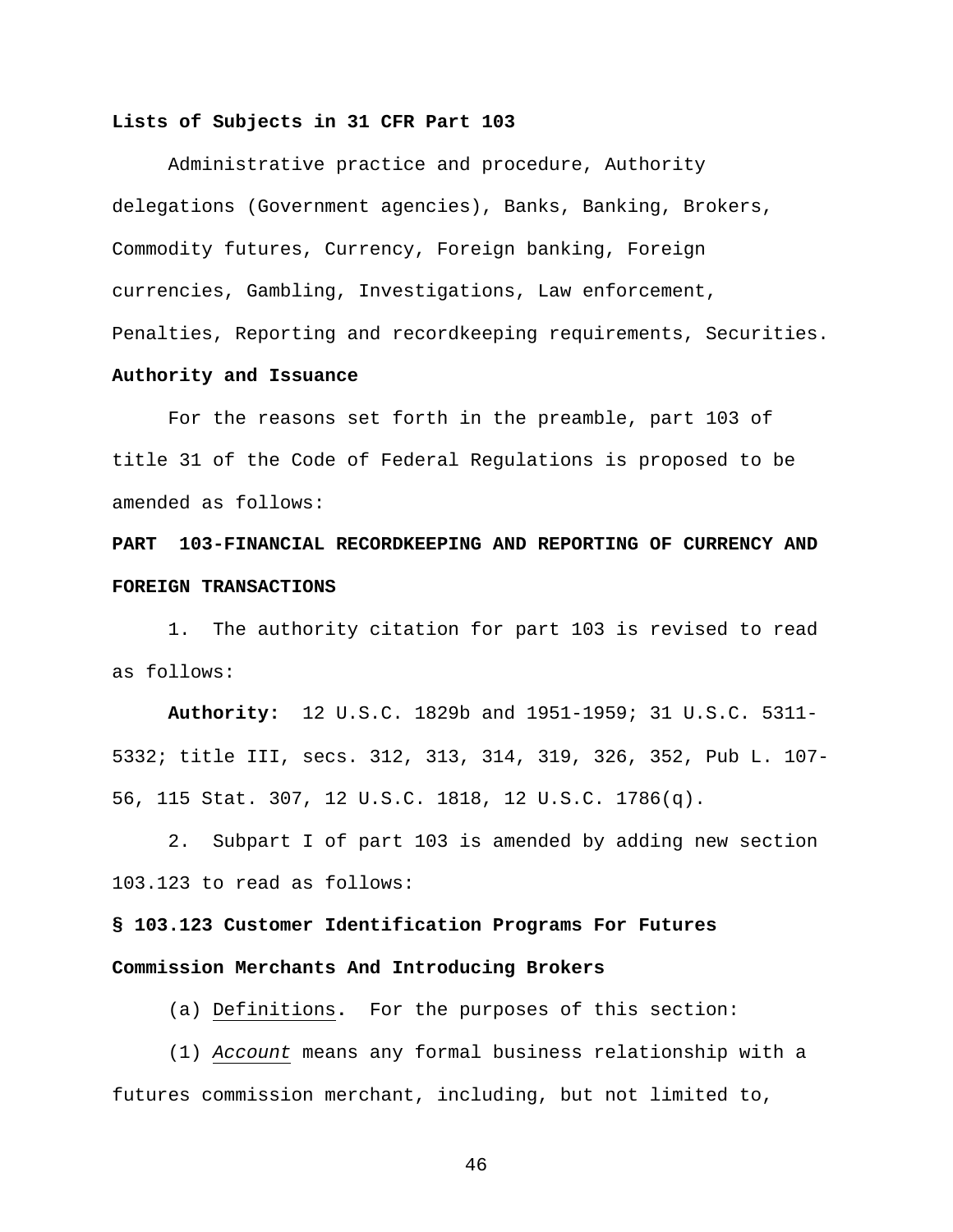those established to effect transactions in contracts of sale for future delivery, options on contracts of sale for future delivery, or options on physicals in any commodity.

(2) Commission means the United States Commodity Futures Trading Commission.

(3) Commodity means any good, article, service, right, or interest described in Section 1a(4) of the Commodity Exchange Act, 7 U.S.C. 1a(4).

(4) Customer. (i) The term customer means:

(A) Any person who opens a new account with a futures commission merchant; and

(B) Any person who is granted authority to effect transactions with respect to an account with a futures commission merchant.

(ii) Where an account is introduced to a futures commission merchant by an introducing broker, a person opening the account or granted authority to effect transactions with respect to the account is a customer of both the futures commission merchant and the introducing broker.

(5) Futures commission merchant means any person registered or required to be registered as a futures commission merchant with the Commission under the Commodity Exchange Act (7 U.S.C. 1 et seq.), except persons who register pursuant to section 4f(a)(2) of the Commodity Exchange Act.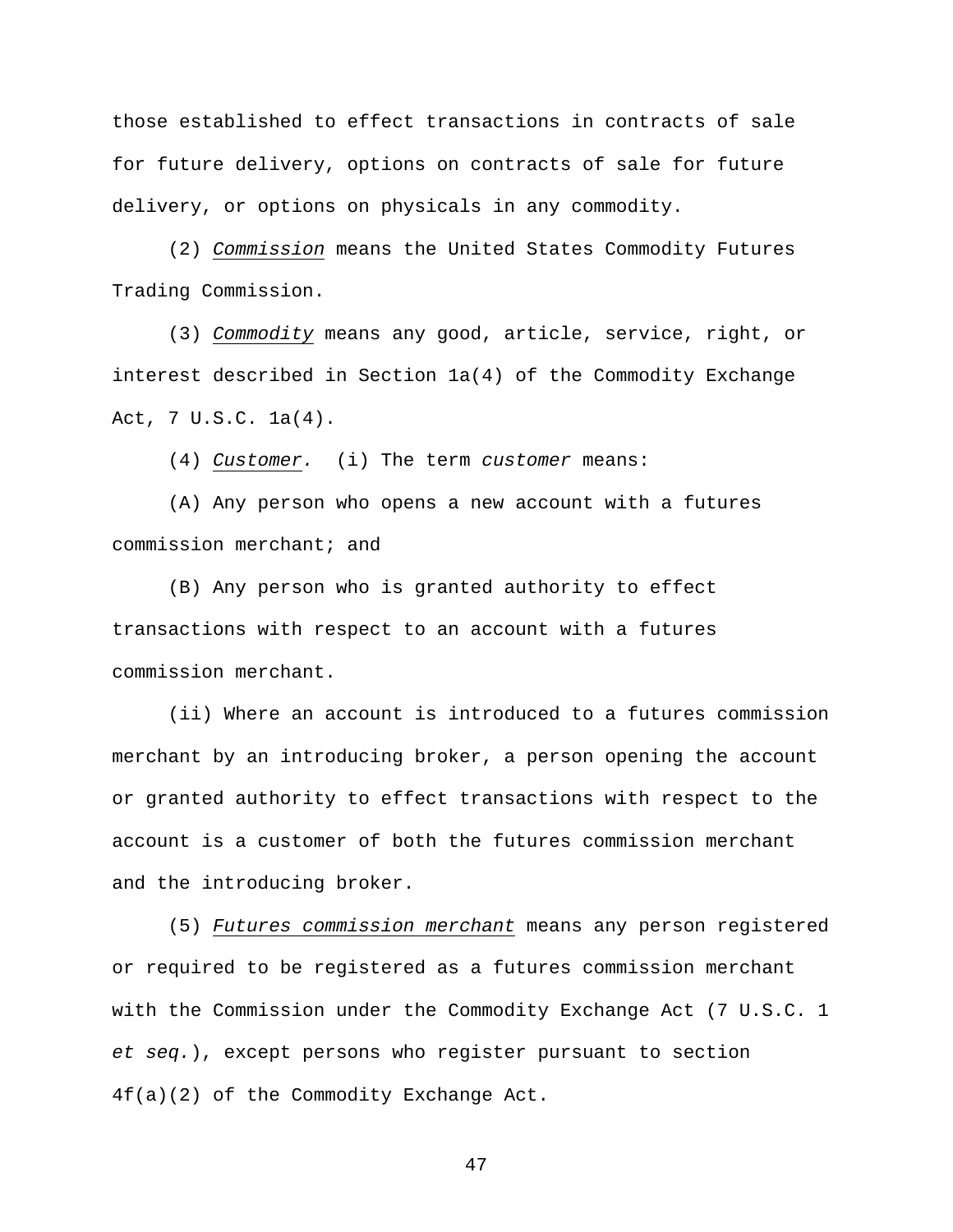(6) Introducing broker means any person registered or required to be registered as an introducing broker with the Commission under the Commodity Exchange Act, except persons who register pursuant to section  $4f(a)(2)$  of the Commodity Exchange Act.

(7) Option means an agreement, contract or transaction described in Section 1a(26) of the Commodity Exchange Act, 7 U.S.C. 1a(26).

(8) Person has the same meaning as that term is defined in §103.11(z) of this Part.

(9) U.S. person means:

(i) A U.S. citizen; or

(ii) A corporation, partnership, trust or person (other than an individual) that is established or organized under the laws of a State or the United States.

(10) Non-U.S. person means a person that is not a U.S. person.

(11) Taxpayer identification number. The provisions of section 6109 of the Internal Revenue Code of 1986 (26 U.S.C. 6109) and the regulations of the Internal Revenue Service promulgated thereunder shall determine what constitutes a taxpayer identification number.

(b) Customer Identification Program. Each futures commission merchant and introducing broker shall implement a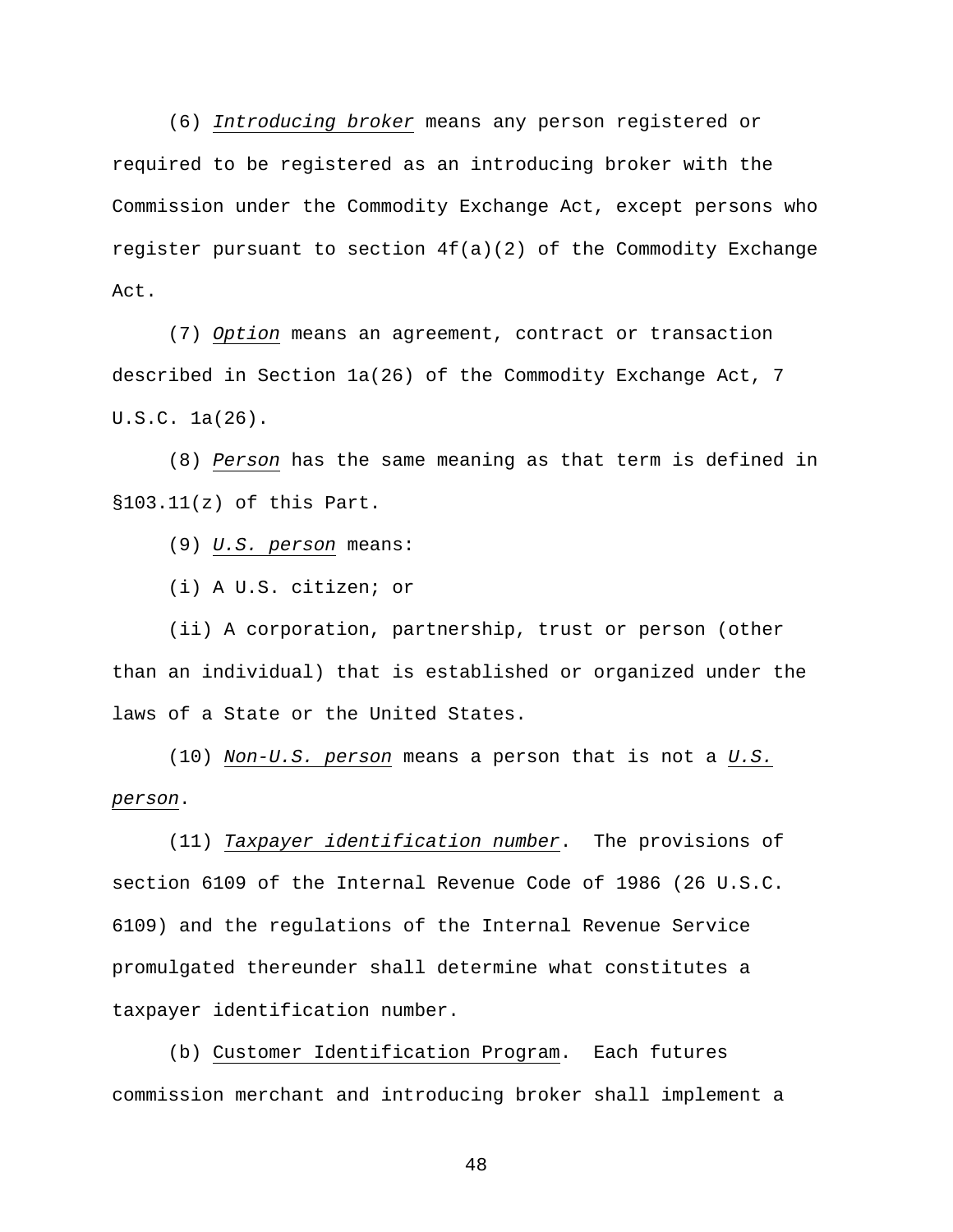written Customer Identification Program (Program) that shall be based on the type of identifying information available and on an assessment of the varying risks associated with the futures commission merchant's or the introducing broker's size, location, methods of opening accounts, types of accounts and transactions, customer base, and reliance, if any, on another futures commission merchant or introducing broker with which it shares an account relationship. Each futures commission merchant's and introducing broker's procedures must enable it to form a reasonable belief that it knows the true identity of its customers. The Program should be a part of each futures commission merchant's and introducing broker's anti-money laundering program required under 31 U.S.C. 5318(h).

(c) Required information. (1) General. Except as permitted by paragraph (c)(2) of this section, each Program shall require the futures commission merchant or the introducing broker to obtain specified identifying information about each of their customers. At a minimum, the specified identifying information shall include the information listed below. The Program shall require that this minimum information be obtained prior to opening a customer's account or granting a customer authority to effect transactions with respect to an account.

(i) Name;

(ii) Date of birth, for natural persons;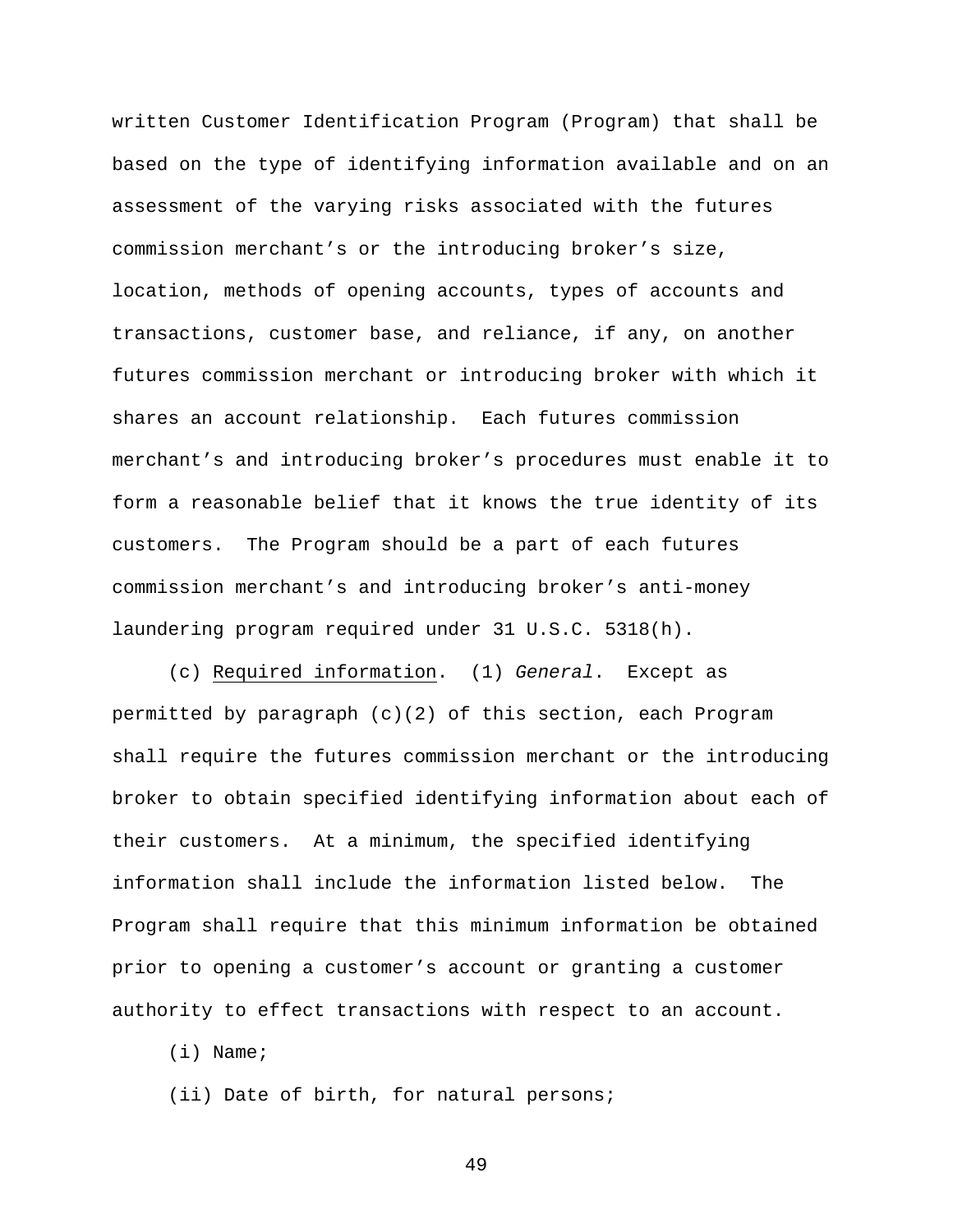(iii) Addresses:

(A) Residence and mailing (if different) for natural persons; or

(B) Principal place of business and mailing (if different) for persons other than natural persons; and

(iv) Identification number:

(A) For U.S. persons, a U.S. taxpayer identification number (e.g., social security number, or employer identification number); or

(B) For non-U.S. persons, a U.S. taxpayer identification number, a passport number and country of issuance, an alien identification card number, or the number and country of issuance of any other government-issued document evidencing nationality or residence and bearing a photograph or similar safeguard.

(2) Limited exception. The Program may permit the futures commission merchant or introducing broker to open or add a signatory to an account for a person other than an individual (such as a corporation, partnership, or trust) that has applied for, but has not received, an employer identification number. However, in such a case, the futures commission merchant or introducing broker must obtain a copy of the application before it opens or adds a signatory to the account and obtain the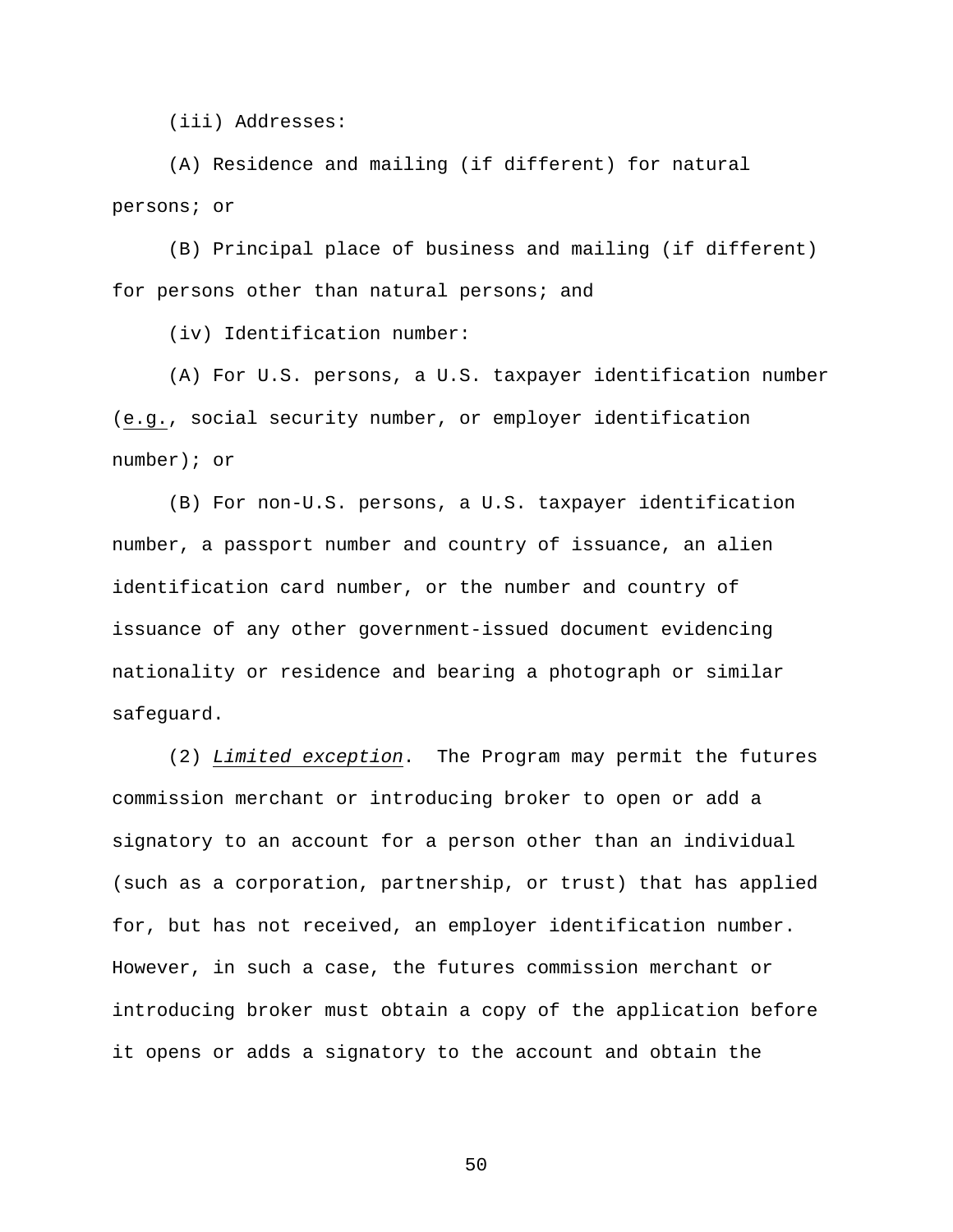employer identification number within a reasonable period of time after it opens or adds a signatory to the account.

(d) Required verification procedures. Each Program shall contain risk-based procedures for verifying the identity of customers, to the extent reasonable and practicable. Such verification must occur within a reasonable time before or after the customer's account is opened or the customer is granted authority to effect transactions with respect to an account. A futures commission merchant or introducing broker need not verify the information about an existing customer who opens a new account or who is granted authority to effect transactions with respect to a new account, if it previously verified the customer's identity in accordance with procedures consistent with this rule, and continues to have a reasonable belief that it knows the true identity of the customer.

(1) Verification through documents. Each Program must describe when the futures commission merchant or introducing broker will verify identity through documents and set forth the documents that it will use for this purpose. Suitable documents for verification may include:

(i) For natural persons, an unexpired government-issued identification evidencing nationality or residence and bearing a photograph or similar safeguard; and

(ii) For persons other than natural persons, documents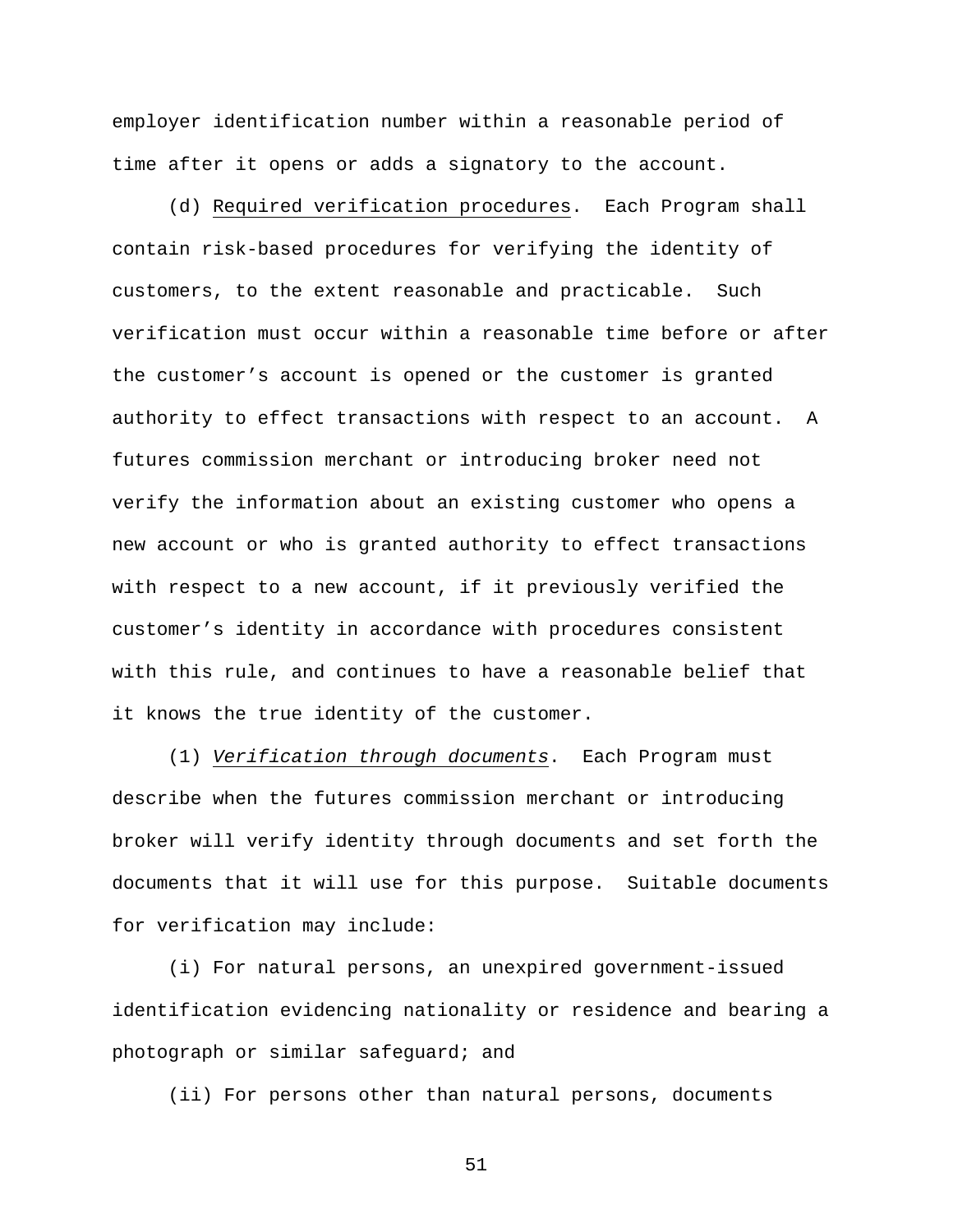showing the existence of the entity, such as registered articles of incorporation, a government-issued business license, a partnership agreement, or a trust instrument.

(2) Verification through non-documentary methods. Each Program must describe non-documentary methods the futures commission merchant or introducing broker will use to verify their customer's identity and when these methods will be used in addition to, or instead of, relying on documents. These nondocumentary methods may include, but are not limited to, contacting a customer; obtaining a financial statement; independently verifying information through credit bureaus, public databases, or other sources; and checking references with other financial institutions. Non-documentary methods shall be used when: a natural person is unable to present an unexpired government-issued identification document that bears a photograph or similar safeguard; the futures commission merchant or introducing broker is presented with unfamiliar documents to verify the identity of a customer; the futures commission merchant or introducing broker does not obtain documents to verify the identity of a customer; does not meet a customer face-to-face; or is otherwise presented with circumstances that increase the risk the futures commission merchant or introducing broker will be unable to verify the true identity of a customer through documents.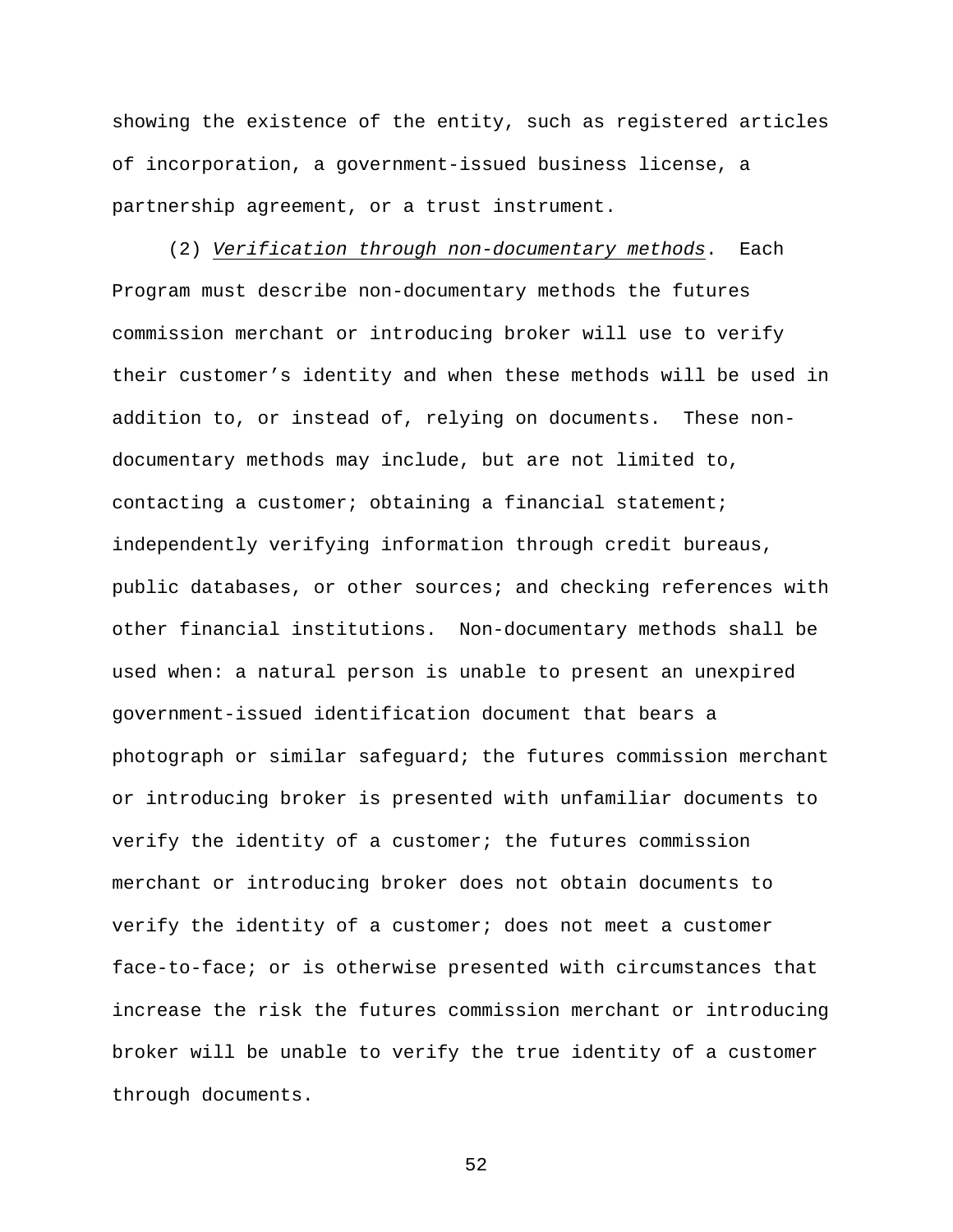(e) Government lists. Each Program shall include procedures for determining whether a customer's name appears on any list of known or suspected terrorists or terrorist organizations provided to the futures commission merchant or introducing broker by any federal government agency. Futures commission merchants and introducing brokers shall follow all federal directives issued in connection with such lists.

(f) Customer notice. Each Program shall include procedures for providing customers with adequate notice that the futures commission merchant or introducing broker is requesting information to verify their identity.

(g) Lack of verification. Each Program shall include procedures for responding to circumstances in which the futures commission merchant or introducing broker cannot form a reasonable belief that it knows the true identity of a customer.

(h) Recordkeeping. (1) The Program shall include procedures for maintaining a record of all information obtained pursuant to the Program, including:

(i) All identifying information provided by a customer pursuant to paragraph (c) of this section, and copies of any documents that were relied on pursuant to paragraph  $(d)(1)$  of this section evidencing the type of document and any identification number it may contain;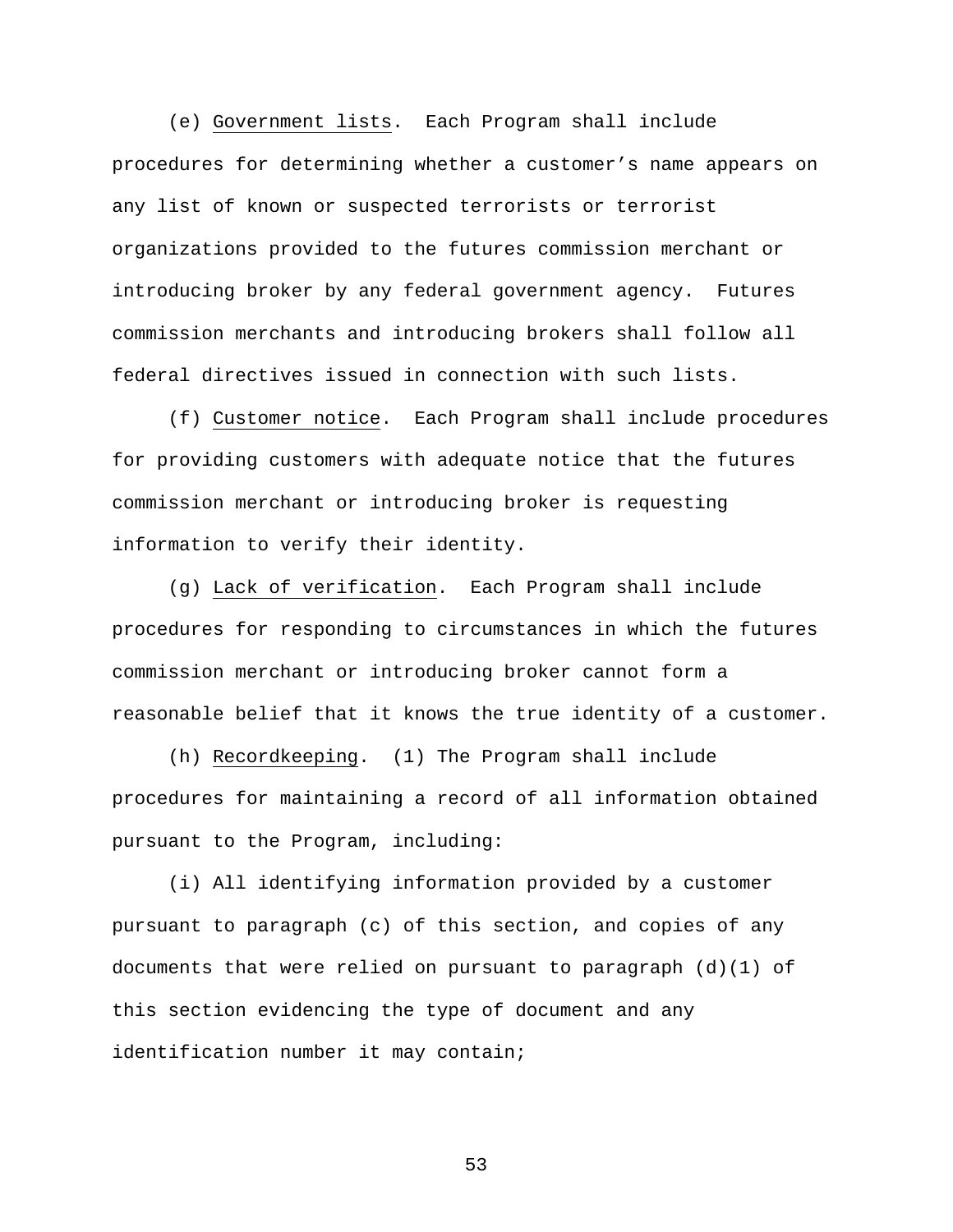(ii) The methods and results of any measures undertaken to verify the identity of a customer through non-documentary methods pursuant to paragraph (d)(2) of this section; and

(iii) The resolution of any discrepancy in the identifying information obtained.

(2) Futures commission merchants and introducing brokers must retain all records made or obtained when verifying the identity of a customer pursuant to a Program until five years after the date the account of the customer is closed or the grant of authority to effect transactions with respect to an account is revoked. In all other respects, the records shall be maintained pursuant to the provisions of 17 CFR 1.31.

(i) Approval of program. Each Program shall be approved by the futures commission merchant's or introducing broker's board of directors, managing partners, board of managers or other governing body performing similar functions or by a person or persons specifically authorized by such bodies to approve the Program.

(j) Exemptions. The Commission, with the concurrence of the Secretary, may by order or regulation exempt any futures commission merchant or introducing broker that registers with the Commission (except futures commission merchants or introducing brokers that register pursuant to section 4f(a)(2) of the Commodity Exchange Act) or any type of account from the